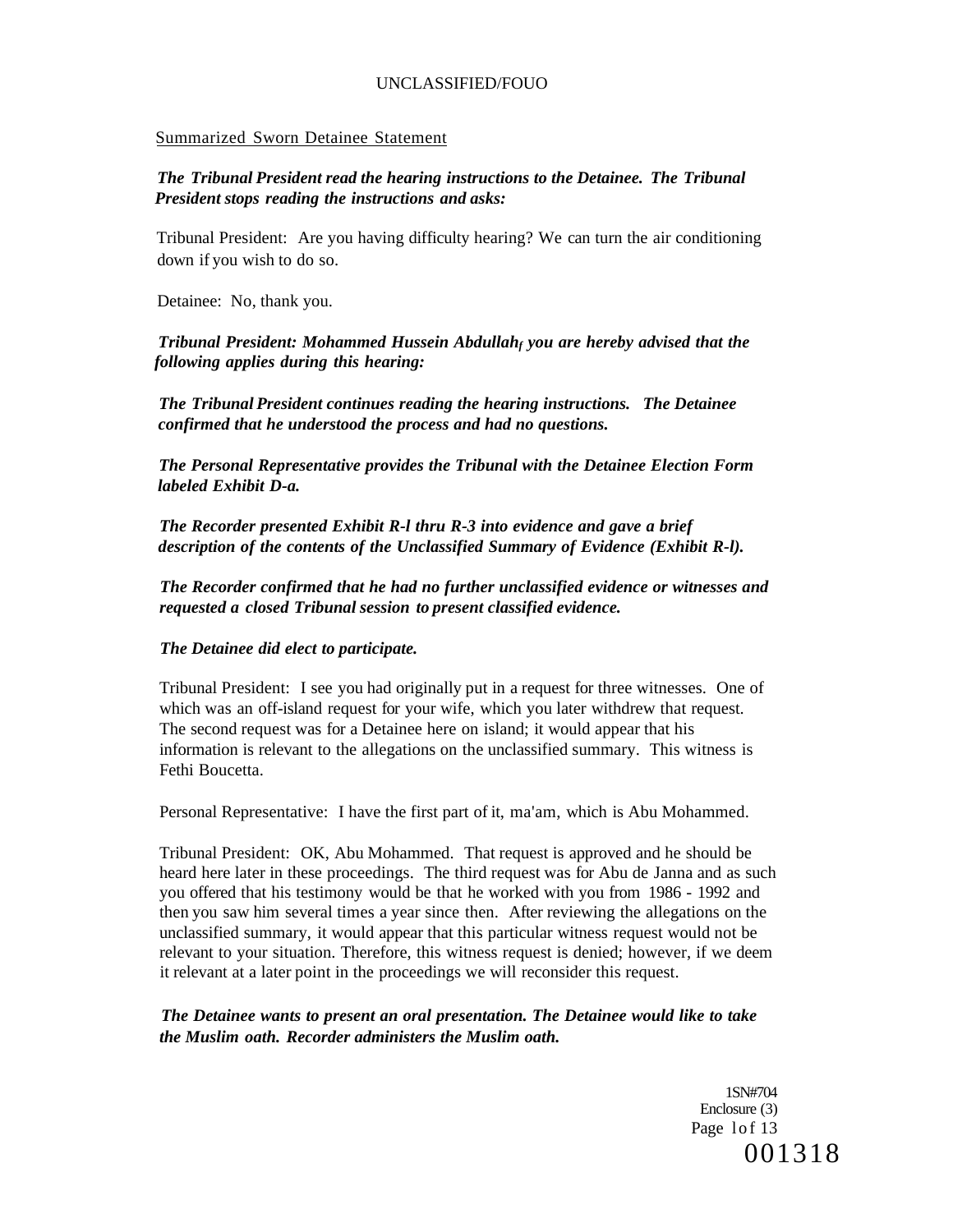## *The Tribunal President asks the Detainee to speak up in order to record his testimony.*

Detainee: First of all, you classified me as a terrorist or associated with this organization; that has no founding or no truth to it at all. I am just a teacher. I teach orphans, seven or eight year old orphans. They came and picked me up at 2 AM from my house, I have no relations or no connections with anybody. All that I used to do was go to work and come back. I stayed with my children and my family. I did not have any relations with any organizations whatsoever. So if teaching orphan children who lost their father how to read and write is a terrorist act, therefore I am a terrorist. If teaching the Koran to children is a terrorist act, then I am a terrorist. Besides this, I have nothing else. I don't know how they classified me as a terrorist

## *The Personal Representative read the accusations to the Detainee so that he could respond to the allegations. The allegations appear in italics, below.*

*3.a. The Detainee is associated with the Taliban or Al Qaida forces, which are engaged in hostility with the United States.* 

*3.0.1. The Detainee is a Somali who lives in Peshawar, Pakistan under the United Nations Refugee Status.* 

Detainee: Yes, I was there since 1993 until they came and captured me.

### *3. a. 2. The Detainee provided information on several non-government organizations.*

Detainee: All organizations I worked with were government organizations. Most were Saudis and one of them was Kuwaiti. And I know precisely which part of the government they belong to or fall under. These organizations are really humanitarian organizations, helping children, refugees and orphan children. These organizations are recognized by official governments including the Saudi government, the Pakistani government, and the Kuwaiti government also. So, they are recognized by all these governments. Of all these organizations I worked with, I lived with the last one for about 12 years. The only one I was working for the last 2 years was the Saudi Red Crescent. If these organizations were terrorist organizations, it's contrary to what I knew about them. They were official government organizations, recognized as I said, by official governments. So why don't you bring the officials, the Saudi government, the Kuwaiti government, the Pakistani government and ask them? Check with them. And also the founders of these organizations. But to come and pick me up from my house and say that I am connected to these organizations that I worked with a long time ago -1 did not have any knowledge, All that I knew was that they were official organizations. This does not make sense to me. And you bring me here for three years to tell me this. This does not make sense to me.

*3.a.3. The Detainee was arrested in a raid on suspected Al Qaida residences and support facilities connected with the Afghan Support Committee (ASC).* 

> ISN#704 Enclosure (3) Page 2 of 13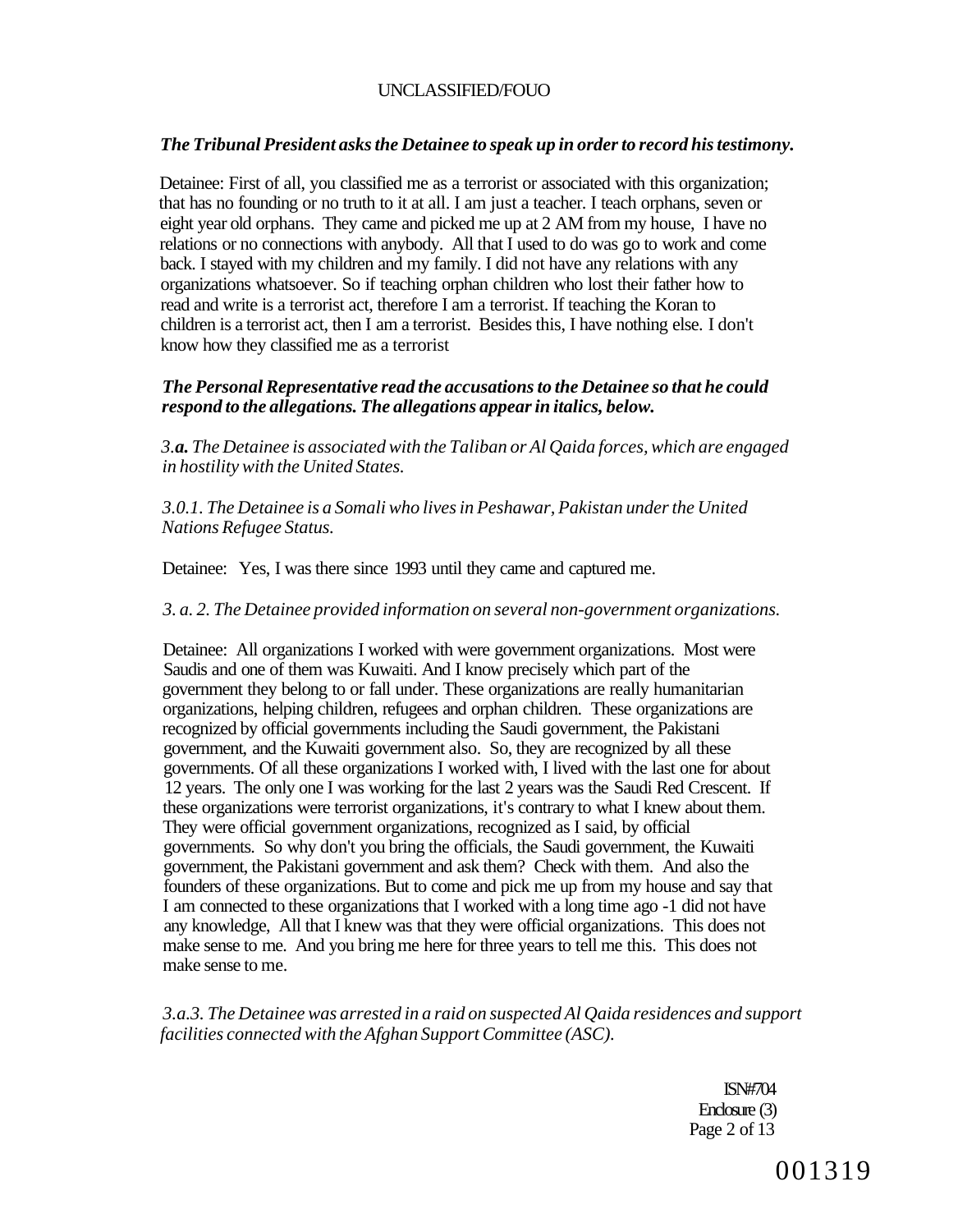Detainee; This house I was living in, I was renting. It had nothing to do with al Qaida or with anybody. I don't know anyone from al Qaida and I never met with anybody from this organization. In regard to ASC, I have no connection with this organization. I don't know much about it. All that I know was that my son-in-law used to work with them. And if this organization is a terrorist organization, four people who worked in this organization were brought here. One of them was the head of the orphan's department; and his is considered the number two man in the Peshawar office. He went back to Sudan and was not charged with anything. The second one was also head of one of the departments in that office in Peshawar and he is Jordanian and he went back to Jordan with no charges. He was released. The third one was principal of the school. And he also went back with no charges against him. And the fourth one, they told him it was very probable that he would leave soon, also. And this organization falls under the Kuwaiti government. I have no relation with this organization. This means I never worked with them, took anything from them or have no connection at all. And the house, it was my house. I rented it because I have family. I have children and grandchildren. My daughter and her husband live with me and that's why I rented the house for my family. This house has nothing to do with al Qaida. I am wondering when they raided my house and they took my computer, my documents, and my money and took pictures and did all that. I am wondering, did they find anything that connects me to terrorism in there? And is there also any proof that they have any connection between me and the ASC that was in my house that connected me to this organization? So if there is anybody here that should be called a terrorist, it should be the people that came to my house that took me at 2 o'clock in the morning in front of my children and grandchildren. The women were crying and the children were terrorized crying and screaming. They took me in the middle of all that Those people should be called terrorists.

### *3.a.4. ASC is listed on the United States Secretary of States terrorist exclusion list as an organization who is engaged in terrorist activities.*

Detainee: This organization falls under another called Ihyat Attourat Al-Islami (ph). This falls under the supervision of the social building that belongs to the education social affairs ministry in Kuwait. So if this organization is a terrorist organization, talk to the Kuwaiti government and the founders. This organization has been doing work for years and years. I have nothing to do with that, just check with them. Check with the founders and the people who are in charge of this organization. So if you have confirmed that this organization is a terrorist organization, so you judge them. I have nothing to do with them. The people that were released from here, why don't you bring them back? That's all.

#### *3. a. 5. The Detainee was a resident ofJolazai refuge camp.*

Detainee: This camp was actually called "Camp for Afghani refugees." It was like a city, with schools and hospitals. And the school I was working in used to be in this city. All the time that I was working in this school, I was living in this camp for refugees. This camp falls under the Peshawar county or Peshawar region. And there is no military training or no training in this camp. This is all.

> ISN#704 Enclosure (3) Page 3 of 13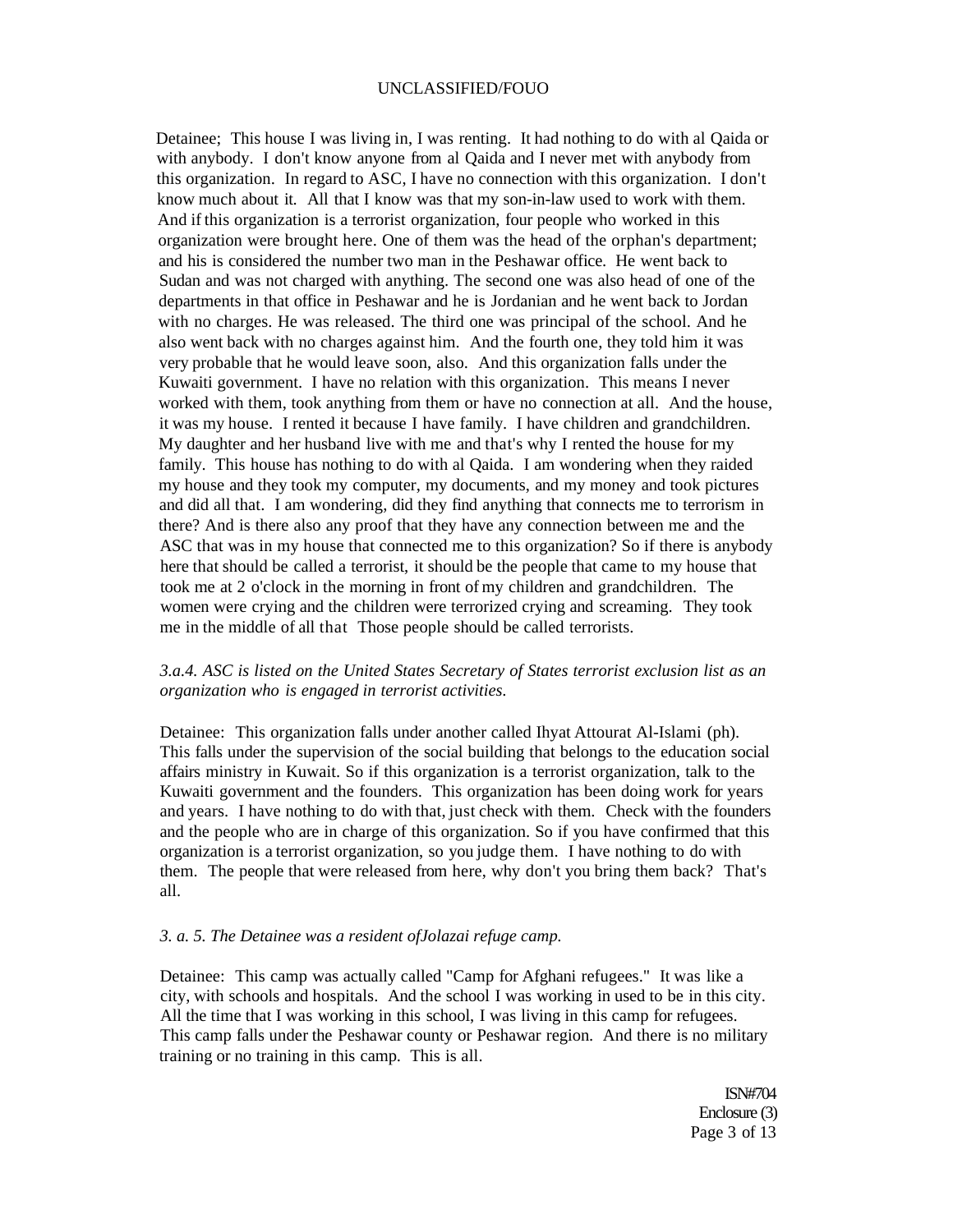Personal Representative: He also mentioned that there were approximately 50,000 people in this city.

Detainee: 1 even believe it is more that 50,000.

Personal Representative: And that the city of Peshawar is about 30 kilometers away.

Detainee: Approximately, yes.

*3.a.6. Arab militants have been associated with the Jolazai refugee camp since the 1980 \*s when it was a reception station in the North West Frontier Providence, where newly arrived recruits would receive training prior to being sent to fight the Soviet troops.* 

Detainee: The camp was mainly for Afghani refugees only. There were a few Arabs. Many Afghanis that were in that camp are now members of the newly elected Afghani government. And the Afghanis that fought with America, which fought against the Taliban, were living there and most of them are, as I said, members of the government now, AH of the leaders of the organizations that were fighting the Russians were with Americans. They all brought those people in charge with them. And also the United States used to help them with tons of money and weapons. So in this case, bring the United States government, because that means that they are terrorists too. But when it comes to me, I have no say in this. I have no relation with that. And this is the first time I hear that this camp was training camp. Believe me that if I tell you that all my life I never touched a rifle or a weapon. And I don't know how to open it. So I don't know how I became a terrorist.

## 5.*a. 7. Militants associated with Osama bin Laden's Al Qaida organization were traveling through the Jolazai refugee camp in route to India.*

Detainee: I don't know about that. This is the first time I hear this thing. As far as I know that I thought that al Qaida was a secret organization. I just know about it through the media, radio and newspapers and things like that but as people or as a person, I don't know.

Detainee: If I may, I would like to read from my notes about some of the organizations that were qualified or were categorized as terrorist organizations. I would like to show you under which organizations or government agencies they fall under. If I may read that. I never worked before in any terrorist organization. I worked only in humanitarian organizations - to help the Afghani refugees and my job was to help the children who lost their parents. Most of these organizations were Saudi organizations. One of them is Lajnat Al-Berr (ph); which belonged to the International Organization of Islam that falls under the Saudi government. And this organization was shut down a long time ago. And also I have Haiat Al-Ighata (ph), which is another organization that belongs to the Saudi government also. The office of construction that is for Maktab Attaamir (ph), which

> ISN#704 Enclosure (3) Page 4 of 13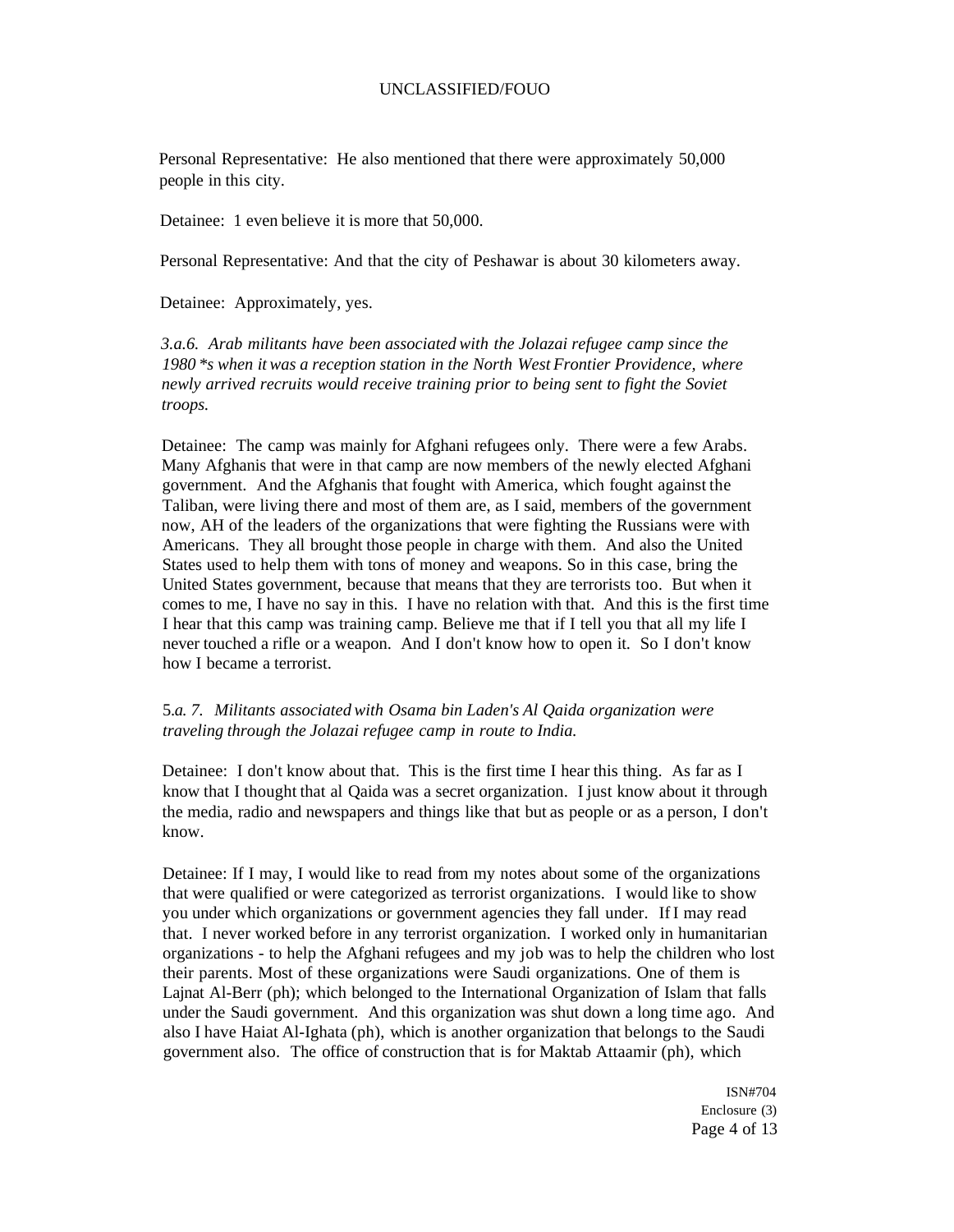means the Office of Rebuilding. The person that was in charge or head of this organization was King Fahd of Syria. So I have no relation to this thing, talk to King Fahd; he is still alive. And this organization I just mentioned is a recognized organization and the Pakistani government recognized it. It was funded; it was created in Saudi Arabia. So if this organization in the United States government's view is a terrorist organization, what is my crime? What do I have to do with it? So the people who should answer for this organization are the people who founded this organization or the people who are in charge of it. You didn't detain the founders or the people who are in charge of this organization or the government who supported this organization. So I am wondering, you could find my house and you couldn't find the Saudi government, the Pakistani government and the Kuwaiti government? On the other hand, if terrorism is to scare people and to kill people and harm the innocent; the people who came to my house were Pakistani soldiers but the people who were in charge of them were one American man and one American woman. And they scared my children and my grandchildren and my wife. They took me in the middle of the night. It's almost been two and a half years and I don't know anything about my children and my wife. And I always wonder all the time, I keep asking myself and I keep asking them: What is my crime? What did I do? And no one answers me. And finally I was shocked and surprised to hear that I am a terrorist combatant and I am an enemy combatant. And also about the house - anyway we mentioned this already. And lastly, 1 am just a simple man. I have never been to America. I never wish to go to America. And 1 never took a penny or a dime or a dollar from them. And I never harmed anybody from the United States or from anywhere in the world. I never wrote anything about you. And despite of all this, you took me without cause or without reason. And God will be the judge between us, and God is the best judge. This is not difficult for God, for Allah.

Tribunal President: Does that conclude your statement?

Detainee: Yes, that's it. I don't have any more and thank you.

Tribunal President: We may have some questions for you. Would you be willing to answer them for us?

Detainee: Yes I would.

Tribunal President: Personal Representative, do you have questions for the Detainee?

Personal Representative: No, Ma'am.

Tribunal President: Recorder, do you have any questions for the Detainee?

Recorder: Yes, Ma'am. On question one it says you are a Somali, when did you leave Somalia?

Detainee: I left Somalia in 1967.

TSN#704 Enclosure (3) Page 5 of 13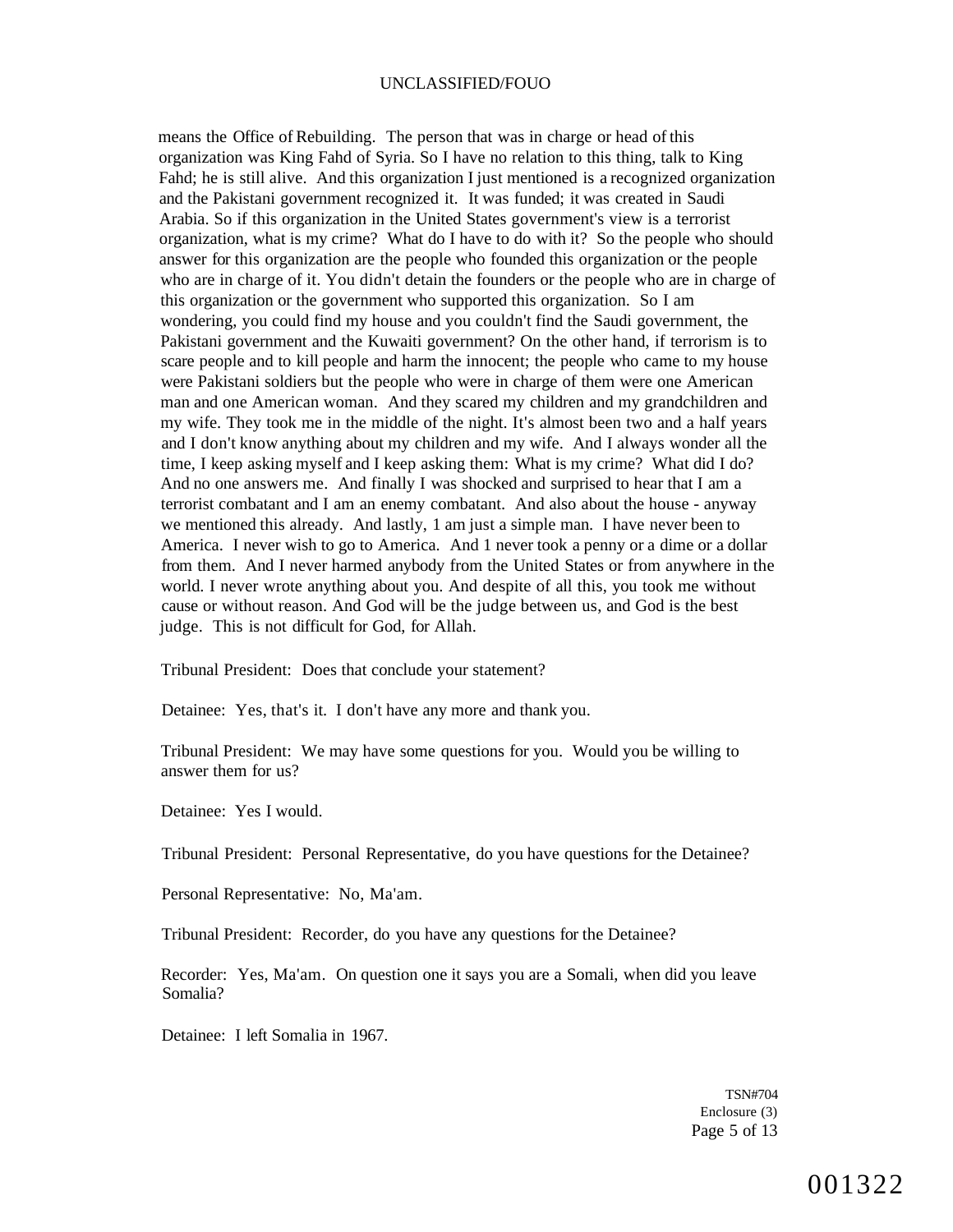Recorder: You stated you had a large family; how many people are in your family and did they travel from Somalia with you?

Detainee: My children are eleven children, girls and boys. My grandchildren are even more. Around 79 or 801 traveled to Libya with some of my children, my wife and the children that were born at that time. We traveled from Libya to Somalia. Then I went back. We stayed there, my children, and me for six months, and then I went back to Libya. So from that period which is 1967 until now, I might have traveled to Somalia three or four times.

Recorder: What is your occupation?

Detainee: Teacher.

Recorder: How did you afford to get your family back and forth from Somalia to Libya?

Detainee: At that time I had only three children. The Libyan government used to give us free tickets. And the rest of my children were born either in Yemen or in Pakistan.

Recorder: It says you were a refugee, when did you start your refugee status?

Detainee: Around 1993.

Recorder: From 1993 to the time you were captured, did you have a job?

Detainee: When it comes to a job, I didn't have a job. I only had a job at the last two years. About two years or less.

Recorder: How did you support eleven people in your family without working?

Detainee: From those eleven, one daughter was in Canada with her family and her children. One daughter was in Saudi Arabia and the third one was living with me and her husband. And the fourth one, her husband is a Detainee here also. And we had some aid, some help from the United Nations organization. And also, my daughter used to send us money from Saudi Arabia or from Canada. And also when I was in Libya, I saved a nice amount of money in the bank and I used to use that.

Recorder: The daughter whose son lived with you, what was his job? What was her husband's job?

Detainee: He was in charge of the education department.

Recorder: Is that the husband that is a Detainee here.

Detainee: That is another one.

ISN#704 Enclosure (3) Page 6 of 13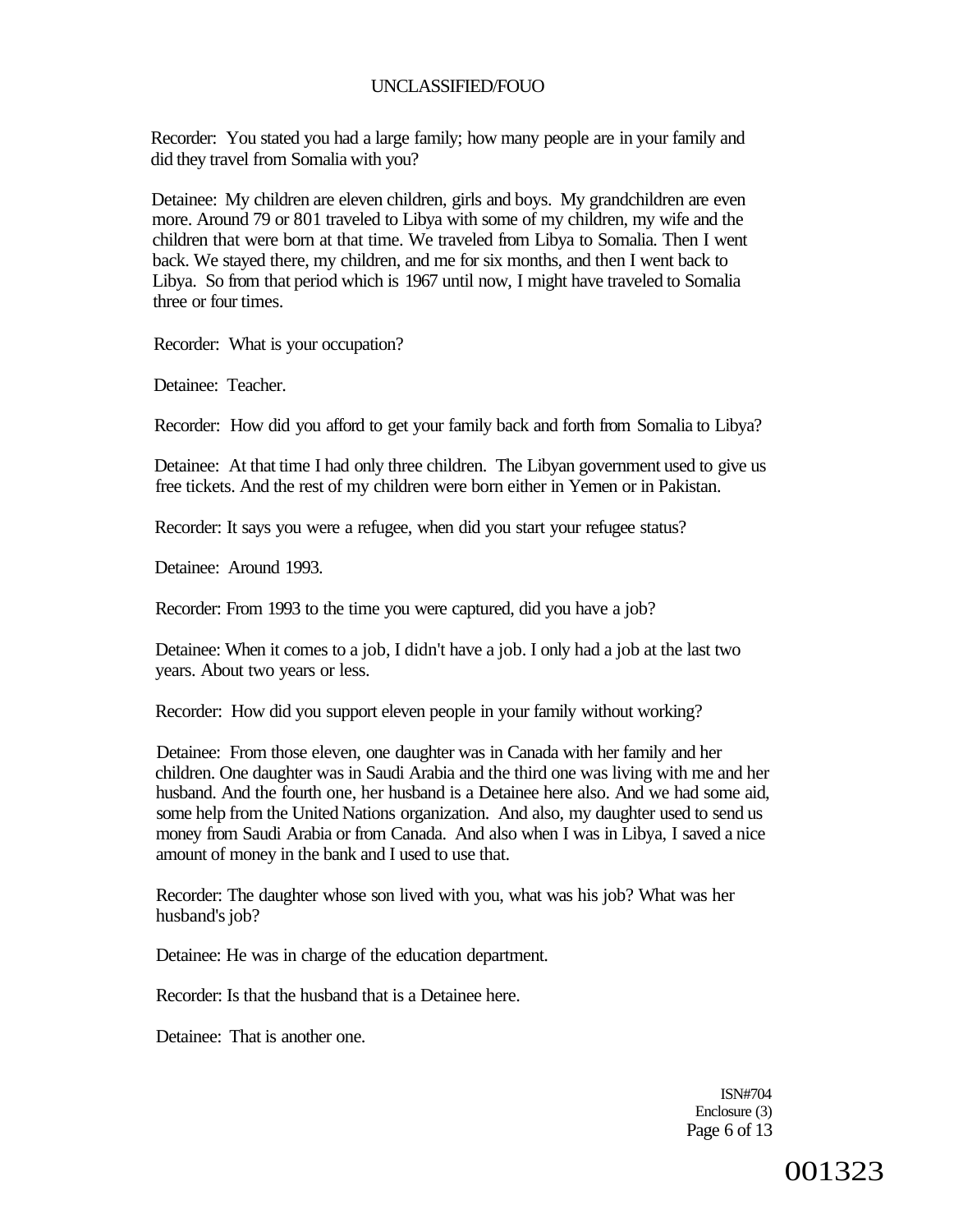Recorder: OK. Tell me the name of the husband that is a Detainee here.

Detainee: Mohammed Sulaiman (ph)

Recorder: Was he captured the same night that they woke you up at 2 o'clock? Was he also taken?

Detainee: He was in Karachi and I was in Peshawar. Karachi is a very far city from Peshawar. Before me, about two months before me, they went to his house at night also and they took him. We were crying about what was happening to him and then I was taken.

Recorder: Did you call your son-in-law as a witness?

Detainee: No I didn't. He can be witness if you want but I didn't see the need for him. But if you want, he can participate, no problem.

Recorder: In the refugee camp, the Jolazai refugee camp, were there any people with weapons?

Detainee: No, but again the people that were in charge of the camp, the security of the camp, yes, of course they were armed. But they were designated by the government. They were there to provide safety and to provide protection. Yes, they were. Besides them, there was nobody else.

Recorder: Thank you.

*The Personal Representative and the Recorder had no further questions.* 

#### Tribunal Members' questions

- Q- Sir, how old are you?
- A. I am about 60.
- Q. Who did you live with?
- A. When?
- **0-** When you were arrested?
- A. In my house with my wife, with my children and some of my grandchildren.
- Q. Are any of your children adults?

ISN#704 Enclosure (3) Page 7 of 13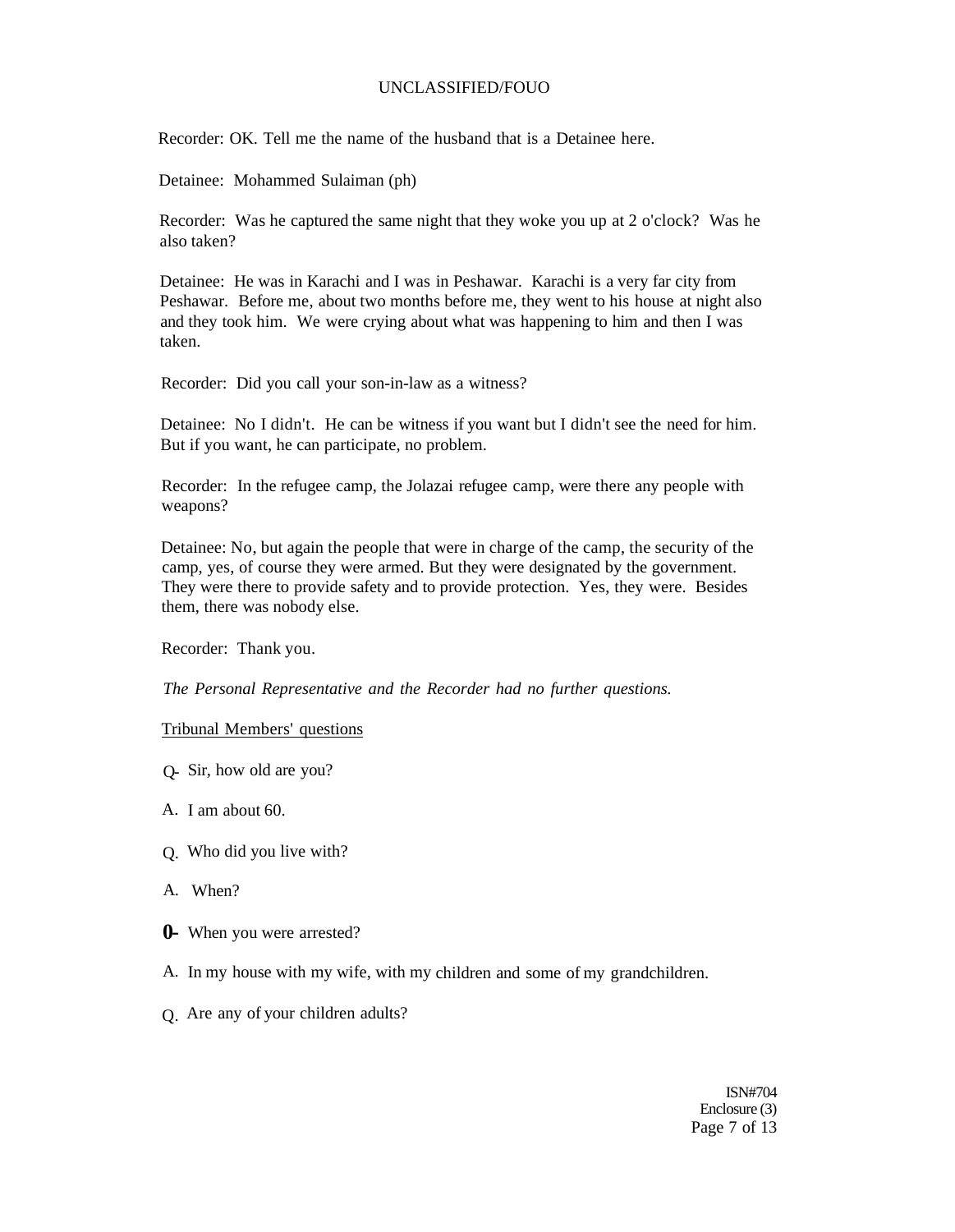A. They were students. Some of them are 17,18,19. They were students. The girls were older than the boys.

- Q. How long did you live in this house?
- A. I think I lived in that house for about two years.
- Q. Who did you rent it from?
- A: From the owner of the house, that is who 1 rented it from.

Q. And who is that?

A. The name exactly I really don't remember but you have his address and his phone number. It is in my file. You have all that, it is there and you can check that.

Q. How did you find this house to rent?

A. It was like a broker agency or a real estate agency that does this thing. So we go to the office and we asked them if they had any available houses. So when you go and ask them, they ask you first what is the size of the house you are looking for? And initially I went with my son-in-law and we described our needs and they said that this house would be good for you and that's how we took it. The house had two stories. My son-in-law was living on the second floor and I was living on the first floor.

Q. Did you ever let anyone stay at your house besides your family?

A. First of all the house was really small and also it's not right, it's not really good to bring somebody where your family lives and let them stay. That is not really right in our country and on top of that the house was really small.

Q. You need to answer the question. Did you let anybody else stay in your house besides your family?

A. No.

Q. Was anybody else arrested with you?

A. Just me by myself.

Q. This camp that is being referred to as the Jolazai refuge camp, do you have an estimate of how many people were there when you stayed there?

A. What do you mean? You mean the population?

Q. Right

ISN#704 Enclosure (3) Page 8 of 13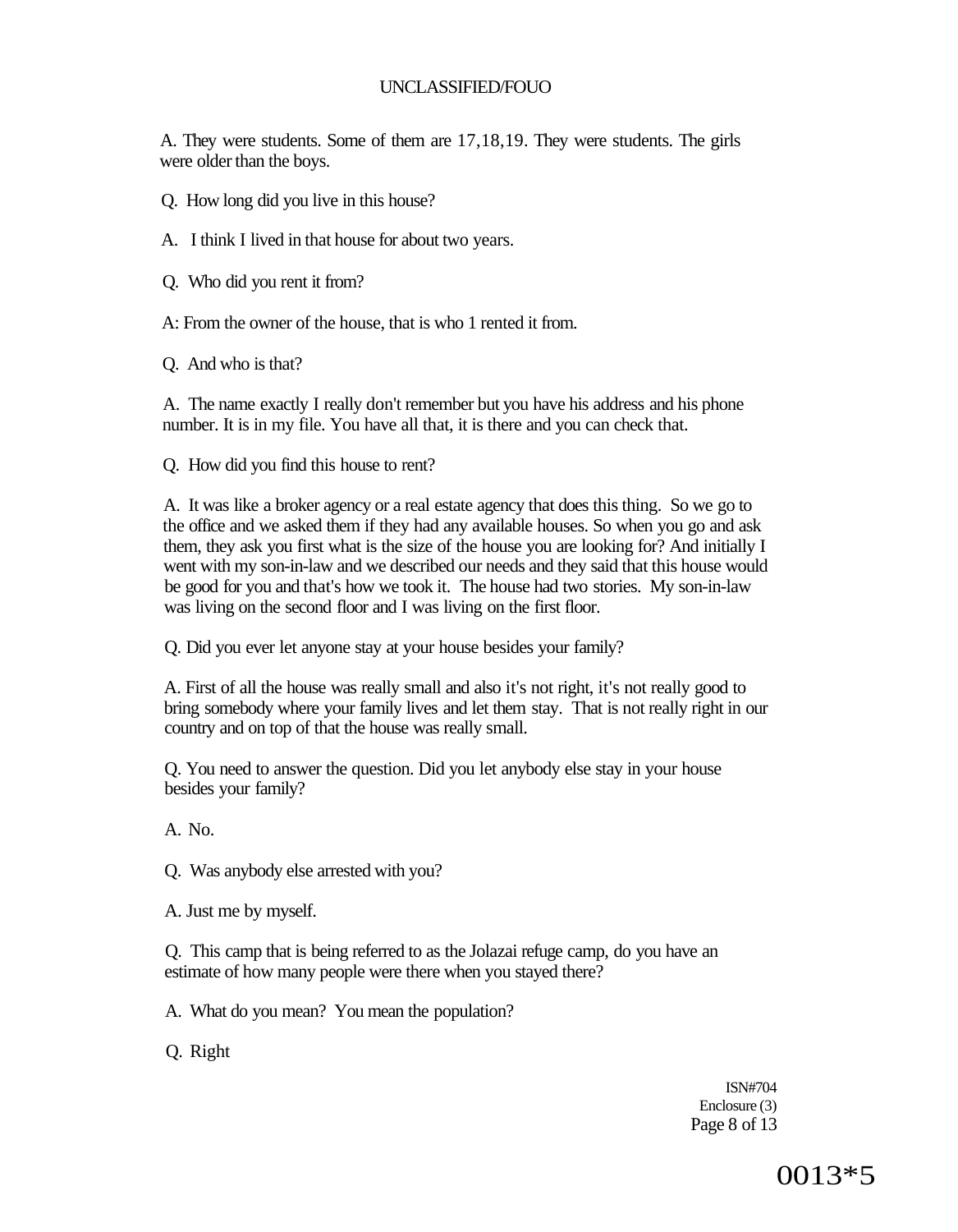A. I really don't know exactly, all that 1 know is that it is a big number. It is around 50,000 or maybe more. If you want the exact number you can check with the Pakistani government that was in charge there. The person who was in charge of this camp was head of the education ministry in Afghanistan so this number you can check with him, Again I don't know how they left ail these people and they came to me - how they left ail the government that was allowing this camp to be there. The people that were in charge of this camp were government officials, high-ranking officials. And the government that supported this camp was also the official government.

Q. At this camp, were people allowed to come and go freely?

A. As I said it was like a city. People leave and come and travel and go. It was like any normal city.

- Q. Why was your daughter's husband arrested?
- A. I really don't know. All that I know is that they took him at night.
- Q. Is it OK for Muslims to lie to non-believers, non-Muslims?

A. We have a religion. Our religion is the religion of Allah, which is God of all the people. This God does not favor one person over the other. He sees everybody the same. He gives rules and limits to everybody. Muslims have their limitations and his rules and non-Muslims have his own limitations. Every act a human being does they will answer for to God. Just like you are an official working for the North American government; the American government will judge you and you have to answer for your responsibilities and what you do for them. For the same thing God will judge you or you have to answer to him for all you do in your life since you became aware of things until you die. Our religion does not allow lying. It does not allow lying to Muslims or non-Muslims. But if a Muslim lies, his judgment will be with God. I want to ask you, this Islam you are talking about, is it the Islam put up by people or is it the real Islam put up by God? If it is the Islam from God, then it is the truth. So if it is from humans than that proves that it is not from God. This might be interesting for you.

Tribunal President's questions.

Q. The refugee camp, I believe you said it was to house Afghanis?

A. Originally it is for the families or the people who are from Afghanistan but there were some Arabs, not a whole lot of them.

Q. And these were Afghanis who were fleeing from Afghan trying to get in to Pakistan?

A. Yes, the Pakistani government gave them that spot. The government gave it to Sheik Sayaf (ph) and he started housing people and organizing this camp.

> ISN#704 Enclosure (3) Page 9 of 13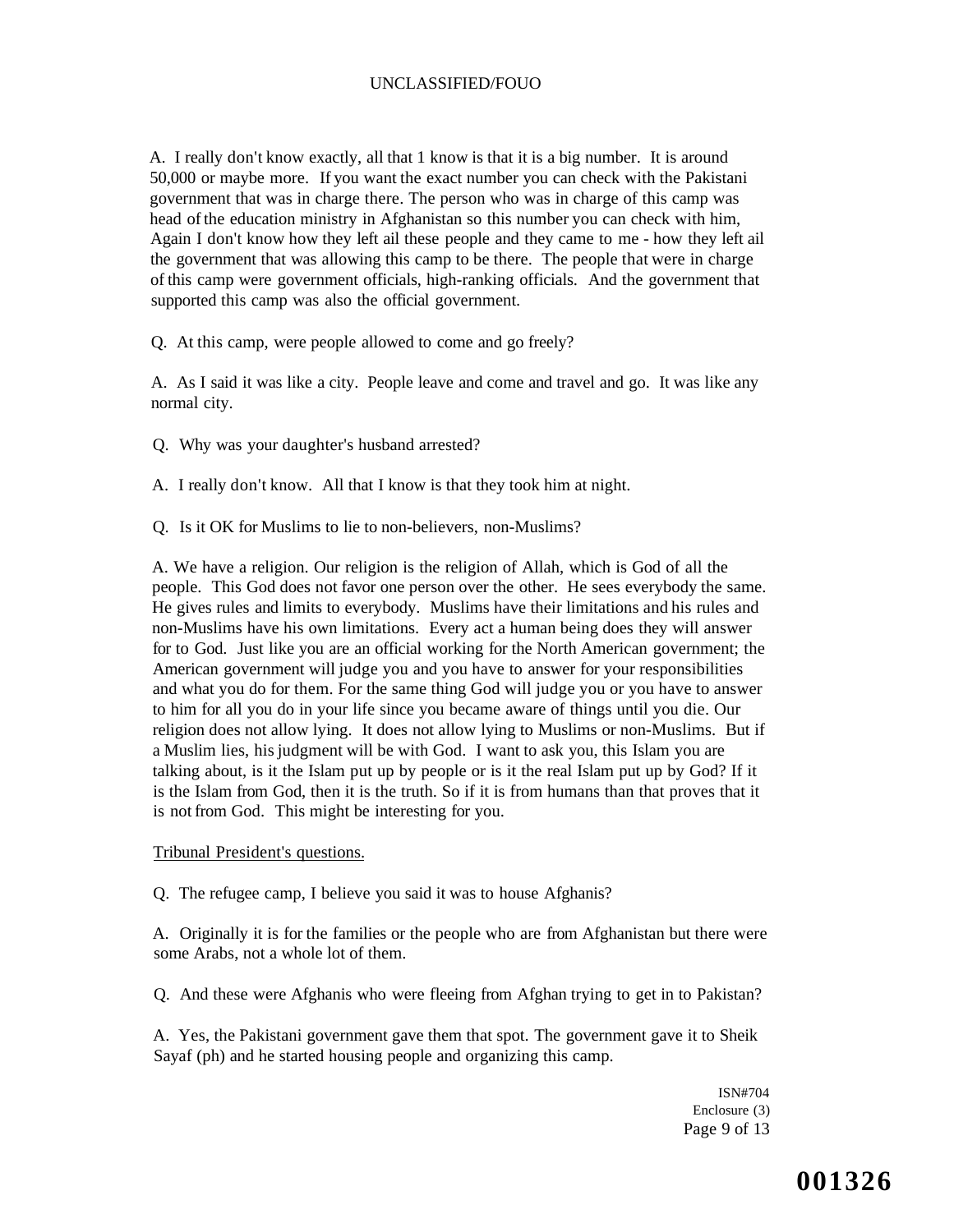Q. And he was Pakistani or Afghan?

A. This Sheik, when the temporary government, the American government, entered Afghanistan and they formed temporary government at that time, this Sheik was the minister of education in the Afghan government.

Q. Do you have anything else at this moment that you would like to say to the tribunal?

A. The only thing and the main thing I really want to add is that how did you put my name as a terrorist? You would suppose that you would make sure that I am really a terrorist, and then you classify me as a terrorist. But if I am not classified as a terrorist, I would like to know if my name will he cleared from this association? In my belief I am not a terrorist and I never have been a terrorist. I would ask that you go back to being wise and to see the truth as it is and clear my name from this terrorist type. Thank you.

*The Tribunal President confirms that the Detainee had one witness to present to the Tribunal The witnesses name is Abu Mohammed. The Tribunal President explains to the Detainee how process adhered to for witnesses.* 

*The witness is brought in and agrees to participate under the Muslim oath. The Recorder administers the Muslim oath.* 

## Questions from the Detainee to the Witness

- Q, How long did we work together?
- A. I worked with him for a year.
- Q. What do you know about my house?

A. It was a normal family house where he used to live with his children and his son-inlaw. And I used to pick him up early everyday to go to the school to work. We go together and we come back together.

Q. During this year have you ever heard that my house had any association with al Qaida or belongs to al Qaida or something like that?

A. No, never. He is basically a family man. He just goes from home to work and he does not really associate with people, period. Very rarely do you see him with other people.

Questions from the Personal Representative Q. Approximately how many people lived in Mohammed's house?

A. I believe it was more than ten and they were his family, his children and his grandchildren. His daughter's children.

> ISN#704 Enclosure (3) Page 10 of 13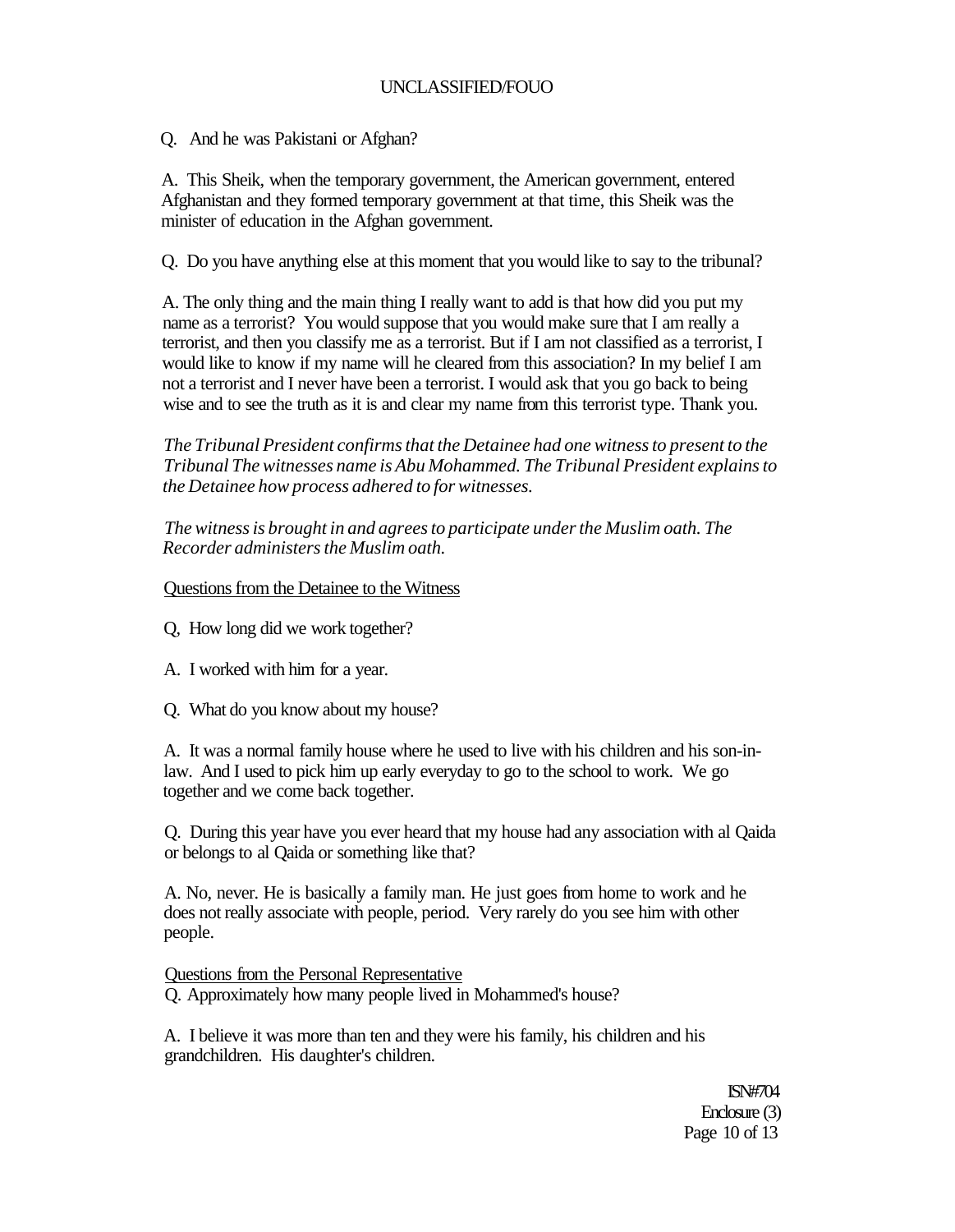Q. Were there any people outside the family who ever lived there?

A. No, never.

Q. Did you ever know Mohammed to take any trips away from home?

A. No, never. You can always find him at home. He never goes anywhere really. Just rare times like holidays. Or sometimes he goes visit people but rarely. Just holiday times once a year you can find him outside, but besides that, he is always home.

# *The Recorder has no questions for the witness.*

Questions from the Tribunal Members

Q. Do you know why he was arrested?

A. I am really surprised and confused that they brought him here. All the people that are here are really surprised and shocked about this man being here because he doesn't have any relations with people. And he is an old man.

Q. How about yourself? Why were you arrested?

A. I work with him in the same organization but for two different schools and when they picked him up, they picked me up the same night.

Q. How do you know that?

A. Because they took us to the same prison at the same time in Pakistan. Same day.

Q. Who was arrested first, yourself or him?

A. I really don't know. All that I know is that they picked up most of the people that worked for this organization at the same time.

Q. What is the name of the organization you work for?

A. The Red Crescent, which falls under the health ministry.

Q. Do you know his son-in-law, which is detained here?

A. No I don't.

Q. Did you know that his son-in-law is detained here?

A. When 1 went to Camp 41 saw him for the first time, but I did not know him before that. He didn't live in Peshawar.

> ISN#704 Enclosure (3) Page 11 of 13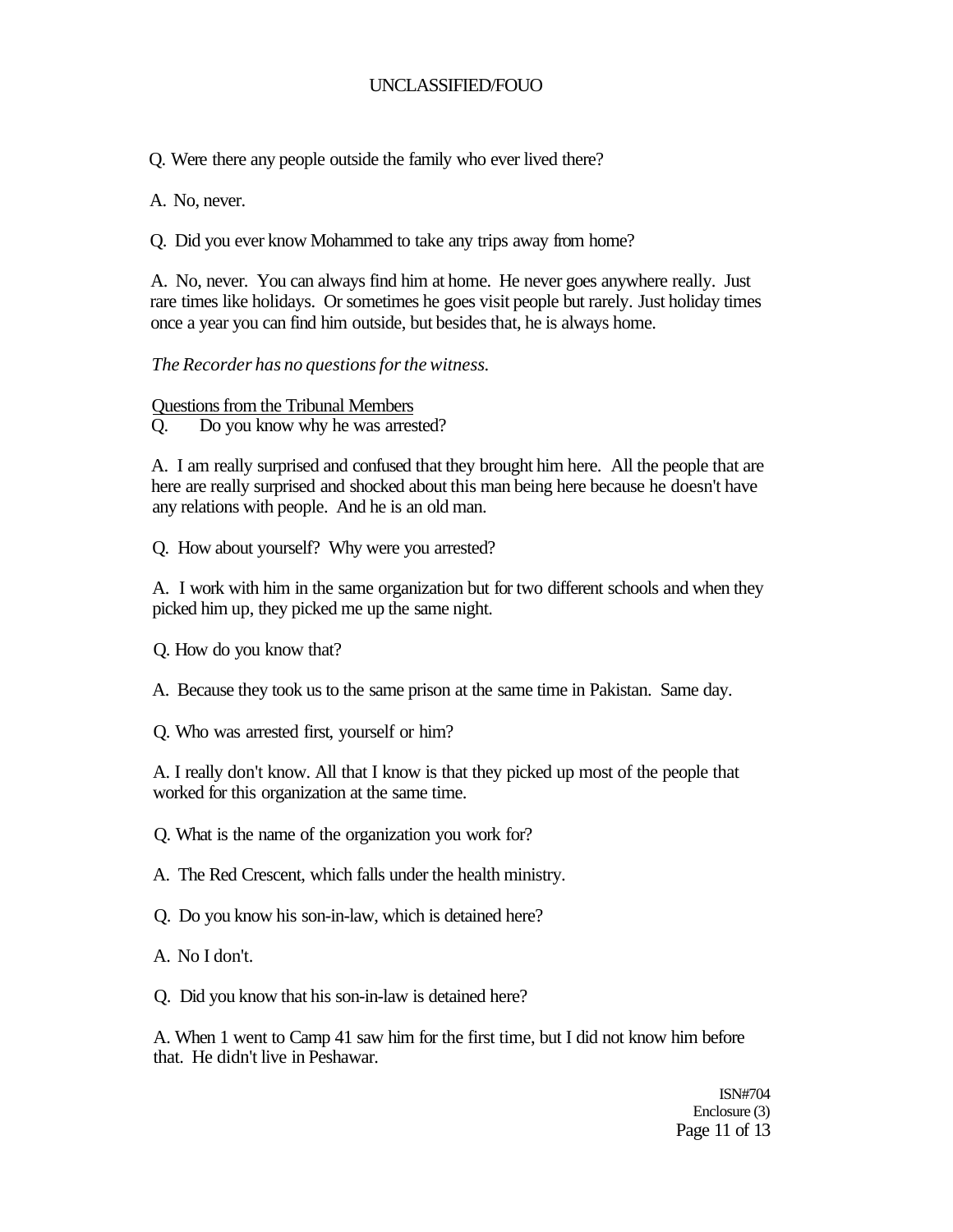Q. Did he ever tell you why his son-in-law was arrested?

A. I am talking about another son, not the same one that was living with him. He has another daughter and that's the other one. The son-in-law that was living with him is not here.

Q. I am talking about the son-in-law who is here.

A. I don't know.

Q. Has the Detainee ever told you why his son-in-law, who is here, was arrested?

A. He didn't tell me and I didn't ask him.

Q. Did you ever talk to him about it?

A. I never inquired about the subject. There are lots of people here and I didn't talk to him about it.

Q. Does the Detainee work for any other organizations or groups?

A. When I used to work with him, we would leave at 7 o'clock in the morning and we used to come back at 2 in the afternoon and after that he did not have a job.

Q. What does the Detainee do at his job?

A. He is a teacher. He teaches orphans.

Questions from the Tribunal President

Q. How large would you say that the Jolazai refugee camp that you lived at was?

A, At the time that I worked with him, he lived in Peshawar city not at the village where the camp was.

Q. Did you work in the camp? You just didn't live in the camp?

A. When we used to work with the Red Crescent, we used to work and live in the city. We had no relation with the camp.

Q. So you lived and worked in Peshawar?

A. Yes. He too was living and working at Peshawar.

ISN#704 Enclosure (3) Page 12 of 13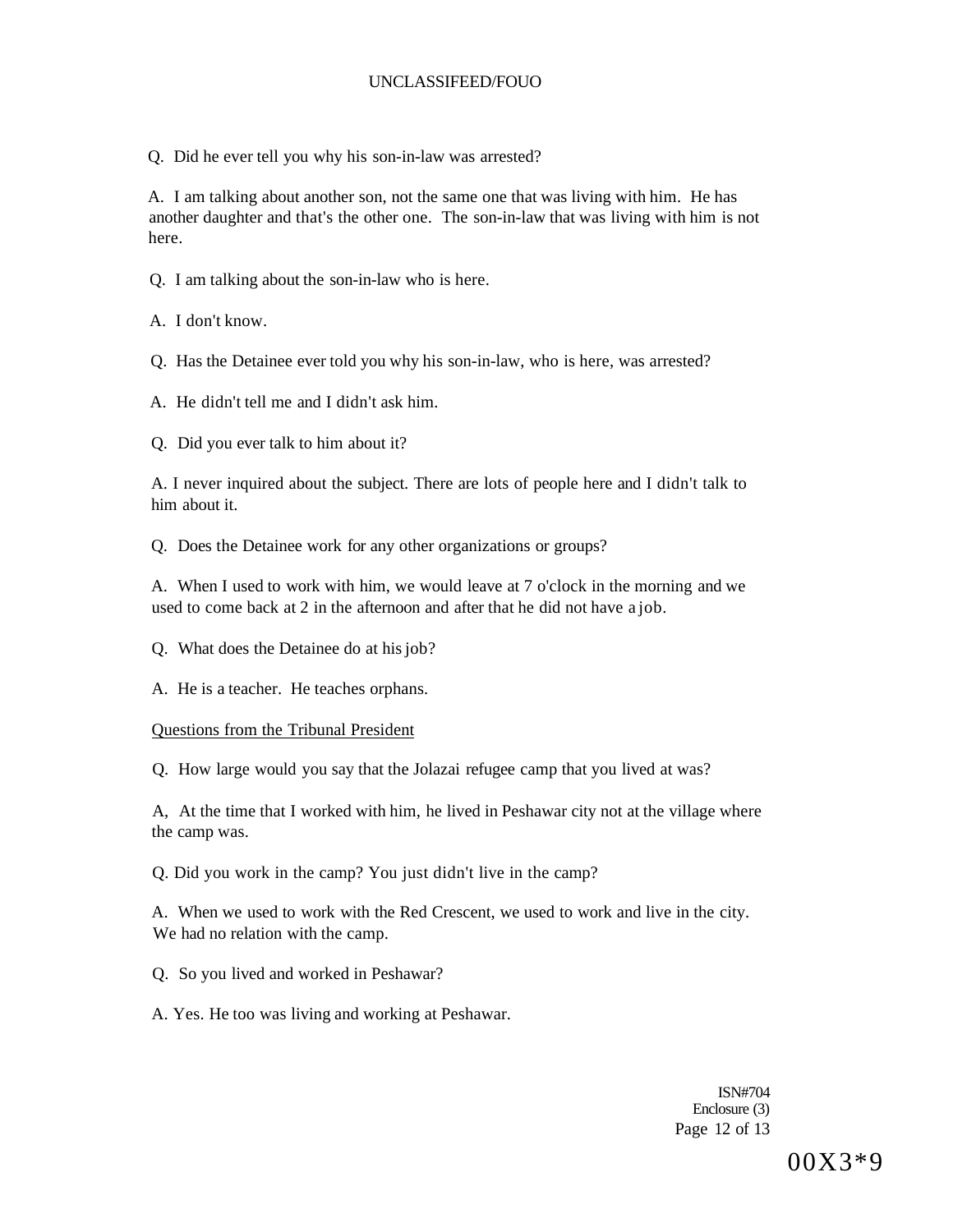Q. So you didn't work at the same school but were they close together? Is that why you would ride together?

A. This organization had two schools, not too far from each other. So when we ride in the morning, I used to be dropped first because the school I worked in was first and then they used to drop him off.

Q. So I understand because of how you stated that, that it wasn't your car? It was like a bus you were riding, furnished by the company?

A. It was a school bus that provided transportation for the teachers. They would pick us up in the morning and drop us off.

*The Tribunal President explains the remainder of the Tribunal process to the detainee and adjourns the Tribunal.* 

# AUTHENTICATION

I certify the material contained in this transcript is a true and accurate summary of the testimony given during the proceedings—



Tribunal President

ISN#704 Enclosure (3) Page 13 of 13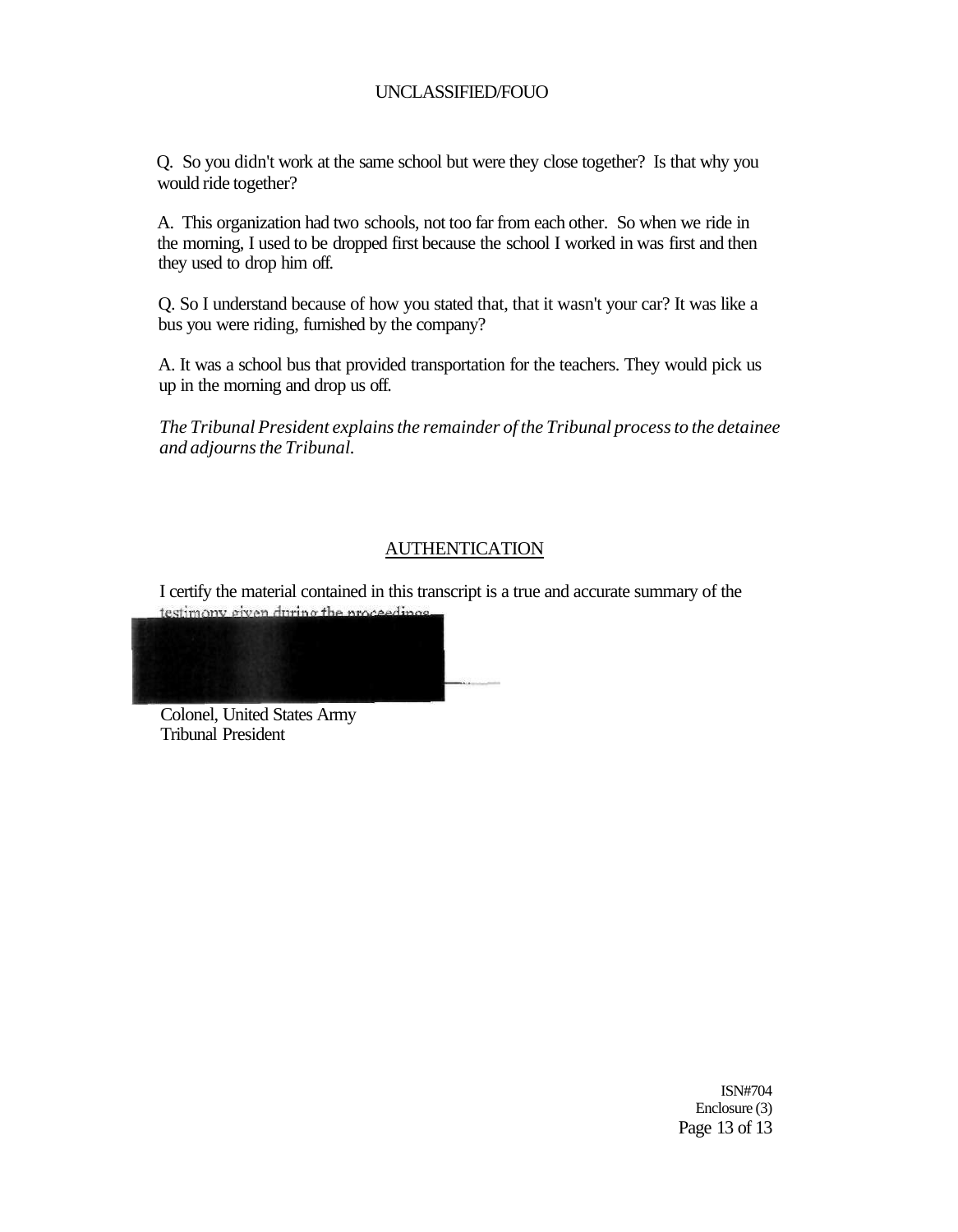### Summarized Unsworn Detainee Statement

*The Tribunal President read the Hearing Instructions to the Detainee and had to explain in layman's terms before it was confirmed that the Detainee understood and had no questions,* 

*The Personal Representative presented the Detainee Election Form (Exhibit D-A) to the Tribunal.* 

*The Recorder presented the Unclassified Summary of Evidence (Exhibit R-l) to the Tribunal and gave a brief description of its contents. The Recorder also presented R-2 to the Tribunal as evidence.* 

*The Recorder confirmed that he had no further unclassified evidence or witnesses and requested a closed Tribunal session to present classified evidence,* 

*The Tribunal President confirmed that the Detainee had no documents that he wished to present to the Tribunal as per the Detainee Election Form. The Tribunal President also confirmed that the Detainee requested to have one off-island witness participate in the Tribunal on his behalf. This witness could testify that the Detainee was not associated with Al Qaida or Taliban. The witness could also testify that the Detainee was just a farmer. The witness request was sent to the Department of State on 29 December 2004, and a second request was sent on 10 January 2005 both contacting the Afghanistan embassy. As of this date, 14 January 2005, we have not received a response from the embassy on the status of this witness. The witness has been deemed not reasonably available. The Tribunal President reassured the Detainee that this would not be held against him for any reason.* 

*The Recorder administered the Muslim oath to the Detainee.* 

*The Tribunal President opened the Tribunal to the Detainee to make his statement with the assistance of his Personal Representative.* 

*The Tribunal President took a brief recessed,* 

*The Tribunal President reconvened.* 

#### Summarized Sworn Detainee Statement

*3.a,L The detainee was to assume a prominent leadership role in Qandahar, Afghanistan via the negotiations between the Taliban Leadership and Pashtun Commanders (note: The detainee's future position fell through when the Taliban realized they had maintained their hold on the city).* 

> ISN# 655 Enclosure (3) Page 1 of6

UNCLASSIFIED//FOUO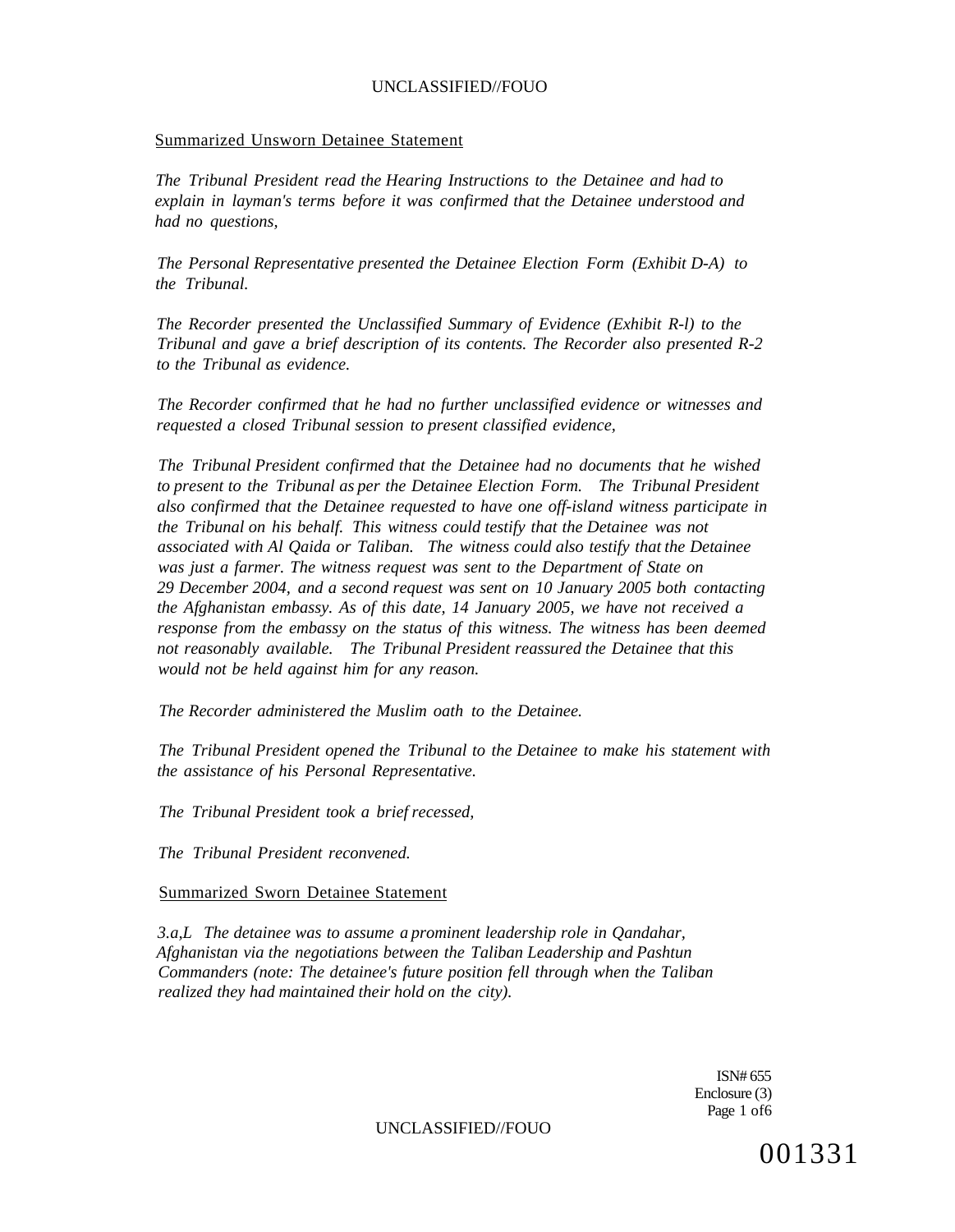Detainee: I don't know, I swear about it. I don't know about it at all. I was a labor worker. I was working for anybody that called me to work I would work for them as a laborer. I don't know about these issues.

### *3. a. 2. The detainee was identified as a Taliban official.*

Detainee: I swear I don't know about it.

*3.a.3. On April 12, 2002, the detainee was captured by American forces at a compound utilized by Mullah Berader.* 

Detainee: When they arrested me, I was in my home and it was night and I was sleeping in my bed and they woke me up and arrested me. I am not aware of that place and I haven't seen Mullah Berader in my life.

*3.a.4. Mullah Berader is a Taliban Commander, who, along with another senior Taliban facilitator plotted to kill the current Afghanistan President Hamid Karzai.* 

Detainee: I swear to God, I don't know about this issue. I didn't hear about it at all.

Tribunal President: Is there anything else you'd like to tell us about yourself?

Detainee: I swear to God I don't know why they arrested me. It was the middle of the night. They woke me up from my bed and I was at my home and they brought me to Qandahar, I am a poor guy and I don't know these issues at all. I never drank water or ate food with Taliban at all. I don't know what is Taliban. I never been with them and they brought me in here and I swear to God why they arrested me and today I am working; if you asked for me for you as a laborer; if somebody else was asking another day I would work for him; as a laborer if somebody else ask me, the next day I would work for him.

Tribunal President: At this time we might have some questions we'd like to ask you. Would you be willing to answer some questions for us?

Detainee: Any kind of question you have; if I know I will tell you.

**Tribunal Members<sup>3</sup> Questions to Detainee** 

- Q: Where did you live?
- A: I'm living in this camp.
- Q: In Afghanistan, where did you live?
- A: In my home.

ISN# 655 Enclosure (3) Page 2 of6

#### UNCLASSIFIED//FOUO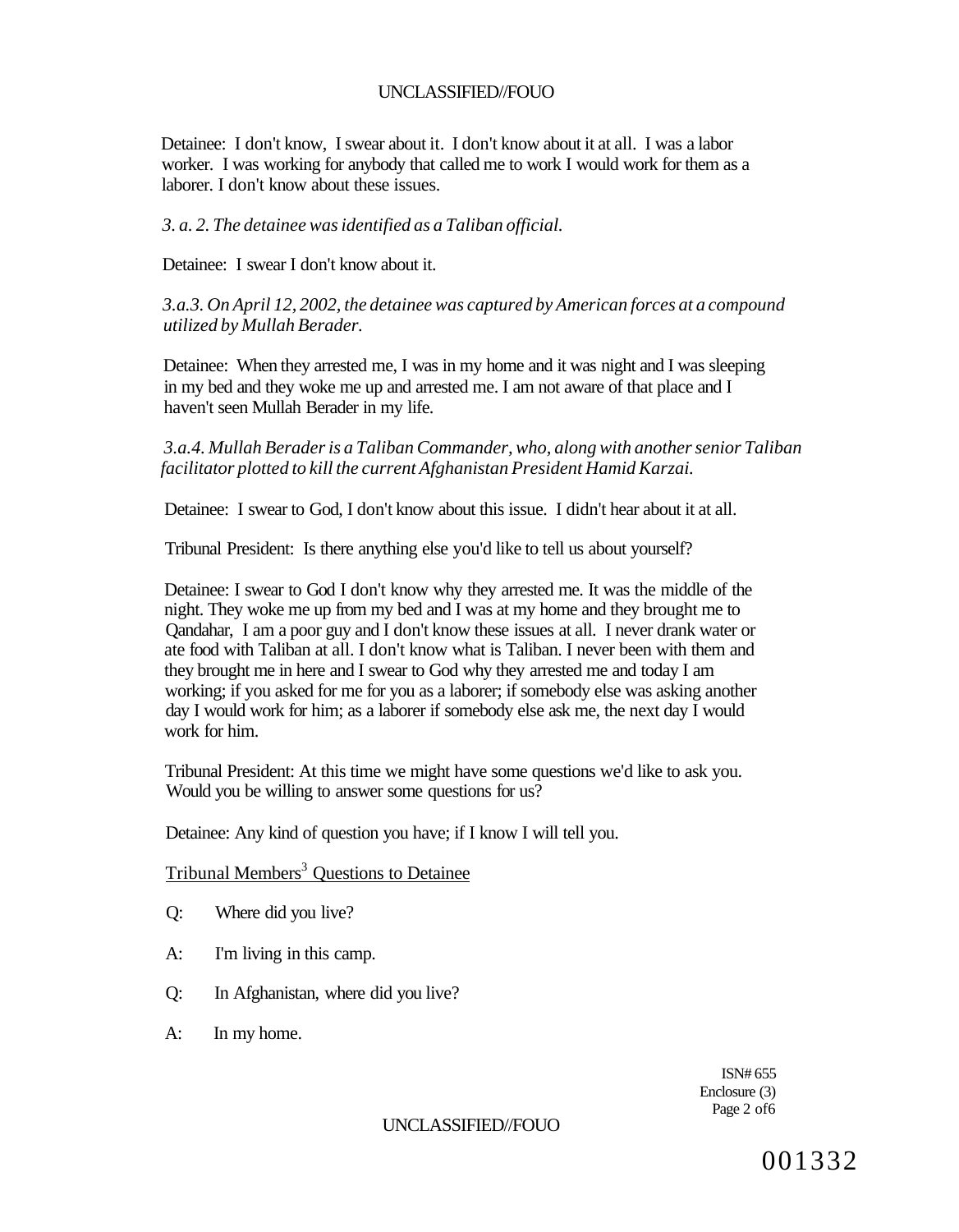- Q: Did you live with anybody?
- A: No except my children and my family. I don't have dealings with anybody. I was living with my family.
- Q: Do you live in a house?
- A: Yes, I was in my house.
- Q; Do you have to pay to live there; like rent?
- A: No. This is my home. I have made it myself.
- Q: Is your home in a village? Is the village that your home is in it is Tarkqetemak? Is that the name of your village?
- A: Yes, I am from Tarkqetemak.
- Q: How far is that away from Qandarhar?
- A: We are far away in the mountains. It's all mountains over there where I live.
- Q: How many people live in your village?
- A: It's two big houses. One is mine and one is my cousin's. That's all. There are no people up there.
- Q: Did anyone from the Taliban ever come and visit you?
- A: No. I swear I haven't seen any of the Taliban to talk and come see me. I was a laborer and I was working outside of the home up to the lunchtime. At lunchtime I would come and eat then I would go back to my labor work.
- Q: When you were doing labor work, do you know if you ever did labor work for the Taliban?
- A: No. I was working for my family. I did not work for them.
- Q: Can you describe some work that you would do? Like would you do digging, painting? Can you just tell us the kind of stuff that you did?

I was shoveling and mud working.

Did you ever serve in the military?

No.

ISN#655 Enclosure (3) Page 3 of 6

UNCLASSIFIED//FOUO

ooi:io3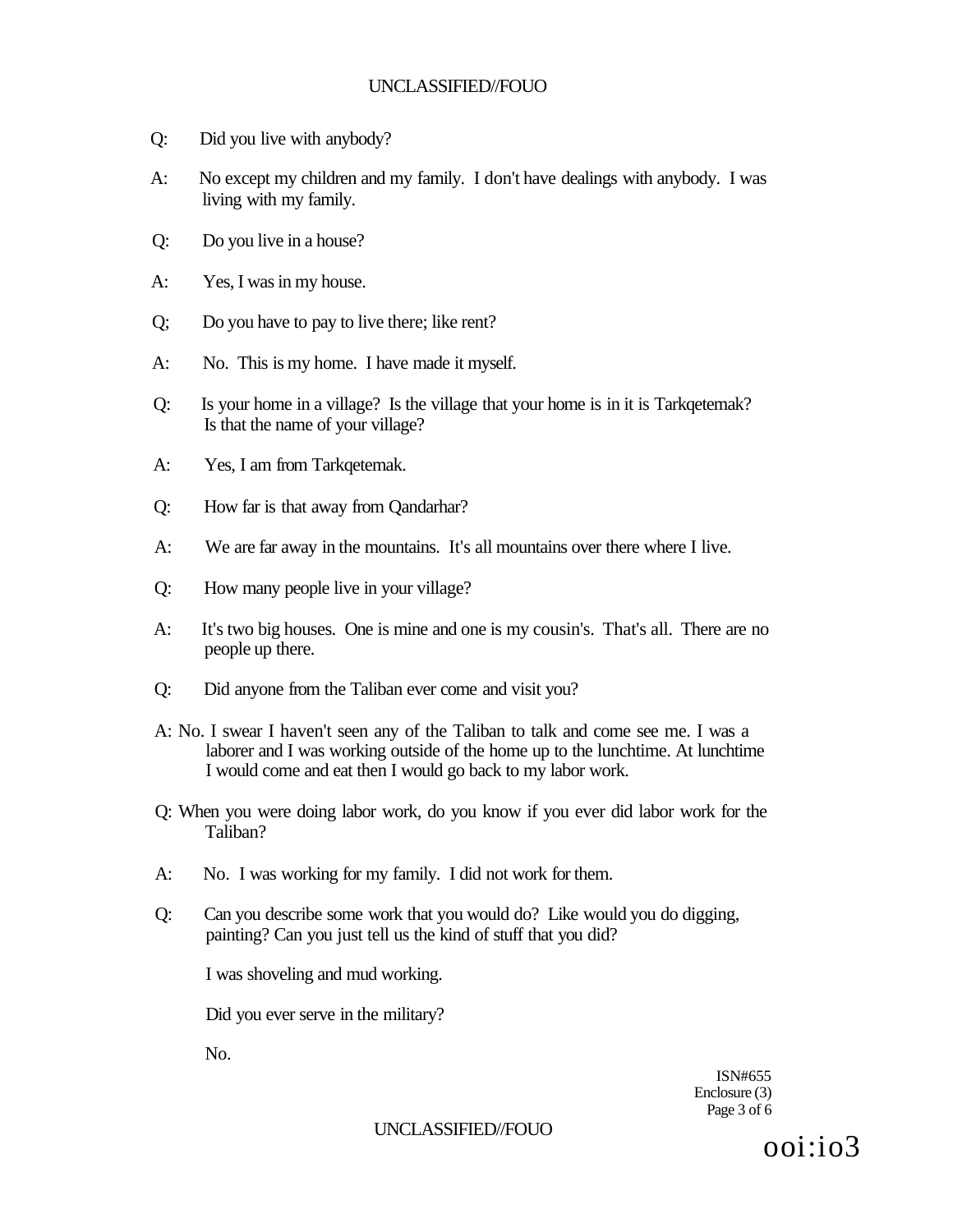- Q: Did you ever go to school?
- $A:$  No.
- Q: Can you read or write?
- A: No. I swear I don't know at all.
- Q: Do you have weapons in your home?
- A: No I don't have it. I haven't seen it in my life.

# Tribunal Members' Questions to Detainee

- Q: Have you ever traveled outside of Afghanistan?
- A: I swear I didn't come out from my area to another area.
- Q: When you were working, what's the closest city that you would work in?
- A: There is no close city by us. It's all mountains in those villages.
- Q: You said your village only had houses, so whom did you work for?
- A: 1 was going farther in my home country and somebody was coming asking me and I was going with him to work. I was doing labor work in my homeland.
- Q: Do you own a vehicle?
- A: No 1 don't know how to drive. I swear I can't find enough money to support myself for food and 1 can't buy a car.
- Q: I'd just like to clarify that he does or does not know Mullah Berader?
- A: I swear I have seen him only from far away when I was cutting the grasses for myself and my kid was with me also. But after that and people told me that that's Mullah Berader and after that I swear to God I haven't seen or I don't know who is this guy. Usually, I was doing labor work and somebody would come to my house or see me on the way and ask me could I work as a laborer for them. I was that type of person. I don't know him.

# Tribunal President's Questions to Detainee

Q: What about during the time of the Russian occupation. Did you participate in any military activities during the Russian War?

> ISM 655 Enclosure (3) Page 4 of6

## UNCLASSIFIED//FOUO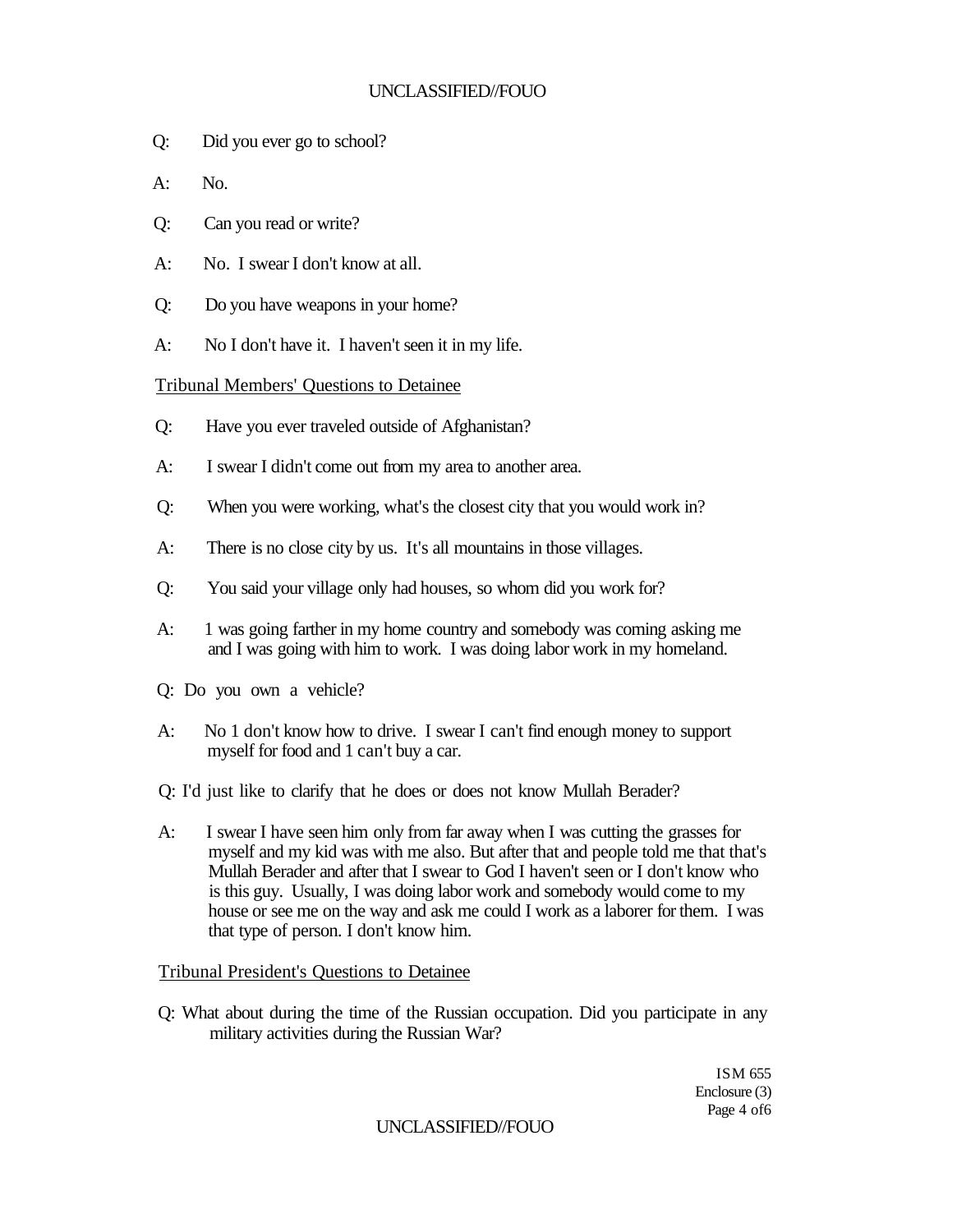- A: No I swear to God that I did not participate in any kind of fighting activities because I had my children and my family. I don't have a father to support my family and me. I was only working during the day to get food at the end of the day for my kids and my family and live up to another day until I gain more money. We could support ourselves with food, how should I go for fighting?
- Q: You indicated, when you asked for your witness, that he could testify that, what I understood that, you were a farmer as well. Did you own land and farm?
- A: No I was working for other people on their land if they asked me. They would give me lunch and I was working with a shovel for them on their land. Then at the end I would get some gain some (money) and support my family.
- Q: When you worked for other people did you sometimes leave your house for like a long time? Did it sometimes take you a day to travel where you were going to work and come back? Did you stay overnight?
- A: No I was going everyday. During the day 1 was working and at night I was back to my home.
- Q: So you never traveled further than you could return in one day, right?
- A: No.
- Q; Tell us a little bit about your capture. I know that you said that it was at night and you were in your bed sleeping.
- A: I was laying with my children in the same room and it was completely dark and suddenly the door was opened and they came inside and put the gun on me and told me to stand up and they searched my and pull me out of my home. After that, they searched my home and they put me in the helicopter and brought me to Qandarhar city.

In Qandahar city, they didn't ask me too much. They asked me questions a couple of times and then they said that I was innocent and we will release you. After questionings, they brought me to Cuba. I don't know, they told me that they would release me but I ended up in here. In here I got questioned a lot. They asked me questions and finally they said that I was innocent and we will release you. After these questions, I ended in here and now I am in here and I am answering in here. I don't anything else.

- Q: Do you know who arrested you? Was it Afghan soldiers or U.S. soldiers?
- A: It was soldiers.
- Q: Can you tell if they were Afghan or U.S. soldiers?

ISN# 655 Enclosure (3) Page 5 of6

### UNCLASSIHED//FOUO

00l3o5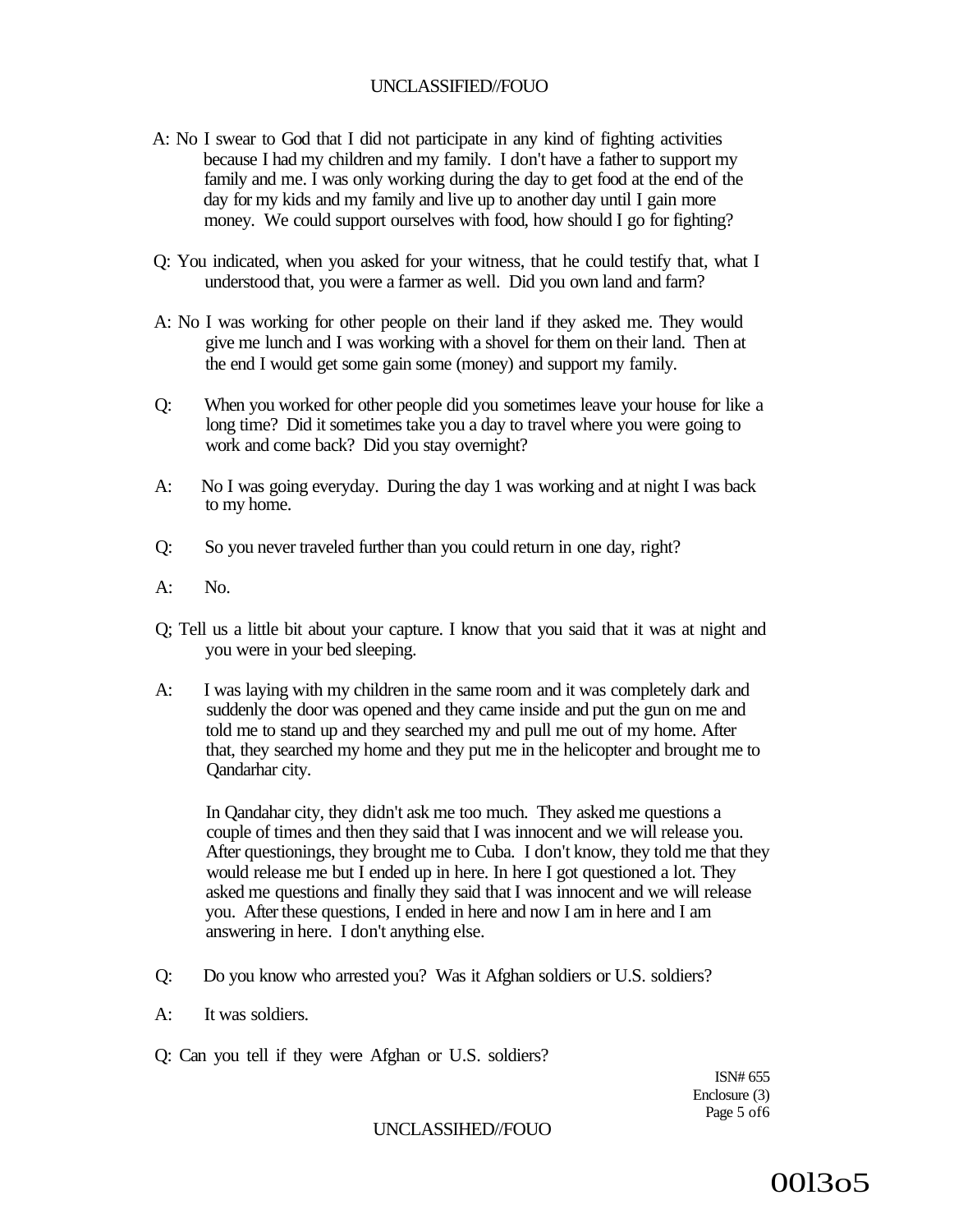A: I swear I don't know. I don't know if they were Americans. I don't know.

- Q: Were they wearing a uniform though?
- A: Yes, they had military suits and they were talking Farsi.

Tribunal President: I'd like to thank you for participating in the Tribunal today. Is there anything else you'd like to tell us before we close?

Detainee: No 1 swear I don't have anything to say because I don't know anything.

*The Tribunal President confirmed that the Personal Representative had no further evidence to present and that the Detainee had no additional previously approved witnesses to present to the Tribunal and closed the open session.* 

*The Tribunal President adjourned the unclassified open session.* 

# **AUTHENTICATION**

I certify the material contained in this transcript is a true and accurate summary of the testimony given during the proceedings.

Colonel, U.S. Army Tribunal President

> ISN# 655 Enclosure (3) Page 6 of 6

UNCLASSIFIED//FOUO

**00l3o6**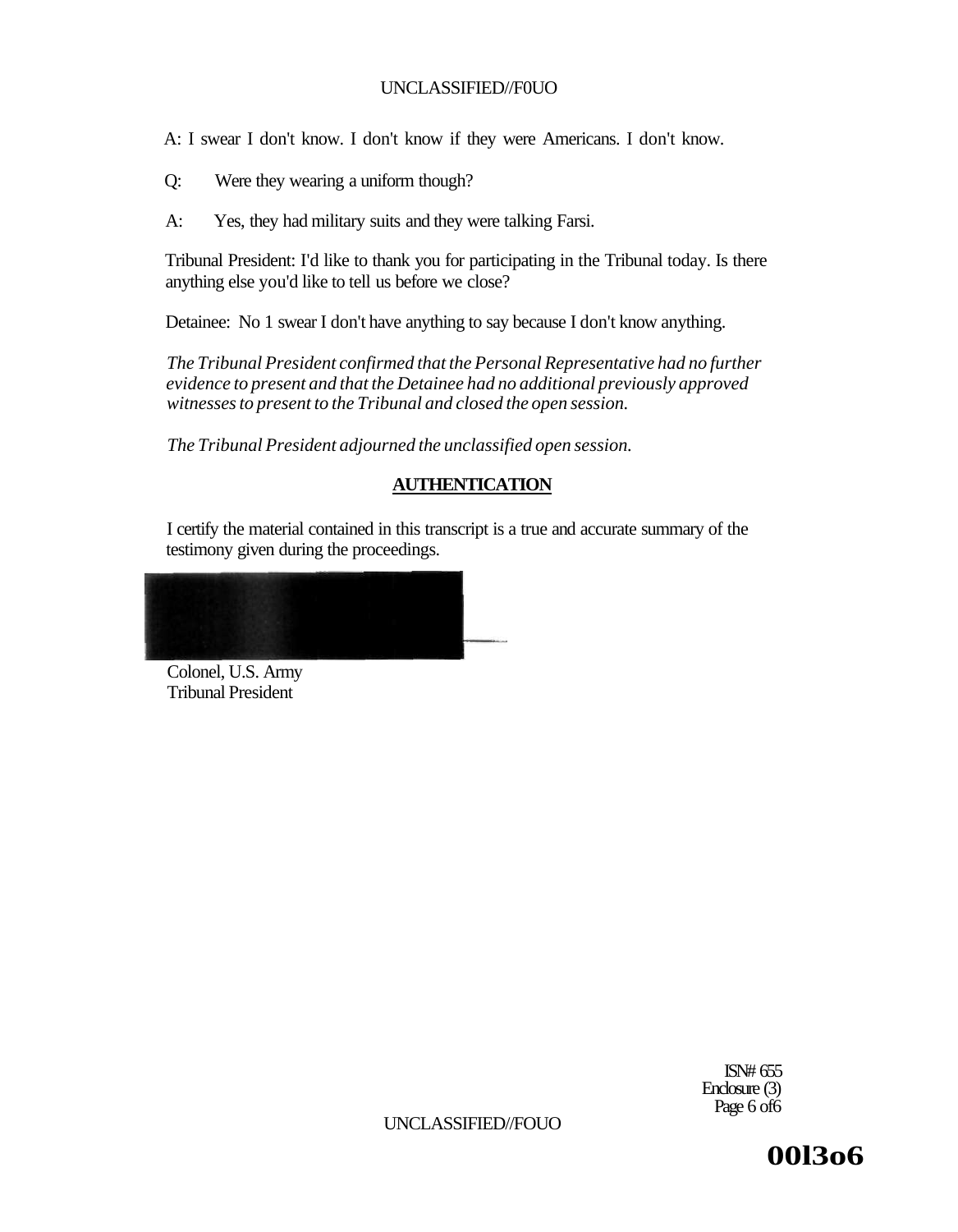### Summarized Unsworn Detainee Statement

*The Tribunal President read the hearing instructions to the detainee. The detainee confirmed that he understood the process and had no questions.* 

*The Recorder presented Exhibits R~l, R-2, andR~3 into evidence and gave a brief description of the contents of the Unclassified Summary of Evidence (Exhibit R-1).* 

*There is a brief moment of silence due to the Tribunal President and Tribunal members reading the unclassified Exhibit R-3, New York Times Article dated 2 February 2002.* 

*The Recorder confirmed that he had no further unclassified evidence or witnesses and requested a closed Tribunal session to present classified evidence.* 

*Tribunal President stated that the detainee wants to participate and has requested one witness, which will be present later on during the tribunal hearing.* 

*The Recorder administers the Muslim oath to the detainee.* 

*The Personal Representative read the accusations to the detainee so that he could respond to the allegations. The allegations appear in italics, below.* 

Detainee: Should I answer now? (The detainee said this during initial reading of the allegations by the Recorder.)

Tribunal President: You will be provided that opportunity in just a few minutes. He (the Recorder) is just going to read the bullets.

*3. a. The detainee is associated with forces that have engaged in hostilities against the United States and its coalition partners.* 

*3. a. 1. The detainee's family and village members stated an important Taliban member used the detainee's brother's guesthouse.* 

Detainee: No, this is not true. The tribunal should look at this, at whoever said that, is not here, and I'm here. I am here, and I'm talking under oath. This is not true, that person wasn't there and whoever said it, maybe they have personal differences back home. The person, who said that, maybe is my enemy. The tribunal should not consider whoever said that.

*3.a. 2. The detainee's brother is Haji Sarajudeen.* 

Detainee: That's true,

ISN#460 Enclosure (3) Pagel of 16

00l3o7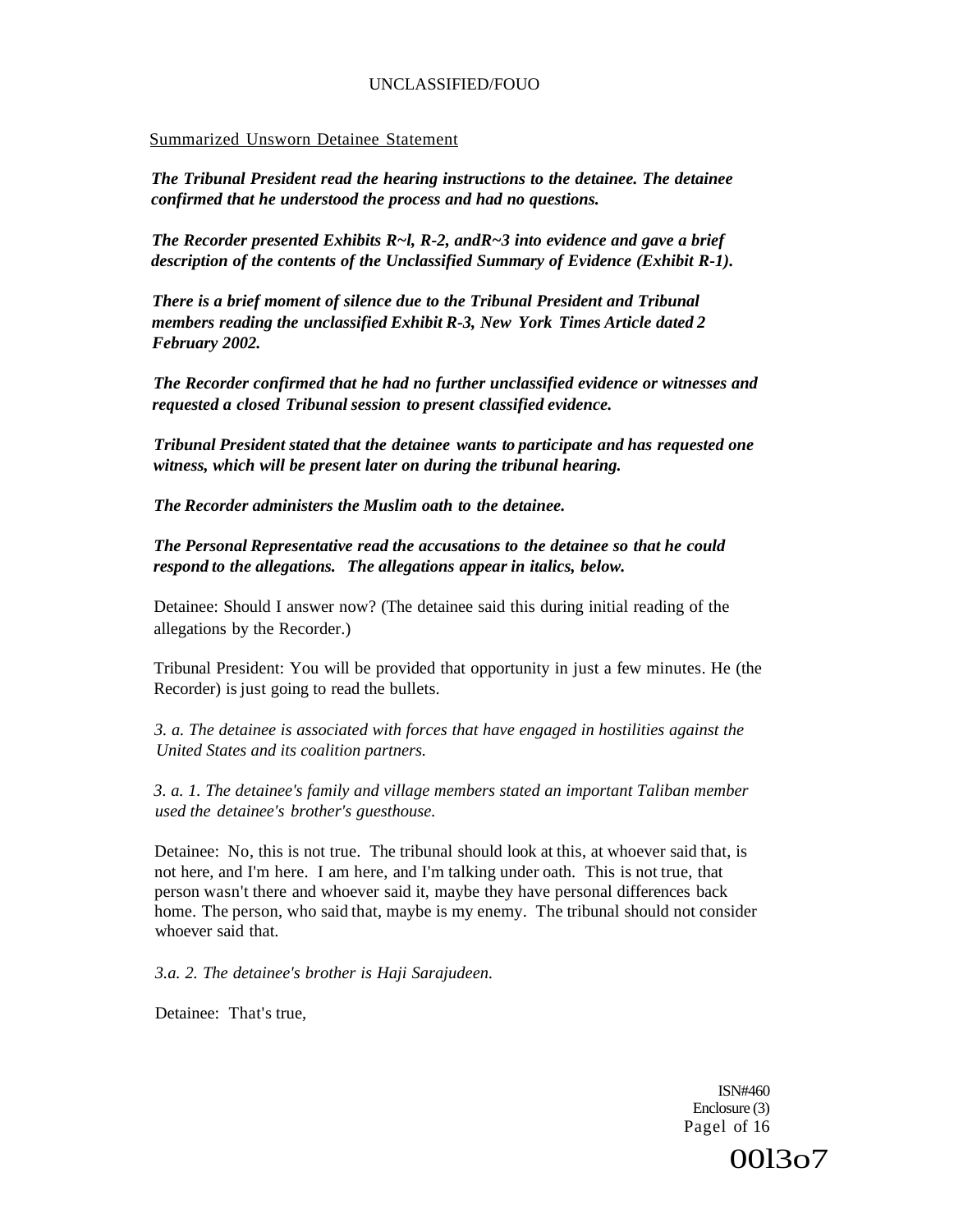### *\$.0.3. The detainee's brother worked as a recruiter for Pacha Khan.*

Detainee: This is not true, that he worked for him directly. He did help him, but not in this way. Hagikan(ph) and their village elder Nazin (ph), they both were commanders for another person named Pir and they have known each other for a long time. During the last days of Taliban, the Americans brought Hagikan to the province of Khost, they appointed him as the governor, and he asked the village elder that he needed help against the Taliban, because there were still Taliban in the area. The village elder asked his brother to go to the other villages; the villages were to get together and that's what he did. He did that because they were against the Taliban and they did help him because he was working for Americans. My brother did this because village elder Nazin told him to do it, directly from Hagikan. There were still Taliban in area, and Hagikan was brought in by the Americans and the new government at that time, which was still president Karzai. They brought him in as a governor and whatever he did, he did it against the Taliban. So whatever help my brother did, work for him, it was because of the Americans and new government in Afghanistan.

## *3.a.4. Pacha Khan, a renegade Pashtun Commander, has been conducting military operations against the Afghan Transitional Administration (ATA) and coalition forces.*

Detainee: At that time, American and the new Afghan government was with Pacha Khan, when my brother helped him with Nazin. And in that time, against the Americans, we should not be responsible for it, because it's been three years that we are here, and in that time, the Americans brought him in and he was working for the Americans. For example, if President Karzai is working with the Americans and after three years, he started working against the Americans, then he should be responsible. The Afghan people, working for him now, because he was working with Karzai and the Americans brought him, after the deals. If he turned over on the Americans, we should not be responsible for it.

#### *3. a. 5. The detainee was captured with communications equipment.*

Detainee: When we got captured, we did not have any kind of communications or radio. Neither in our house nor in our village had any radio.

# *3.a. 6. The detainee's nephew (who was captured along with the detainee) admits seeing this type of equipment in the possession of Taliban members.*

Detainee: In Taliban time, they were using the radio. If anybody saw them using it, it's not a crime, and if they saw them using it then, then it was hidden, but, when we got captured, there was not. There wasn't any radio captured with us.

> ISN#460 Enclosure (3) Page 2 of 16

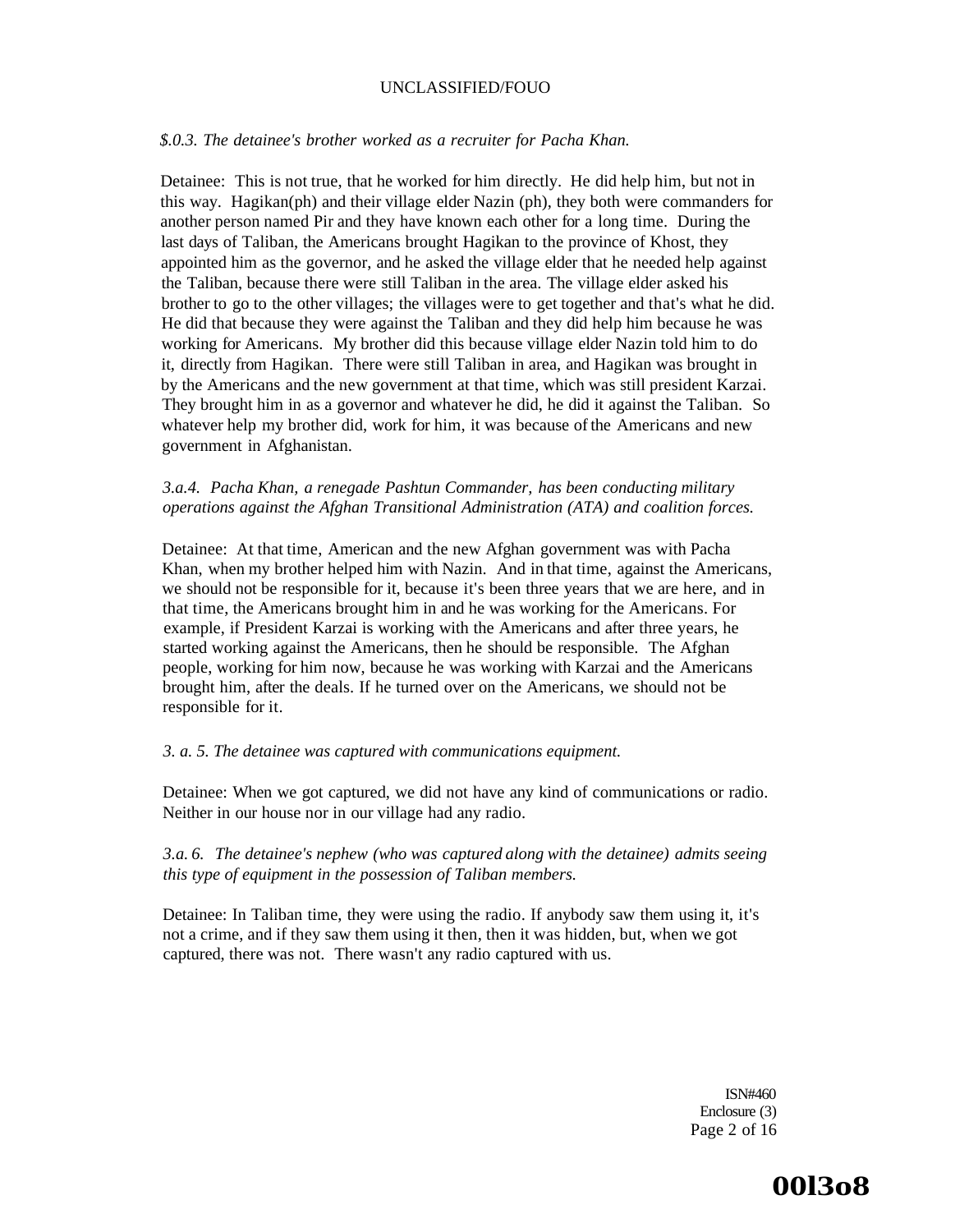*3.a. 7. The detainee's home was bombed by U.S. Forces on or about 16 November 2001, because a high-ranking Taliban was believed to be at the home.* 

Detainee: I'm uneducated. I don't know exact date. We've been here three years or maybe a month over that, so you can count when it was bombed. Yes it was bombed, but it was like I said before; there was no commander or any Taliban person in our house. Maybe it was a mistake because somebody gave them the wrong information. That person probably did that maybe because of personal differences, maybe because of the money somebody paid him. Sometimes people doing other things to other people, because they don't like them. Something happened, but whoever told them it was a lie, and there was no such commander or Taliban leader at this time in our house.

*3.a.8. Coalition forces were fired upon during the capture of the detainee and three associates.* 

Detainee: I did not hear fire that night. Nobody fired on the soldiers that night. When the soldiers came to our house, we were sleeping.

Tribunal President: Is there anything else you'd like to tell us at this time?

Detainee: No.

Tribunal President: At this point, we may have some questions for you, would you be willing to answer some of our questions?

Tribunal President: Personal Representative, do you have any questions for the detainee?

Personal Representative: Yes Ma'am. Were you home at night of the bombing?

Detainee: No, I wasn't at the house.

Personal Representative: Where were you?

Detainee: I was in another city, Gardez.

Personal Representative: Did you recruit any people for Pacha Khan?

Detainee: No, 1 heard of his name, Pacha Khan. Other than that I never saw him, and I don't know him.

Personal Representative: Was it just the one time that your brother recruited for Pacha Khan because the village elder Nazin asked him, or did he do it subsequent to that?

Detainee: No, that was the only time that he went and told other people because of the village elder Nazin. Other than that, he never did it again.

> ISN#460 Enclosure (3) Page  $3$  of 16. **U0l3o9**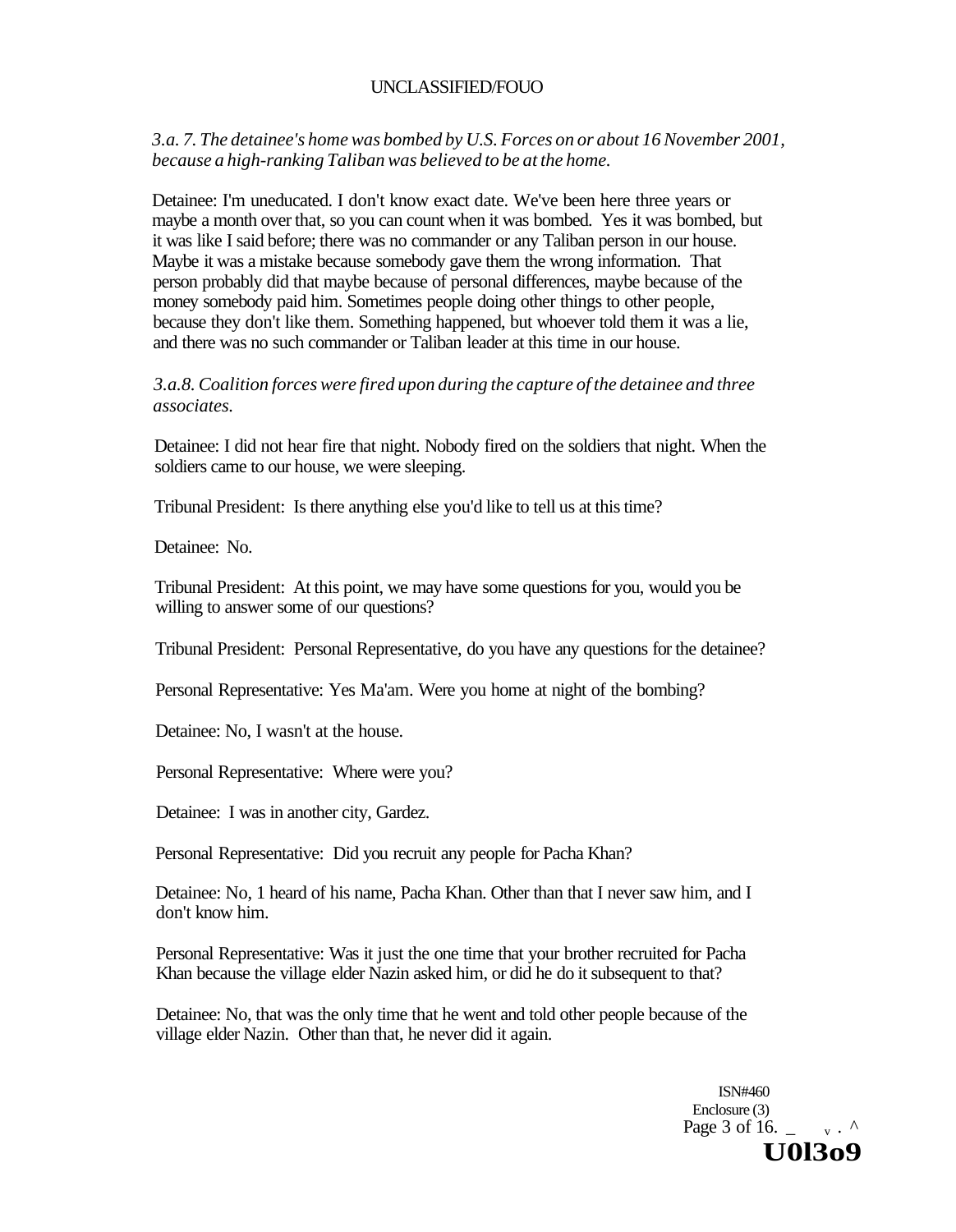*The Personal Representative and the Recorder had no further questions.* 

### Tribunal Members' questions

Q. I don't' know if you recognize me or not, but you were a witness in a case that I did, normally Tribunal members don't know anything about your case when we walk in here, and those two don't (indicating to Tribunal President and other Tribunal member).

Detainee: No problem.

Q. What I want to ask you, is that you said, a big Taliban member did not stay at your brother's guesthouse, did you see any. Let me take a step back. When did you go to Gardez?

A. Three, four, five days before it happened, the bombing.

Q. Do you know anything about Haqqani? Do you know where his hometown is? Do you know where he is from?

A. I hear his name on the radio. I never saw him, and I don't' know where he is from, or where he lives.

Q. If I can get you to explain something to me. In the United States, if we have a house, all the rooms are always under the same roof. So, if there is a space in between rooms, there is always a roof on it. That's what we call a house. Somehow, when I get in some of these discussions when I hear about the guesthouses, whether I get confused because sometimes, they say, we only have one house it was these rooms, that maybe offset from the other rooms, but don't share the same roof. When you say, you lived in my brother's house, were you always under the same roof as him, or was your room separated by space from your brother?

A. The house that we had was surrounded by walls, and all the rooms are inside the compound. All the rooms are on one side of the wall facing to the yard of house, but all the rooms are all in one line. The top, the roof is all one roof. There's no space in between each room, we did not have any guesthouse.

Q. Is there a guesthouse?

A. There's no guesthouse.

Q. When house was destroyed, where did you go, where did you stay after that? A. We moved to another house, which was owned by another villager. They had their own people living there, but they give us a couple rooms to stay there for the time being.

Q. Was the owner of house?

A. The owner is not our relatives or anything, he just a villager.

Q. Is the owner a detainee here?

A. No.

TSN#460 Enclosure (3) Page 4 of 16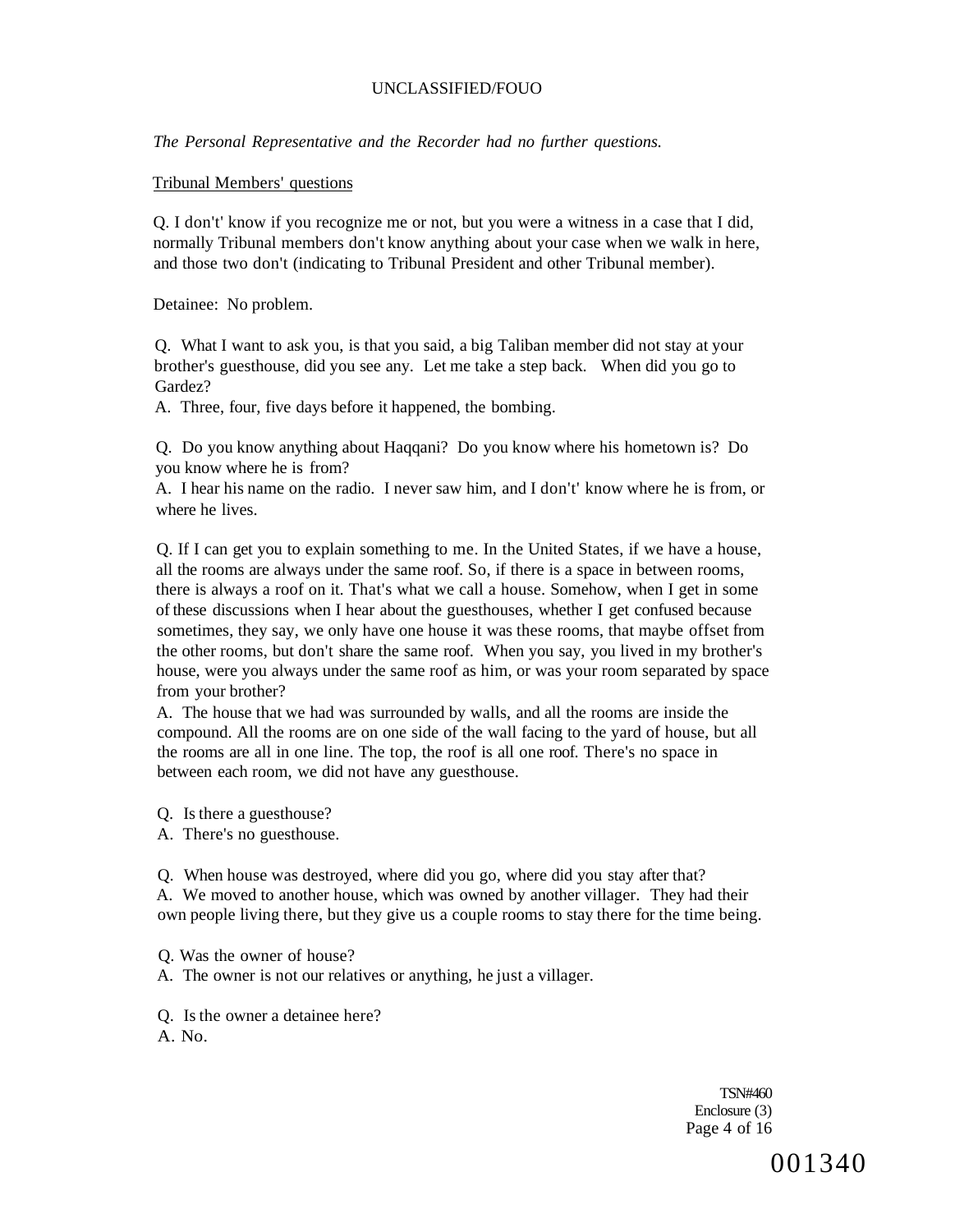# UNCLASS1FIED/F0U0

Q. Were there four people arrested when you were arrested?

A. Yes.

Q. Are all four of you related?

A. Three of us are relatives. The one person is a villager, and his house is far from our house. We know him because he is our villager, but we don't have any relation to him,

Q. Does your village have any commercial business, any stores, any village center or are home just located around the area?

A. Residential area, just like housing. We do have a store, but it is far from village.

Q. Name of villager who loaned you the two rooms after your house was destroyed? A. Taza Gul, he also has another brother, Zaheed Gul but they aren't living together. They are living separately; we are living in Taza Gul's house.

Q. What was the name of fourth villager who was arrested? What was his name, who's not related to you.

A. Mohammed Gul.

Q. Are Taza Gul and Mohammed Gul related?

A. No.

Q. How far was Taza Gul's house from your house?

A. We did not measure how far from each other. But, between our house and his house, it was just flat ground. I don't know how many meters it was, but you can see from each other from our house to his house.

Q. Is Taza Gul one of your closest neighbors?

A. It's not just his house, there are other houses with him, between our house and other people houses, there just empty space there.

Q. Where was Mohammed Gul's house, was it near Taza's Gul's house?

A. He is the closest to Taza's Gul's house.

Q. The night you were arrested, did they search the house you were in?

A. We were sleeping and they came and woke us up, hand tied us, and took us outside. I don't know how they got there. I don't know how many people they searched, the whole village, or just some of the houses. Whether they searched the house before then, or if they did it after that, I don't know. Later on, they searched Mohammed Gul's house also.

Q. Do you have any training in electronic equipment?

A. No, I have no education. All I did in my life was farming. I was a farmer. I don't know anything about electronics.

Q. I just want to mention one thing; I think your brother testified to this. It's about your cousin that talked to the newspaper reporter; you said it was some enemy that might have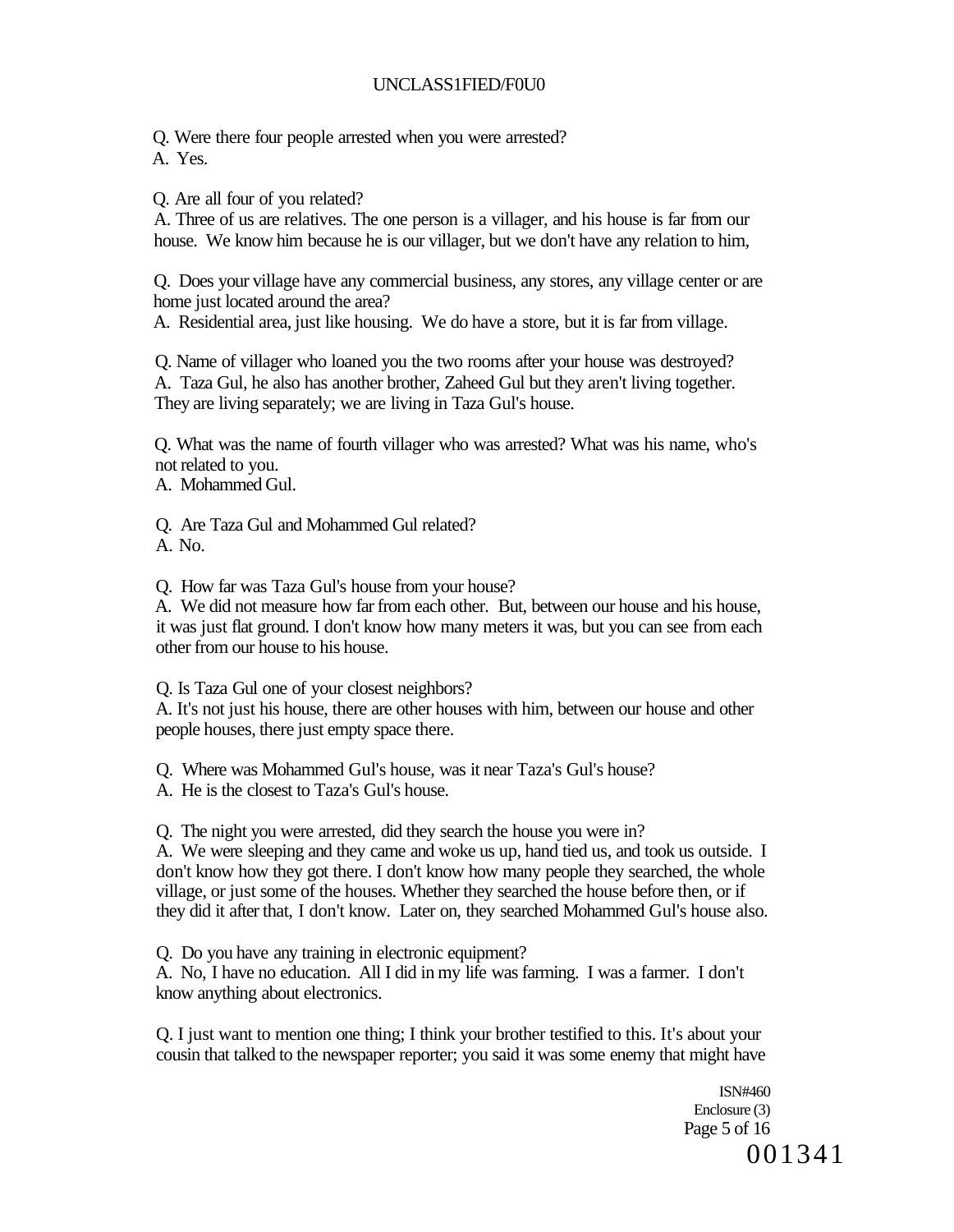said that Haqqani was there? Is there any reason why your cousin would say that Haqqani was at the house?

A. I'm not sure who told the reporter that, whether it was the cousin or someone else, maybe our enemy. But usually it was a hard time in Afghanistan. People were doing that kind of stuff like giving wrong information, sometimes for the money, sometimes they did it because they have personal differences with other people. Their enemies you know, other families don't like each other; so those things people did it before, so whatever they also, I don't know what his reason but, it was not true. There was nobody that came to our house.

Q. If you're at the house, and Haqqani did show up with guys with guns, and bodyguards, and said that I want to spend the night, what would have you said? A. I'm sure that Americans know by now that what kind of people we are. We are normal; we never worked with the Taliban. We are just farmers, never worked with the Taliban and al Qaida, and we don't have any kind of relation with that person, with Haqqani. We do not know him. So, why would he just come to our house and want to stay there? He wasn't there and he never came to our house. If he did, then we would deal with that at that time. But no, he would go to someone who does know him. I said you could ask the people, the Americans know by now that we did not know that person and we have no association with this group of people. The last time, you said it was your last questions, but I don't mind how many questions you ask me, I'll answer them. But you should also look, if you want to believe someone send them the newspaper article to someone who is telling you the truth.

Q. Can you write?

A. No I can't write. After all this time, sometimes the soldiers give me a pen, and I just make alphabet of my name. That's all I can do. You can look at my hands, you know, all I did was a farmer. You can look at my hands all I did was farmer, you can see my hand and they are cuts everywhere.

- Q. Which hand do you use to draw you name with the alphabet?
- A. I don't write. Depends, sometimes I use left or right hand.

Q. What kind of crops did you grow?

A. Depends on the season, if it's summertime, then we grow wheat, and then after that corn. Sometimes if there is too much rain, water, then we grow rice.

#### Q. Have you ever had military training?

A. No. The two provinces, Khost and Gardez, the president/ king of Afghanistan, the Shah, he actually took them out of military training, and military duty, if the people volunteered to be in the military that was fine. We don't need to serve in the military. So, other people they did it in other parts of the country. The two provinces, they were not forced to do the military, which is why I chose not to do it.

> ISN#460 Enclosure (3) Page 6 of 16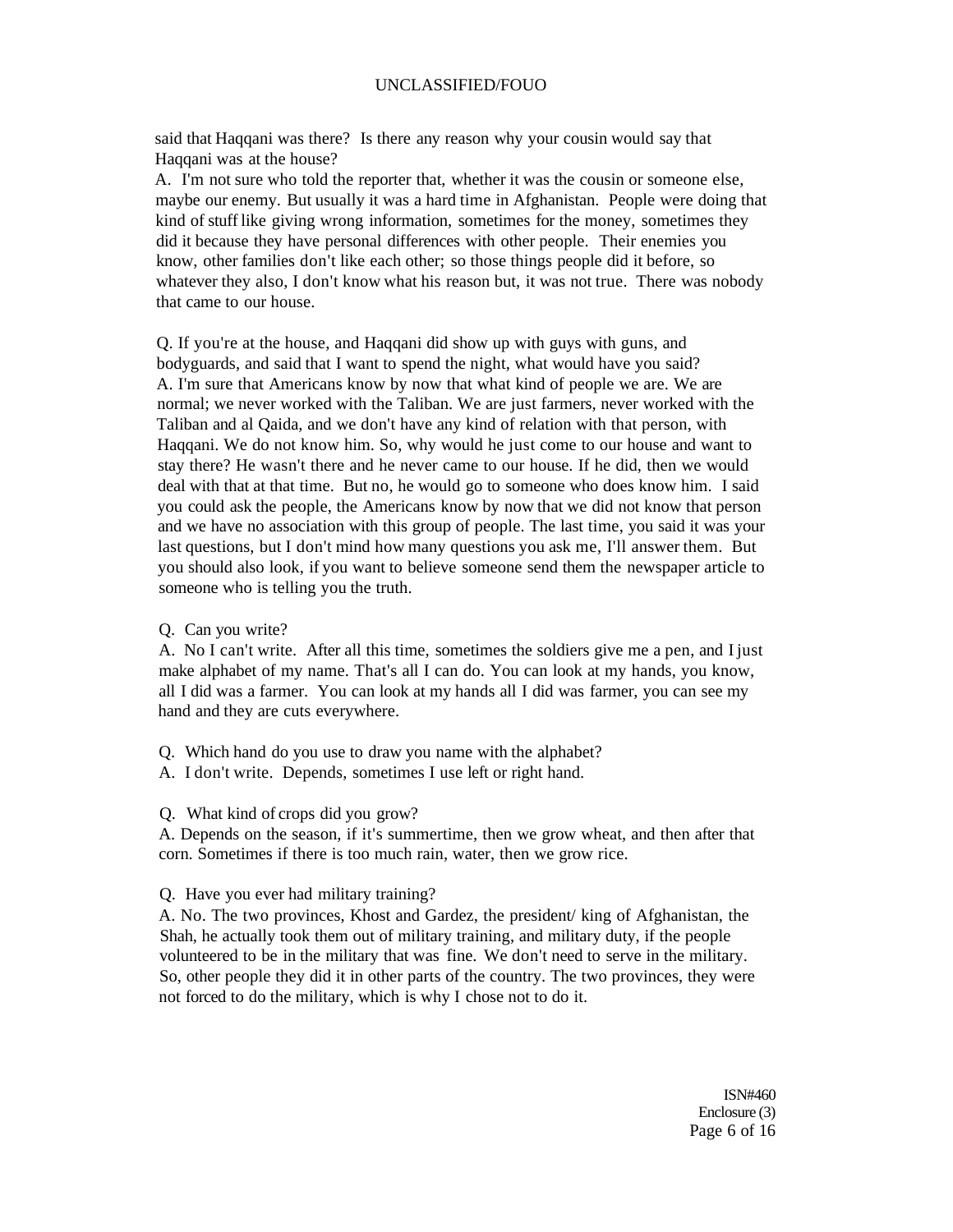Q. Do you own a weapon for self-protection or to protect your family of any kind? A. Yes, we did, but it's (inaudible), before the Russians. But, he did for these two provinces, three things for the people. They don't need to do it, don't need to join the military, they don't need to pay taxes on their land, and the last thing was that they allowed us to have weapons in our house for personal safety, just because of the border area and all the mountains around it. So, they allowed the people to keep small weapons in their house.

Q. What kind of weapon was it? What kind was it, was it a pistol, rifle, AK-47?

A. Before this, I had other guns, but right now we can keep AK-47.

Q. What was your relationship with your brother, were you very close to your brother, did you live in the same village, and did you see him all the time? A. Like I said before, we live in the same house, and so same it's the same village, same area.

Q. You said earlier that your brother used a radio. What was he using a radio for? A. Did I say that?

Q. I think you had stated that you heard about Haqqani on the radio, that was the comment.

A. Must've been someone other than me.

Q. Well, statement number one says the detainee the detainee's family and village members stated an important Taliban member used the detainee's brother's guesthouse, but you're saying that you guys were in the same house. I just want to make sure I understand that. The fact is that you were staying in the same compound, that the compound is small enough that it's physically the same house and it says that he is denying that. I just want to make sure I understand. My earlier question was you know, how close you were, and they said that they lived in the same house and this says that the brothers guesthouse, and he said that he didn't have a guesthouse, so I just want to make sure that we are talking about the same thing, no Taliban members were in as he described, in his house in that compound?

A. No, we did not have any guesthouse.

Q. Do you own a vehicle, or vehicles?

A. Yes we do.

Q. What type and how many?

A. One is a van and the other is a small taxi.

Q. You said when you were captured you had no telecommunication or radio equipment. Did you have any thing else, or any other equipment with you when you were captured? A. There was nothing captured with us, it was just us and the clothes, when the guards came into the room there is nothing in the room. When they brought us outside, we did not bring anything with us.

> ISN#460 Enclosure (3) Page 7 of 16 001343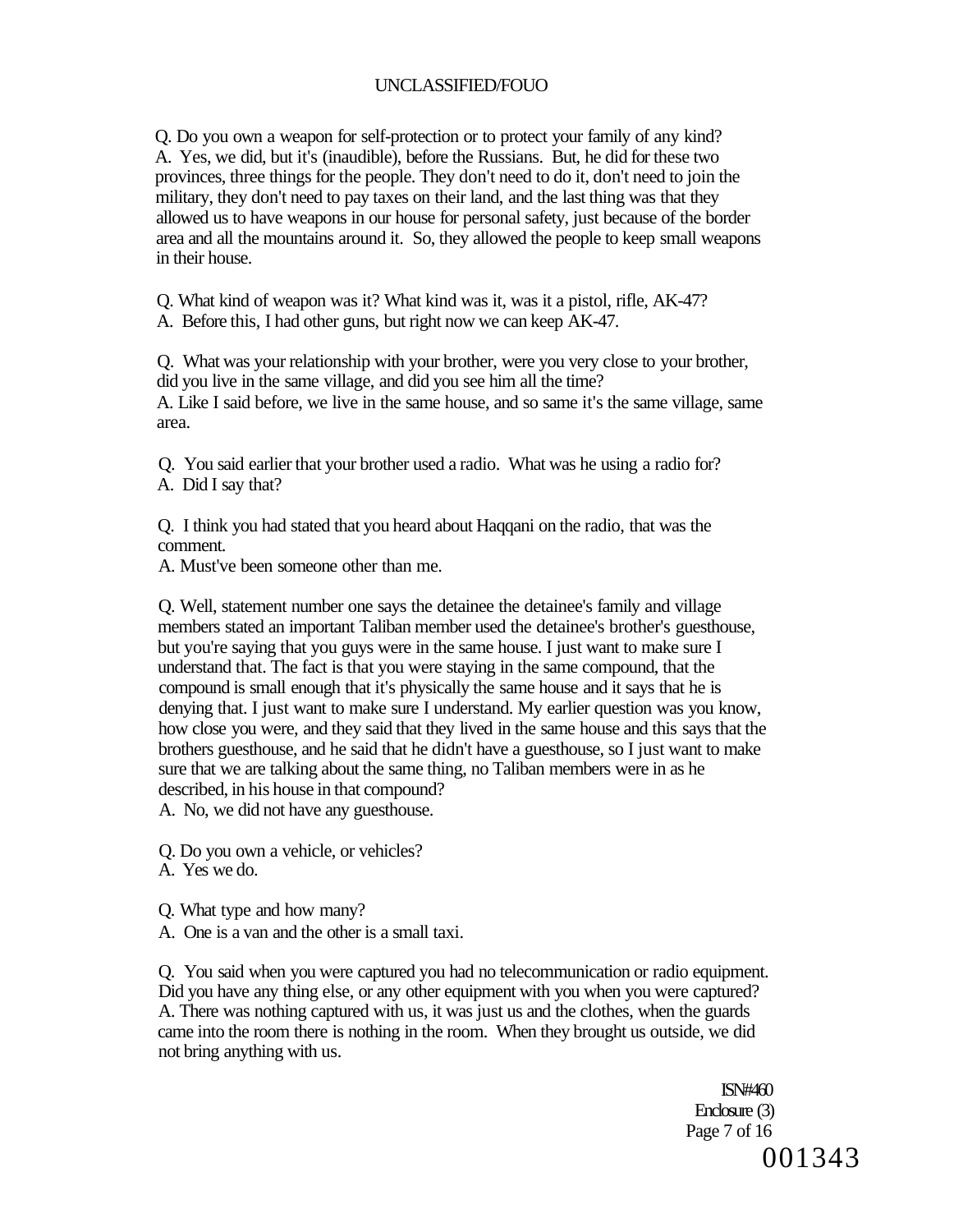# Tribunal President's questions.

Q. How many rooms would you say are in your house, kitchen?

A. It's been three years, I've been here, and I'm actually forgetting my kids' names, and my family name. But what I can remember it can be eight, nine or ten rooms, but they are in one line,

Q. The article alludes to the fact that your brother was at the house when it was bombed. A. Yes, he was in the house.

Q. And you said, you indicated that you were not there.

A. Yes, I wasn't there.

Q. So, if therefore, if we are theorizing, just for a moment, it's possible that your brother had a visitor there in the house without your knowledge, is it not?

A. When I came home, I did ask everyone at the home, outside the village, you know, what happened, and why they did it Everyone said the same thing, it must be a mistake, and they are saying someone is here, but there was nobody. After three or four days after that, and they even said on the BBC radio, that the Americans bombed a house in the area, which was a total mistake and it was the wrong information. There was nobody there, if there was, I should know.

Q. How far away was Gardez from where you were?

A. In Afghanistan, we don't have measurement, you don't know how much a mile or kilometer they are talking each other, in the house in Gardez. The roads aren't paved, when I got in the car, it took me three and a half or four hour to get to Gardez. You can see how far that goes.

Q. After the bombing, how quickly did you arrive back home?

A. I came the next day.

Q. You were there the next day after the bomb?

A. They bombed the house that night, and I came the next day.

Q. You said you had left your home three to four days before it was bombed? A. Yes.

Q. Were there U.S. Forces in the area when you left?

A. No, I did not see any American soldiers in our village.

Q. How about Afghan soldiers?

A. I did not see any in my village, but there were soldiers in Khost province. Pacha Khan was the governor at that time, and he has Afghan soldiers with him in the province.

> ISN#460 Enclosure (3) Page 8 of 16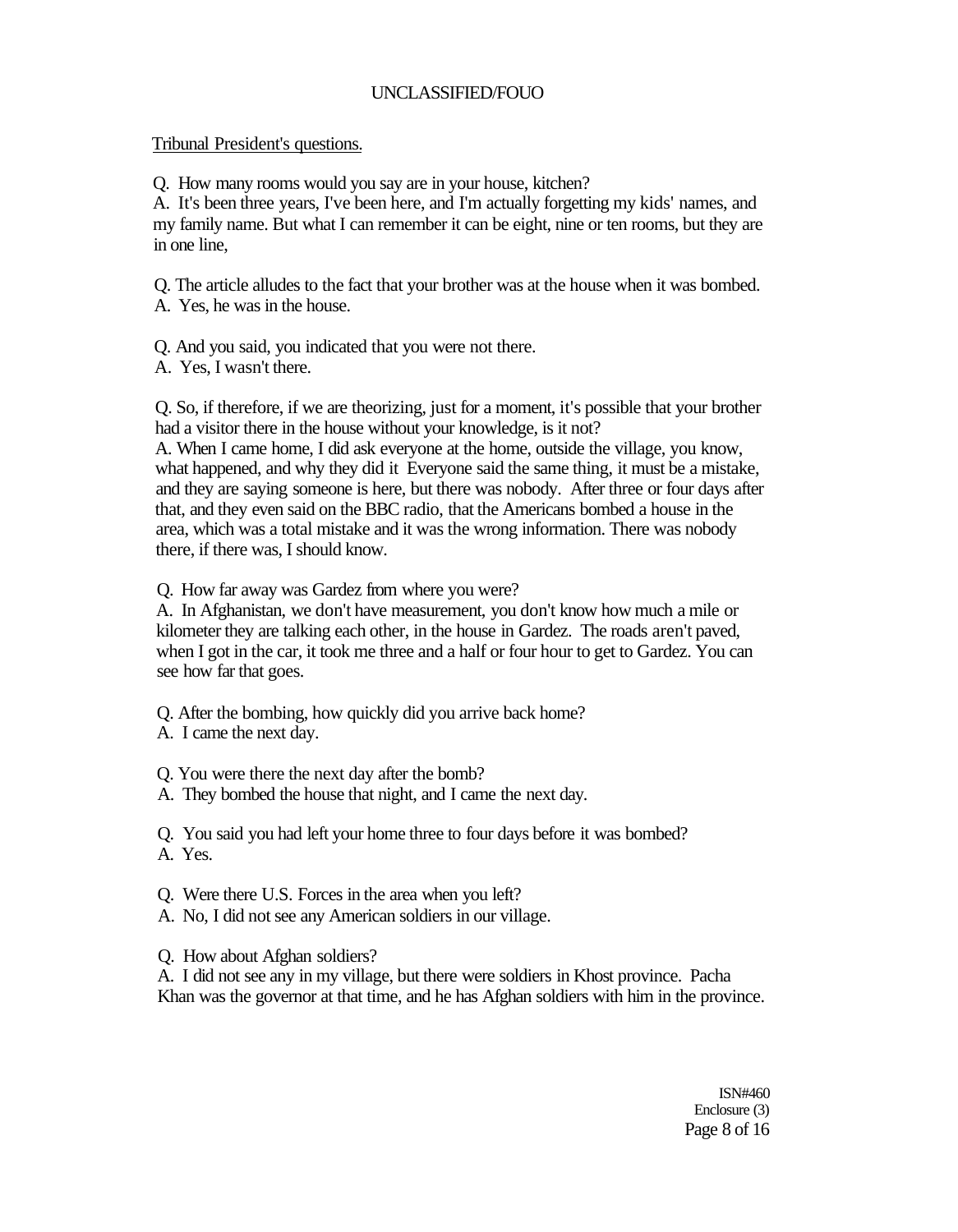Q. I'm just wondering, after they leveled your house, did forces come, either Afghan or U.S. come and search the rubble?

A. No, we did not see anyone. The day that they bombed, there were no American soldiers there on the ground.

Tribunal President: I'd like to thank you for participating in this tribunal today. At this time, is there anything else you'd like to say to us?

Detainee: No.

Tribunal President: Personal Representative, did you have any other evidence or does the detainee have any previously approved witnesses to present to this tribunal?

Personal Representative: No further documentary evidence, Ma'am, but he does have a pre-approved witness.

Tribunal President: At this time, let me explain to you how the witness process occurs. I'm sure you are familiar with it, since you have been a witness. Basically, we will take a brief recess while the witness is brought in. I'll ask the witness to state his name for the record. I'll ask him if he is still willing to testify for you. The Recorder will administer the oath and then we'll be able to ask him questions. You have the first opportunity to do that, followed by the Personal Representative, the Recorder, and the Tribunal Members. I would like to remind you everything must be translated. Once we bring him in, and you are settled, you are more than welcome to give him a brief greeting and likewise, you are able to give him brief exit greeting, orally. Again, please remember, that it all needs to be translated.

Detainee: Okay.

Tribunal President: Any questions?

Detainee: No.

*The Tribunal President called for a brief recess while the witness is brought into the room.* 

*Hearing is reconvened with witness and detainee present.* 

*The detainee and witness exchange greetings.* 

Tribunal President: This tribunal has been reconvened with the witness in the room. Would you please state your name for the record?

Witness: My name is Gul Zaman.

ISN#460 Enclosure (3) Page 9 of 16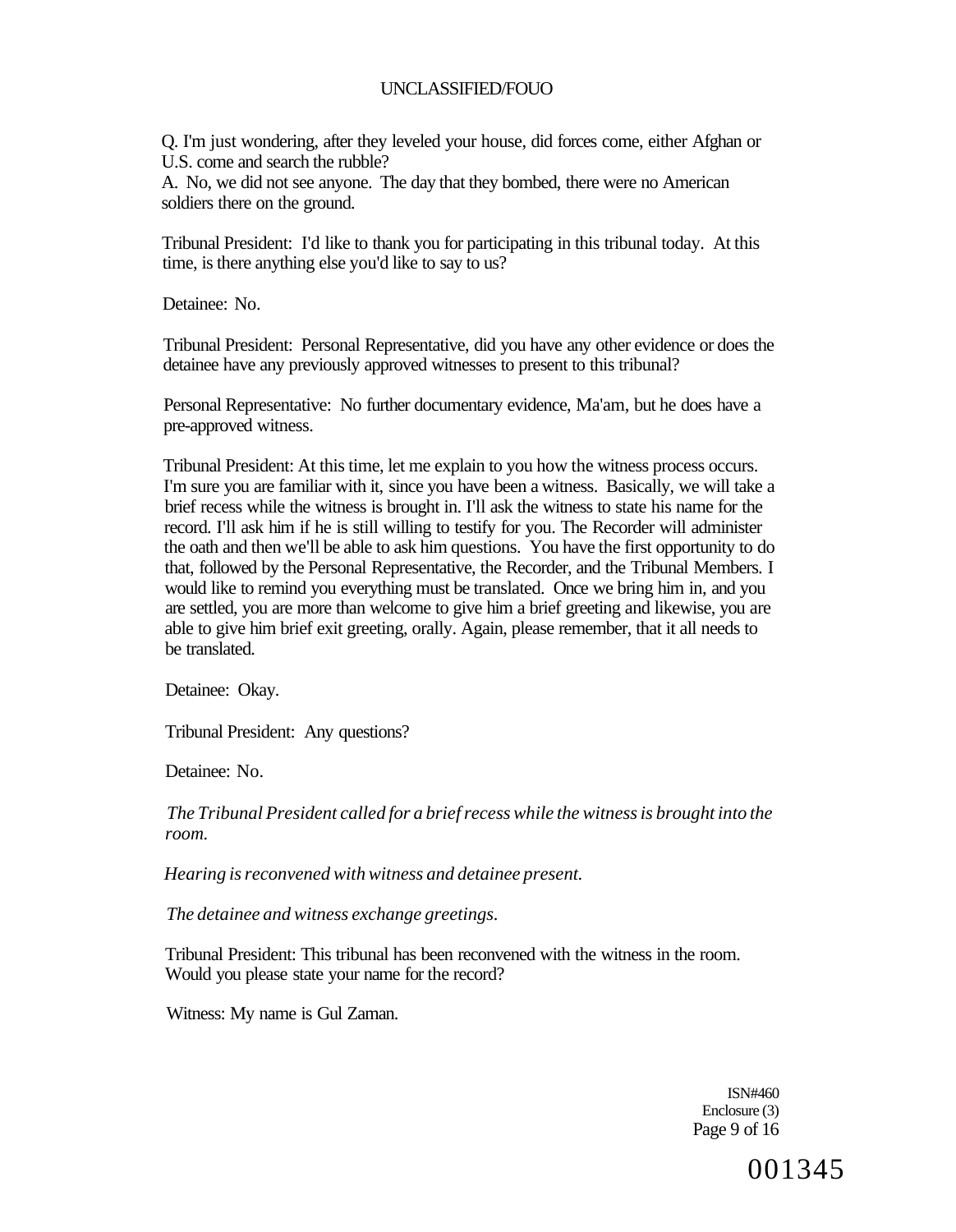Tribunal President: You are here today to testify for Khan Zaman, are you still willing to do so, and are you willing to do so under oath?

Witness: Yes.

#### *The recorder administered the oath to the witness,*

Tribunal President: Detainee, do you have any questions for the witness?

Detainee: My Personal Representative will ask the questions for me.

Tribunal President: Personal Representative, do you have any questions for the witness?

Personal Representative: Yes Ma'am, I do. Were you at the house the night it was bombed?

Witness: No.

Personal Representative: Where were you? Witness: I was in Saudi Arabia,

Personal Representative: You had admitted to seeing similar type of equipment used for communication used by the Taliban, is that true?

Witness: I did tell them that I saw a radio in my life during the Taliban when I went to the bazaar, and to market. The soldiers were using that kind of radio. But they did not capture any radio with us and I did not see that kind of radio in our village with anyone.

Personal Representative: Do you remember enough about the radios that you saw the Taliban using to be able to describe it?

Witness: I saw it with the soldiers, but I did not look at it closely. But they did tell me that this is the radio they used for communication. But I never saw it closely, and I never saw it with anyone in the village. I never saw it in the house.

Personal Representative: The night you were captured, or soon after, did the soldiers ever show you the radio that they supposedly found?

Witness: No. I did not see at that time, and neither did they capture it with me, and if the other people that were captured together with me, they did not show me anything and they did not capture any kind of radio.

Personal Representative: The night you were captured, were you at your house, or at your neighbor's house? Witness: In the villager's house.

Personal Representative: Villager's? Is that the neighbor's house? Witness: Yes.

> ISN#460 Enclosure (3) Page 10 of 16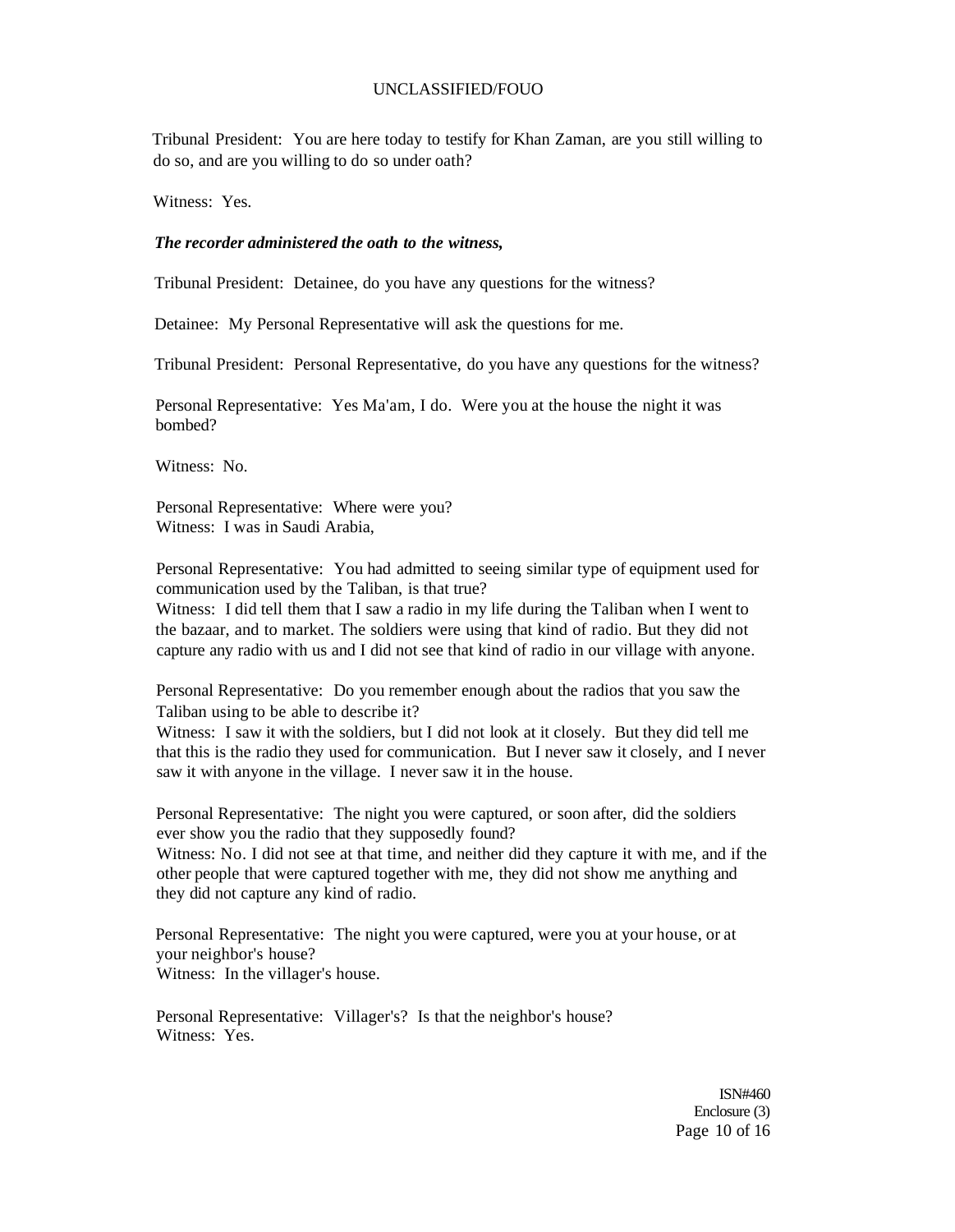Personal Representative: Do you know if the soldiers searched your house, the house that was damaged by the bombing?

Witness: That night we were sleeping, when they came and woke us up, and then we got captured. I don't know how much searching they did that night. Whether they searched the whole village, they searched that house I'm not sure. When they brought us outside of the house and handcuffed us, we could see the soldiers walking around in the village. They were probably searching the houses in the village.

Personal Representative: How large was the neighbor's house where you were staying? Witness: It was a big house. In that house, it was like four or five families including us staying in that big compound Inside the big compound, they have rooms for all the families.

Personal Representative: About how many people would you say were staying in the house during the night of your capture?

Witness: I'm not sure how many people, like our family and four other families. A total of five families were in that compound.

Personal Representative: Do you know how many individual people were there all together, how many people were in a family? Witness: Some are including children, and female, are together.

Personal Representative: Men, women, and children?

Witness: So Fm not sure exactly sure how many family members were there in each family, because you don't know about other family females, you know, you see the kids. Fm not exactly sure how many were there that night; just five families were there. Within my family, me, my father, my uncle, and other children, and other kids with the four families also.

Personal Representative: Have you heard of Jalaluddin (ph) Haqqani? Witness: I've heard the name from other people before, but I don't know who he is, what he does, and where he's from.

#### *The Personal Representative and the Recorder had no further questions,*

### Tribunal Members' questions

Q. Are you too cold, are you okay?

A. Very good.

Q. Did you hear any shooting when you were arrested? A. No.

> ISN#460 Enclosure (3) Page 11 of 16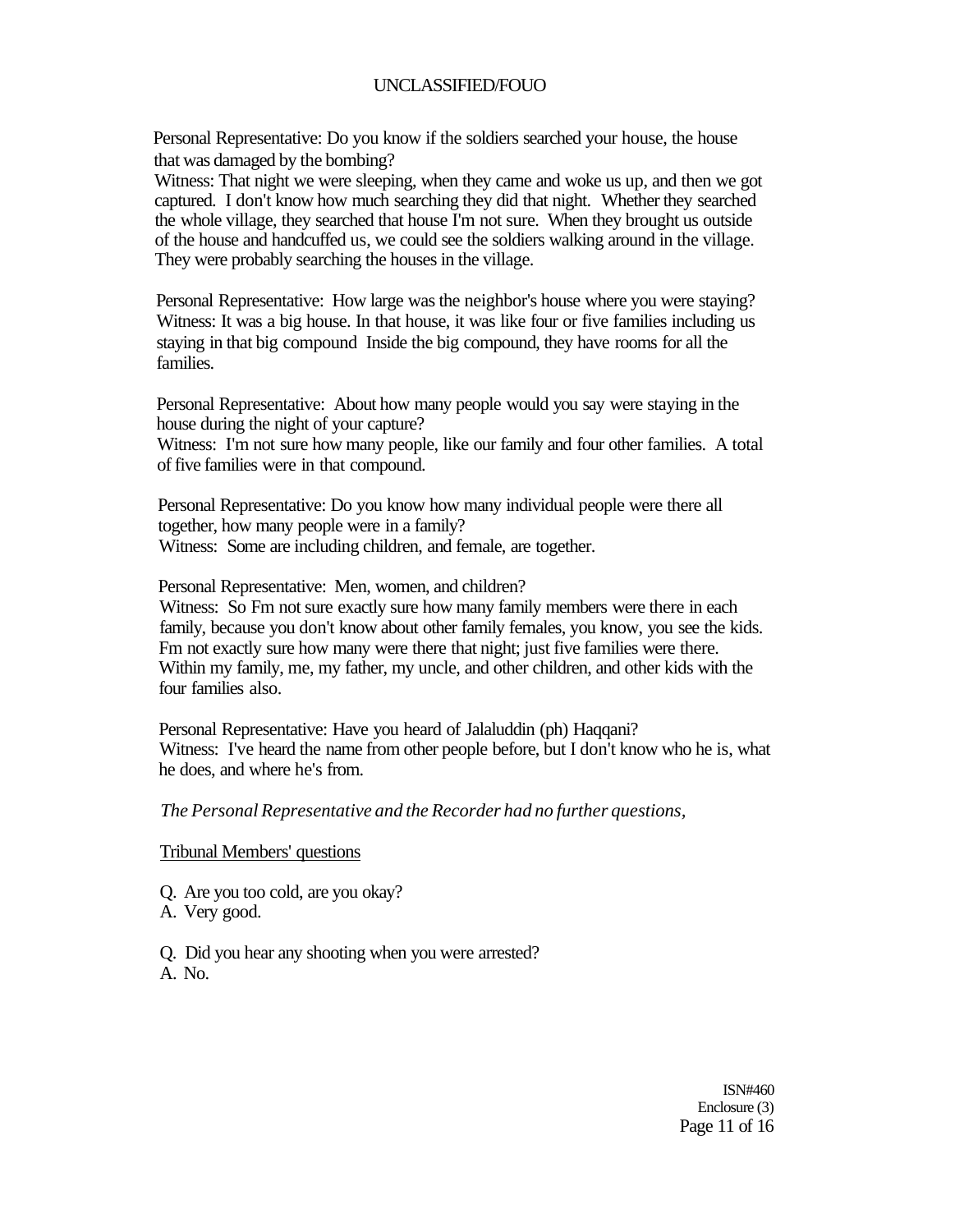Q, How long were you in Saudi Arabia?

A. Five or five and half months, not exactly sure, maybe less, maybe more, but around that time.

- Q. Where did you live in Afghanistan before you went to Saudi Arabia?
- A. At our house.
- Q. With your father?
- A. Yes.
- Q. Who did you work for when you were Saudi Arabia?
- A. The Afghani's.

Q. Do you know if they were Taliban supporters or do you know anything about who you worked for?

- A. No, they were just people. I just did daily with them.
- Q. What type of work did you do?

A. I was a shopkeeper and farming in Afghanistan. In Saudi, I worked as building the buildings, and I helped in one store, one time.

Q. Did you have any children that were hurt in bombing?

A. There were twelve people of my family died, my children and my brother's children and other family members.

Tribunal Member: We are sorry for their deaths and your loss.

Detainee: Thank you for that.

Q. How many rooms are in your father's house?

A. Probably eight or nine and we have rooms for like a cow, storage, to put food for the animals.

Q. Do you have barns, or storage buildings for crops?

A. We don't have anything specific for it, people use the same room, sleeping, and in the corner they are storing wheat, or com.

Q. Were all rooms together in the same house or were they separated, like a guesthouse? A. We did not have a guesthouse in our house.

Q. Do you have training in radio equipment?

A. No, I never had that kind of training or work. I heard the name, people saying this is the radio, but, I but don't know.

> ISN#460 Enclosure (3) Page 12 of 16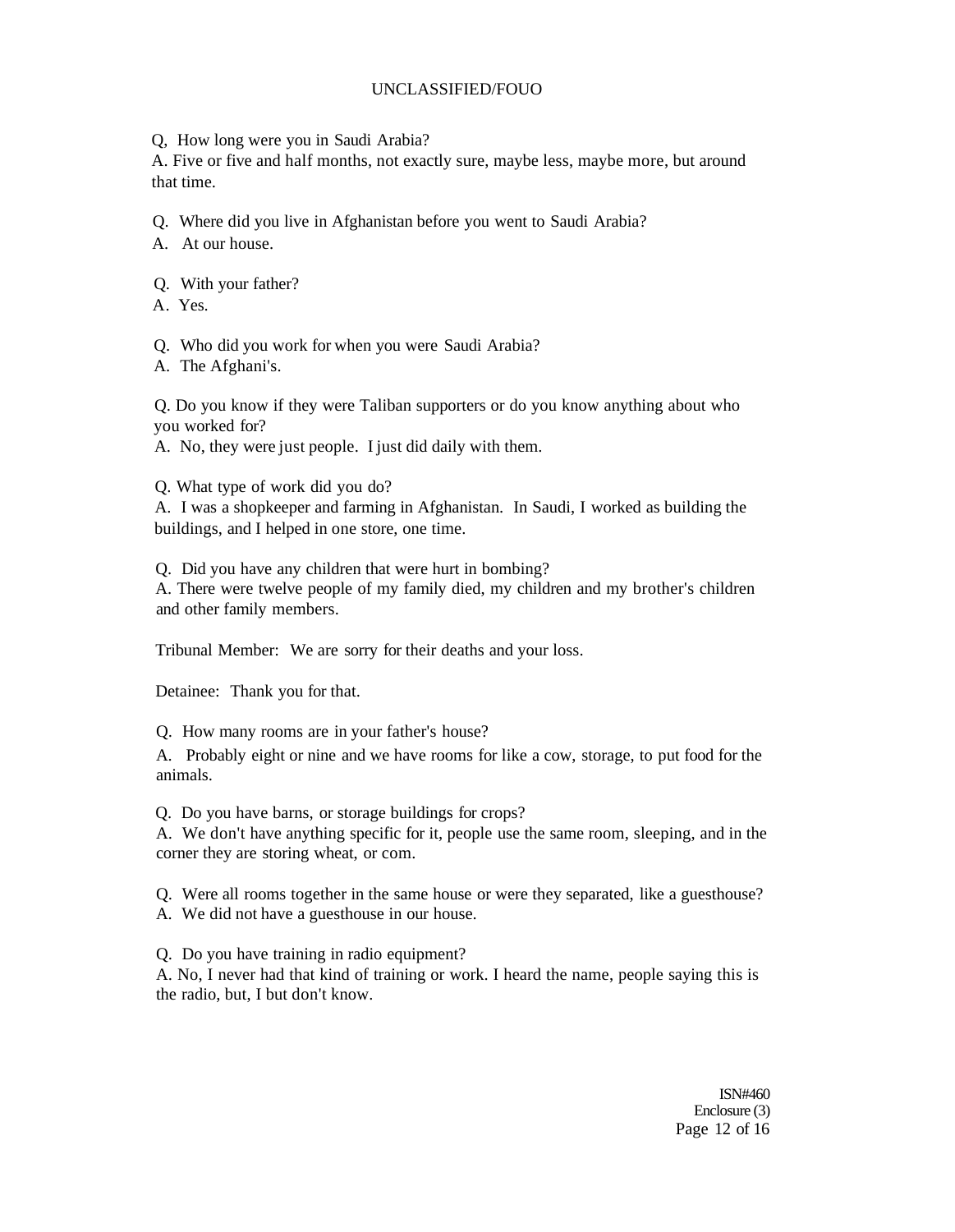Q. I want to make sure I understand. You said you were in Saudi Arabia when the bombing occurred. Is this correct? Why did you return to Afghanistan? A. I came to my own house, to see my family. That shouldn't be a crime to come. So if I had returned to my home, that shouldn't be a crime. That shouldn't be any kind of questions, why should, why did I come?

Q. How long after bombing did he come home? A. The bombing happened during the first week of Ramadan, the  $5<sup>th</sup>$  or  $6<sup>th</sup>$  day of Ramadan, I came back on the  $17<sup>1</sup>$  of Ramadan.

Q. How long after bombing were you arrested? A. A month, month and a half.

Witness: Can I ask you one question?

Tribunal Member: Yes.

Witness: I'm here for a witness, you're interrogating me.

Tribunal Member: I'm just trying to understand what happened.

Witness: You brought me here about his allegations, and you didn't ask me any of his allegations, you actually kind of are asking me questions like an interrogation. I don't mind it, you can ask me a whole day, and I'm here for his help.

Tribunal Member: Okay.

Witness: You can ask me the questions, even his Personal Representative didn't ask me any of his allegations, he asked me other questions.

Tribunal Member: Okay. Can I continue?

Witness: Yes.

Q. You were arrested with the detainee at the same time?

A. Yes.

Q. You said there were three of you that were arrested?

A. Yes.

- Q. You were the only three in the entire village?
- A. There were three of us and one other villager.

Q. Why were you arrested?

A. I'm asking the same thing. Did you know why we got captured? What did we do wrong that we got captured? Even the villager, also said that that the reason they gave us

> ISN#460 Enclosure (3) Page 13 of 16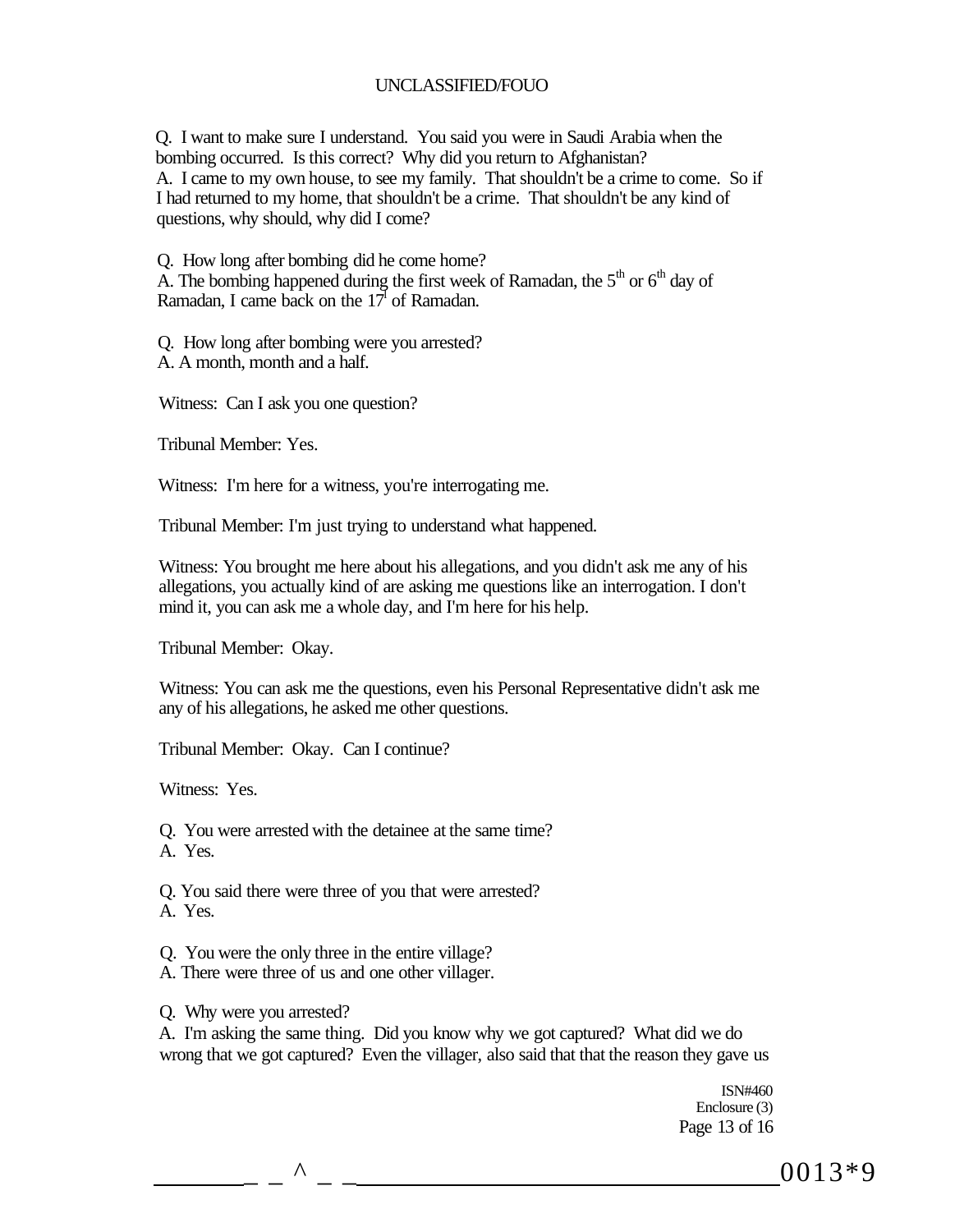that they captured us is not true. I don't know why they are still keeping us here. All allegations on us, and the villager, took oath, and said that this wasn't true. I should ask you that question, that why did we get arrested?

Tribunal Member: You can ask me, but I don't know. That's what I'm trying to find out.

Witness: You ask me how did I get captured, and I know that, but I can ask you why we got captured, if you have any knowledge on that. The way you are asking me questions, I think I know that you probably have knowledge of why we got arrested.

Tribunal Member: Me personally, I have no knowledge of that.

Q. I shouldn't have asked you if you have training in electronics, but does Khan have electrical training?

A. No, he did not have any training, including me, and my family and neighbor, I saw any radio at our house, any radio captured with us at our house.

Q. Do you know if your uncle has any military training?

A. No, he was a farmer his whole life. He can't write his own name, he can't read the Koran, So, how can he go and do military training?

Q. Is he a member of any groups that promotes violence? Do you know if he is a member of any group at all? A. No.

Tribunal President questions

Q. The detainee indicated that he didn't fire upon anybody the night you guys were captured. Is it possible the owner of house may have engaged with them before you were awakened?

A. No one fired in that house, and we did not hear anyone firing. I don't know about any other area.

Q. But, I'm assuming that when they came into the house, they did it by force? It wasn't they knocked and someone let them in?

A. We didn't know it they were coming to capture us. We were not waiting for them we were sleeping. Also, we didn't do anything that we were scared of that the Americans would come and capture us. We were sleeping.

Q. Was it fairly noisy and confused and lots of noise, when they captured everybody? A. We did not hear any noise before our capture, but I've seen the soldiers walking around in the village, searching other houses. Little did we know that the Americans would come and capture us, we didn't do anything.

Tribunal President: I'd like to thank you for participating in this tribunal today.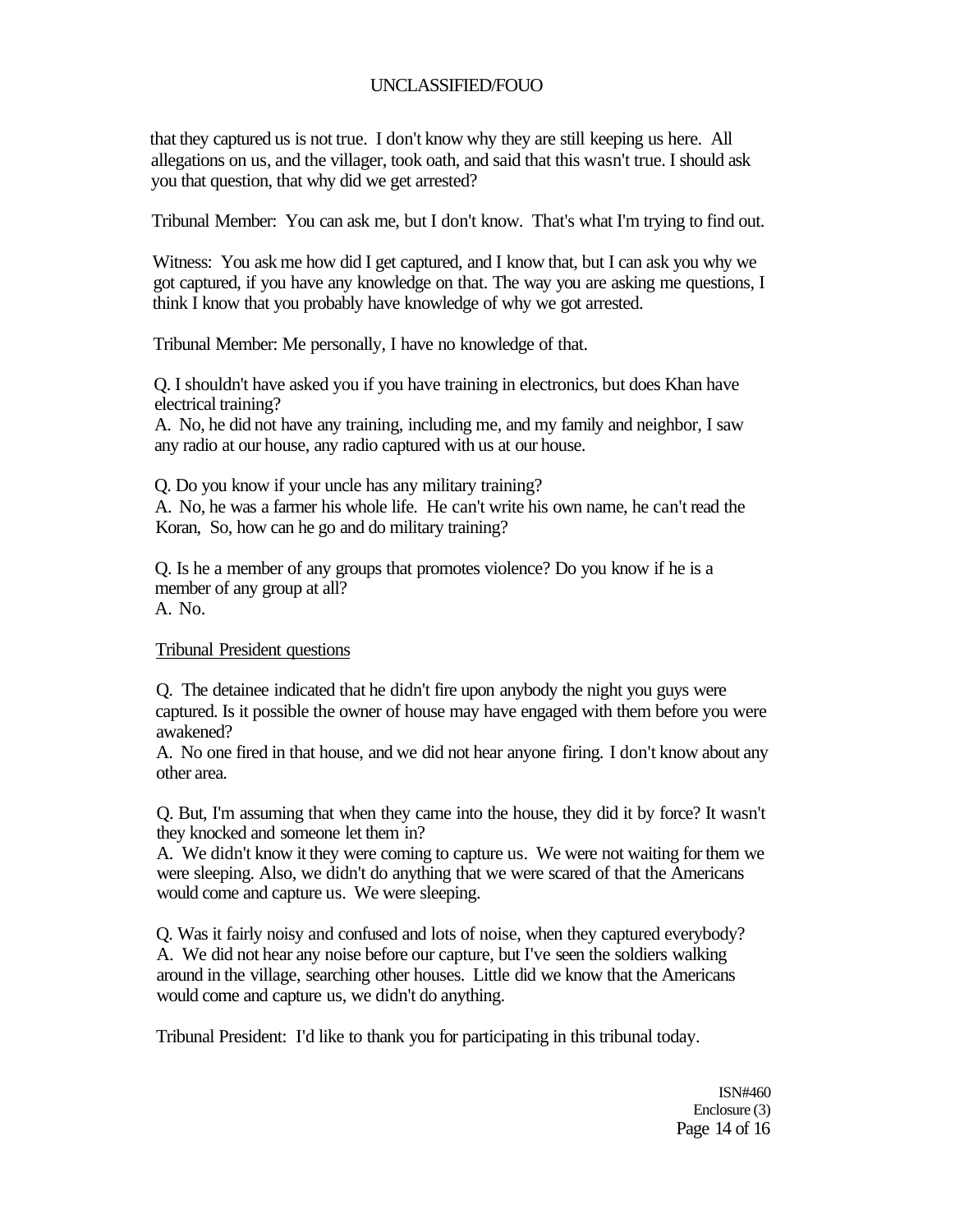Witness: Thank you for giving me the opportunity. And if I did anything wrong, or said anything wrong I'm sorry for that.

Tribunal President: At this time, we will take a brief recess while the witness is removed.

Witness: Can I ask the President one question?

Tribunal President: Yes.

Witness: Our villager, he swore on Allah, all the allegations, two times, during the interrogation before. Yesterday, he came here to the tribunal and swore a third time, that he would tell the tribunal the truth, and he said that all the allegations are not true, that they are wrong. We already swore on the allegations also, because we have the same allegations in each one, and how long are we going to stay here because of those of those wrong accusations, or allegations.

Tribunal President: I don't have real answer for that, to be honest, we are looking at the detainee's case today. Then, that will get forwarded to Washington D.C., whatever the decision is, and it would be the same in your case.

Witness: I swore a year and a half ago on those allegations.

Tribunal President: I'm sorry; I can't help you more than that.

*Tribunal is recessed until after witness is removed from the room.* 

Tribunal President: Personal Representative, you desire to ask a follow up question?

Personal Representative: Yes, Ma'am. The night you were captured, you noticed that there were soldiers in the village; did they come by vehicle, or helicopter, do you remember?

Detainee: When we got captured, and they dragged us outside the house, they put us outside, and the chopper came, and they put us on the chopper.

Personal Representative: Was the helicopter flying around, or were you there for a while before the helicopters showed up to take you away?

Detainee: When we woke up, we could hear the plane, the choppers are flying, low, and when we got outside, we could hear them flying and after a short time, they brought the chopper.

Personal Representative: Was the helicopter flying pretty close to the house, was it pretty  $low?$ 

Detainee: Yes, it was low, we can hear, but we can't see it because of being nighttime. But you can hear it

Personal Representative: Would you describe the night as being noisy or calm?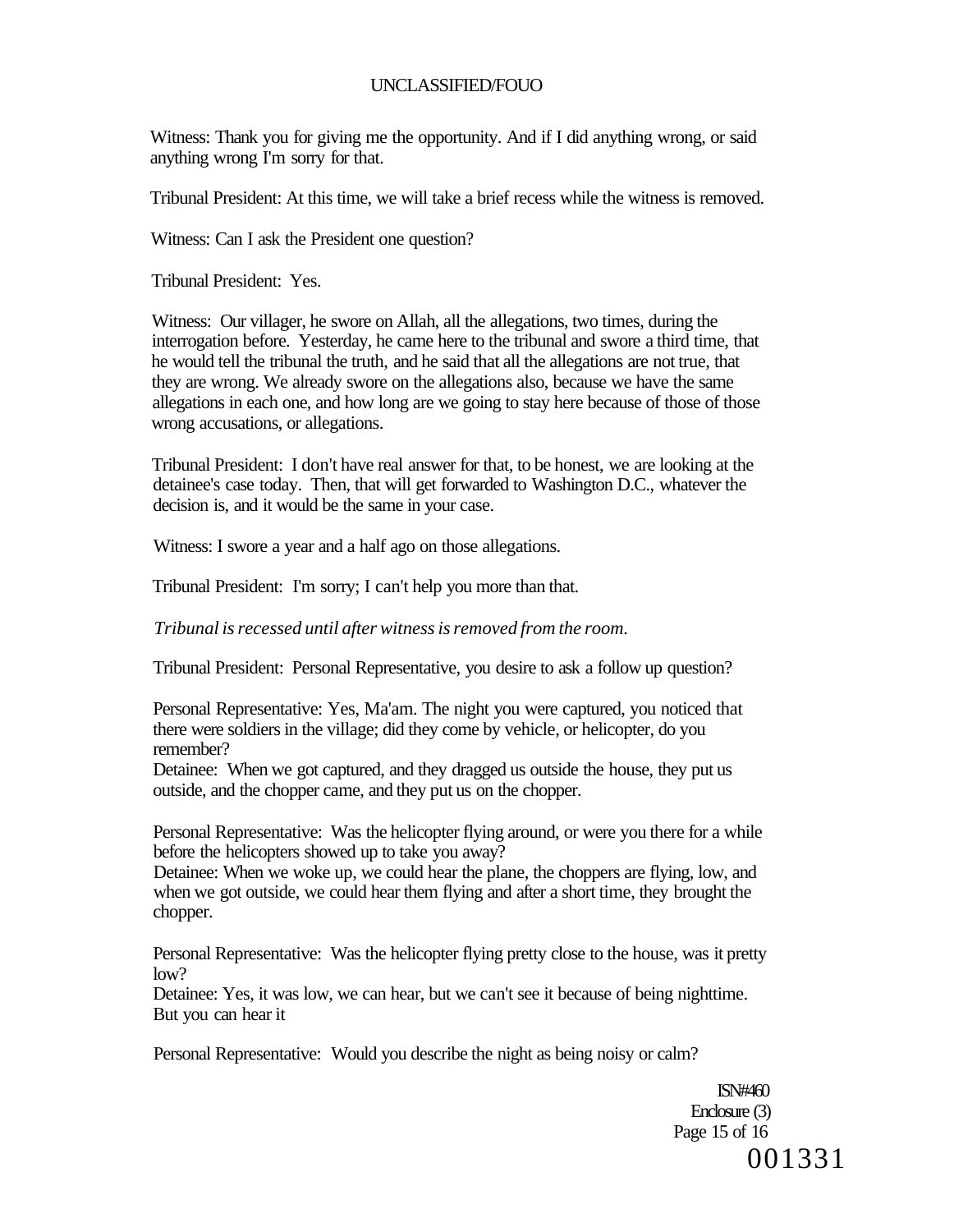Detainee: No, it wasn't that noisy that we would wake up.

*The Tribunal President confirms that the detainee had no further evidence or witnesses to present to the Tribunal The Tribunal President explains the remainder of the Tribunal process to the detainee and adjourns the Tribunal* 

# **AUTHENTICATION**

I certify the material contained in this transcript is a true and accurate summary of the testimony given during the proceedings.

Colonel, United States Army Tribunal President

> ISN#460 Enclosure (3) Page 16 of 16 00X352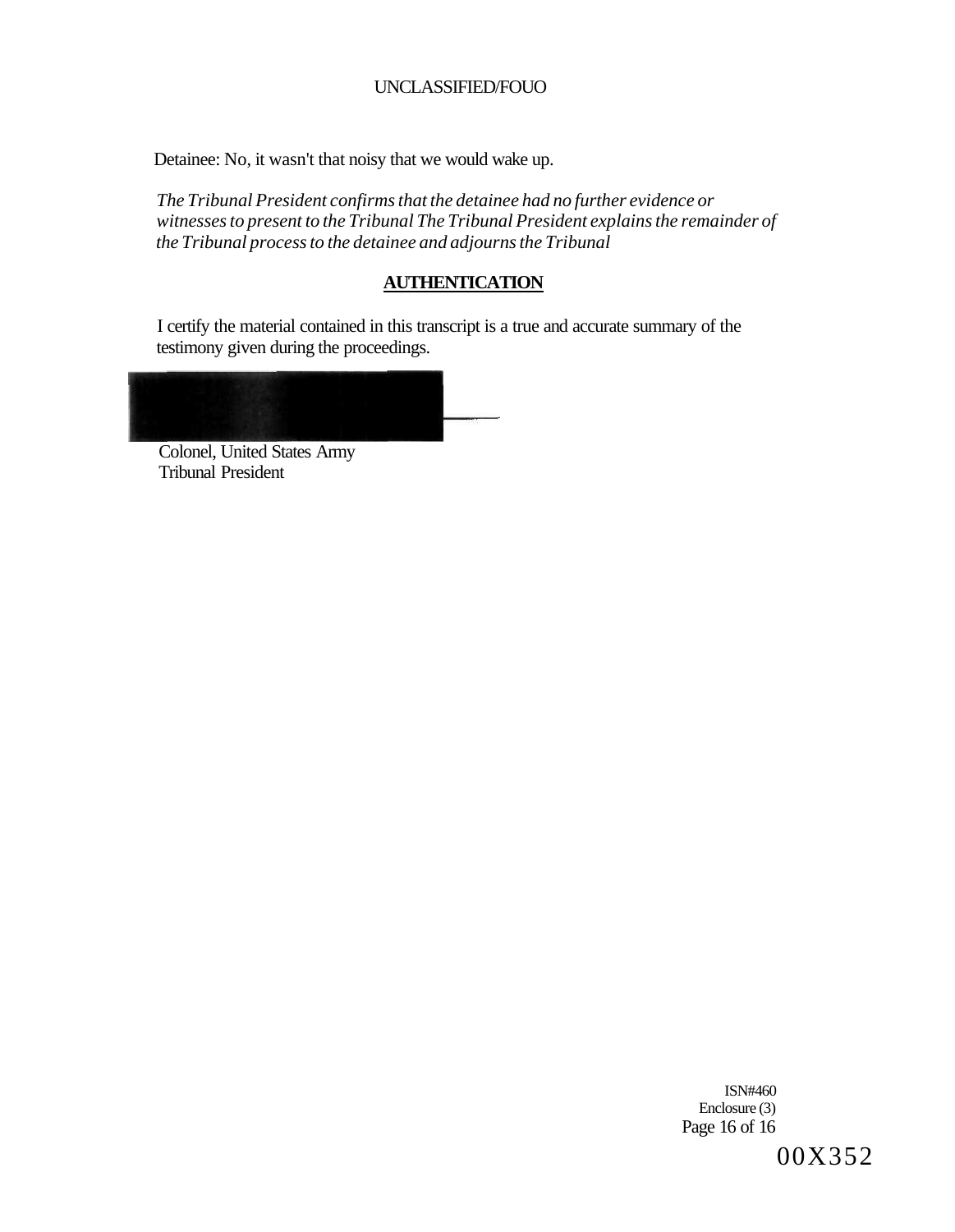#### Summarized Detainee Sworn Statement

*The Tribunal President read the Hearing Instructions to the Detainee and confirmed that the Detainee understood and had no questions.* 

*The Personal Representative presented the Detainee Election Form (Exhibit D-A) to the Tribunal* 

*The Recorder presented the Unclassified Summary of Evidence (Exhibit R-l) to the Tribunal.* 

*The Recorder presented Exhibit R-2 into evidence and gave a brief description of the contents of the Unclassified Summary of Evidence (Exhibit R-l).* 

*The Recorder confirmed that he had no further unclassified evidence or witnesses and requested a closed Tribunal session to present classified evidence.* 

Tribunal President: I see by your Detainee Election Form that you have elected to participate as evidenced by your being here. I also see that you have requested to have one witness and he will be brought here later in the proceedings. Adel Abdulhehim, you may now present any evidence you have to the Tribunal and you have the assistance of you Personal Representative in doing so.

*The Tribunal President opened the Tribunal to the Detainee to make his statement and asked if he would like to make his statement under oath.* 

Tribunal President: Would you like to present information to this Tribunal and would you like to make your statement under oath?

Detainee: Yes.

Tribunal President: Recorder, would you please administer the oath?

*The Recorder administered the Muslim oath to the Detainee.* 

Tribunal President: You may begin.

Personal Representative: I believe he is going to respond to each allegation as read it.

*3. a.l. In June 2001, the Detainee traveled from Kyrgyzstan to Jalalabad, Afghanistan via Pakistan, then on to the Eastern Turkistan Uighur Party (ETUP) training camp at Tora Bora, Afghanistan.* 

Detainee: I left my country in 1999 to go to Kyrgyzstan for business. I stayed in Kyrgyzstan for more than a year and then in June of 2001,1 was trying to go to Turkey but

> ISN# 293 Enclosure (3) Page 1 of 10

#### UNCLASSIFIED//FOUO

0013S3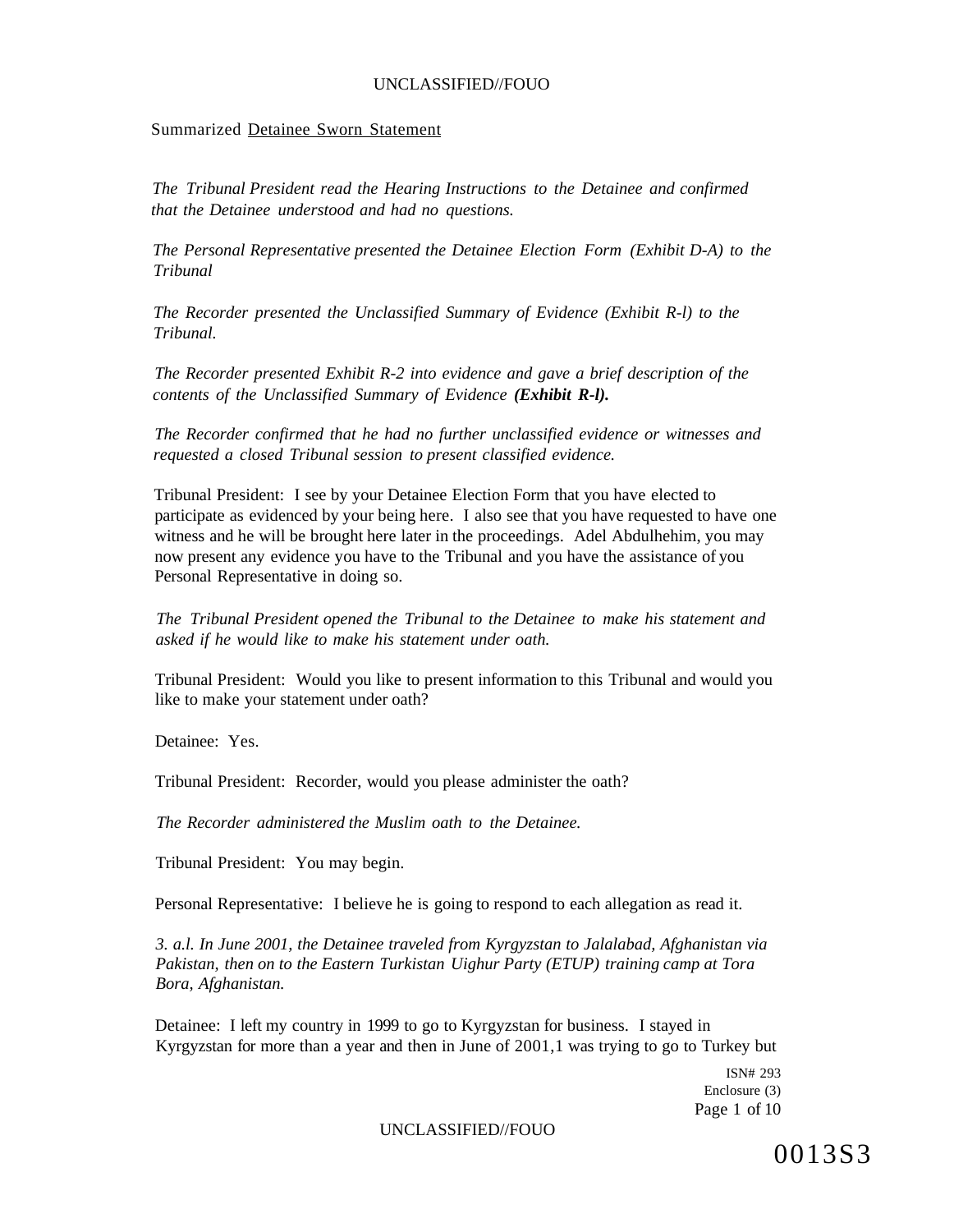went to Pakistan. When we got to Pakistan, we couldn't get a visa for Iran so we decided to go to Afghanistan and stay a while and go back for the visa later. Other people told us that there were Uighur people in Afghanistan. When we came to Jalalabad they took us to the mountains, which is the camp about two and a half hours away from Jalalabad by car. When we arrived, there was a little village, and when we passed it, there were some small mountains, but we didn't know the place was called the Tora Bora Mountains or some other names. The reason we went to this place was for the Uighur people to get training to fight back against the Chinese. As a Uighur person, I was trying to do my duty to help my people. Getting this training would help if anything happened to fight back against the Chinese. During that time, I didn't see any Afghanis or any other people. I didn't have any other association with any other people.

# *3. a. 2. The Detainee received training on the AK-47 assault rifle at a Uighur training camp.*

Detainee: Before I got to that place, I expected that if it were a camp, it would have a big field with training equipment. But I found that it was just a one-way street. If you're driving a car, you have drive out the same way you came in. The houses were in really bad shape. What I heard was that they just got this place and that it needed a lot of construction work, like building houses. We did that. We also learned to read the Quran with a couple of days of learning the Kalashnikov. I trained on the Kalashnikov. The reason was, if something were to happen in the future against the Chinese, then my training would be useful. I didn't train on the Kalashnikov to fight back against the Americans or other coalition forces,

#### *3.a.3. The training camp was provided to the Uighurs by the Taliban.*

Detainee: I don't know about this question. What I heard is Afghanistan has some big tribe and they have their own property and I don't know if they gave the camp to the Uighurs or the Taliban gave it to the Uighurs. I don't know anything about that.

*3.aA. The ETIMoperatedfacilities in the Tora Bora region of Afghanistan in which Uighur expatriates underwent small arms training. These camps were funded by Bin Laden and the Taliban.* 

Detainee: I don't know if some Uighur people belonged to some organization in that place. When I got there, they didn't offer me any kind of party or organization. They didn't ask me if I wanted to join. They didn't ask me those kinds of questions. We didn't have enough food to eat all the time and who was paying for all the supplies and all the stuff? I didn't know ifUsama Bin Laden or the Taliban funded it. I have no idea. We were at that camp just temporarily. Maybe that's the reason they didn't offer us to join some kind of party or anything like that I don't know what party they belonged to.

*3.b.l. The Detainee, along with others, fled their camp when the United States bombing campaign began.* 

> ISN# 293 Enclosure (3) Page 2 of 10

UNCLASSIFIED//FOUO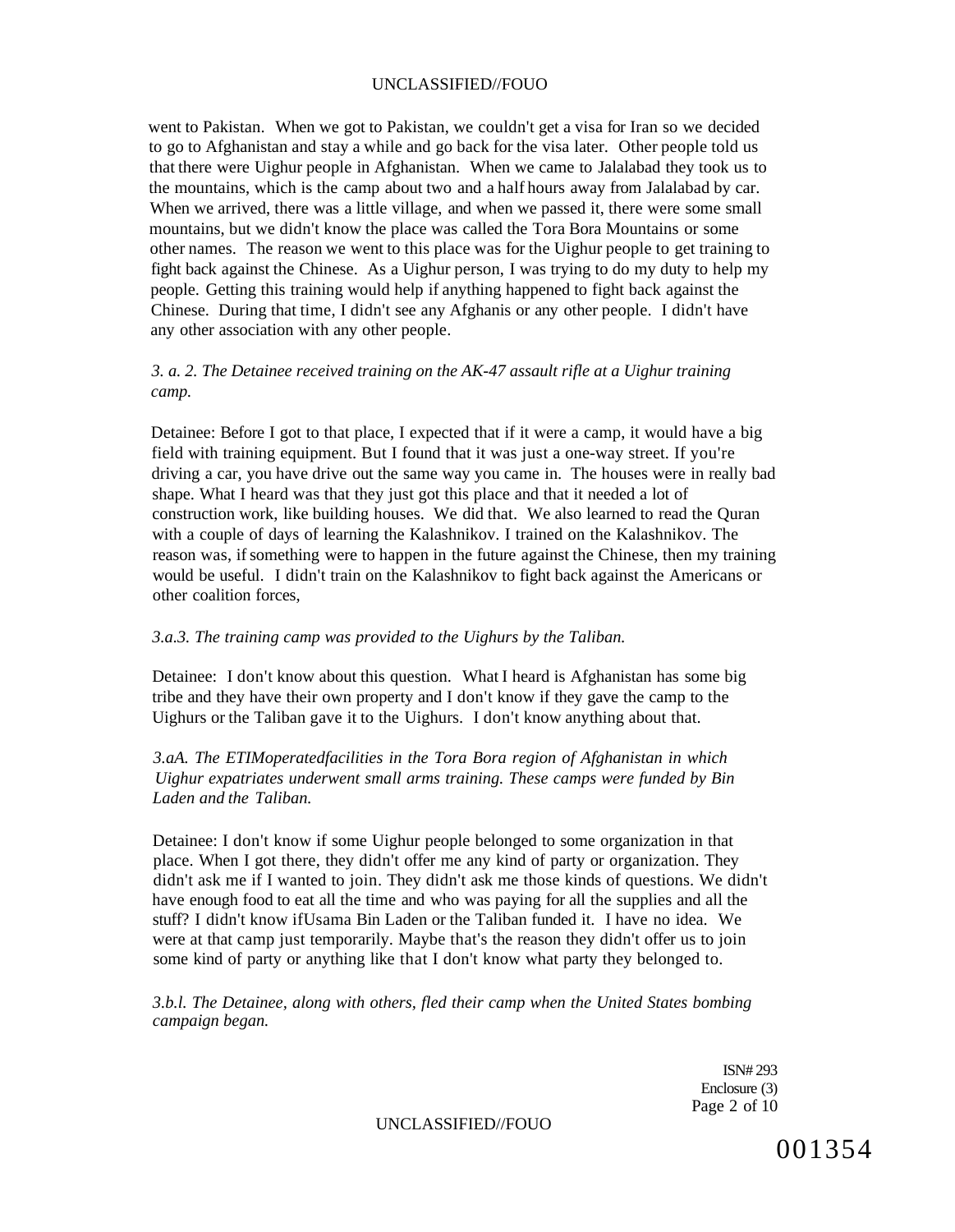Detainee: The U.S. had been attacked and we told each other that since we didn't have anything to do with the attack and those people were terrorist people that attacked the United States and don't have any relations with them, so we weren't worried about the U.S. bombing us. We decided to stay there and then one night the bombing started and we couldn't stay. The whole camp was flattened from the bombs. Luckily we were safe and alive so we ran into the mountains.

### *3.b.2. The Detainee was captured in Pakistan along with other Uighur fighters.*

Detainee: I don't really understand what they meant by those Uighur people. Do they mean in here or are they saying other Uighurs as well?

Tribunal President: I don't honestly know. This is the only information we have about you at this moment.

Detainee: Well, 18 Uighur people fled into Pakistan together and were captured together and brought here together. But they called us fighters. We are not fighters. We didn't fight anyone,

Tribunal President: Is there anything else you would like to add?

Detainee: The reason they accuse me of all these accusations that are in the summary is because of when I left Kyrgyzstan. When I left, my goal was to go to Turkey but unfortunately I couldn't get a visa and ended up in Afghanistan. I had no intention to attack or do anything against the United States. I never had those kinds of intentions and I never will. I want you to know that I am a normal businessman. The reason I went to Afghanistan was, if there is any chance in the future that something were to happen with the Chinese, I would be able to help the Uighur people. I don't know if that will happen or not. If I get out of here, I will never do anything against the United States or the coalition forces, that's not my intention. I would like to find some place to live in peace. That is what I want you to know about who exactly I am. We have been staying here under really good conditions and we cannot say anything bad about the United States. Speaking for myself, if I get out of here, I will say good things about America because they have treated us in here really good. I could never say anything bad against the United States.

Tribunal President: At this point we may have some questions for you. Would you be willing to answer questions?

Detainee: Yes.

Tribunal President: Personal Representative, do you have any questions for the Detainee?

Personal Representative: No ma'am.

Tribunal President: Recorder, do you have any questions for the Detainee?

ISN#293 Enclosure (3) Page 3 of 10

#### UNCLASSIFIED//FOUO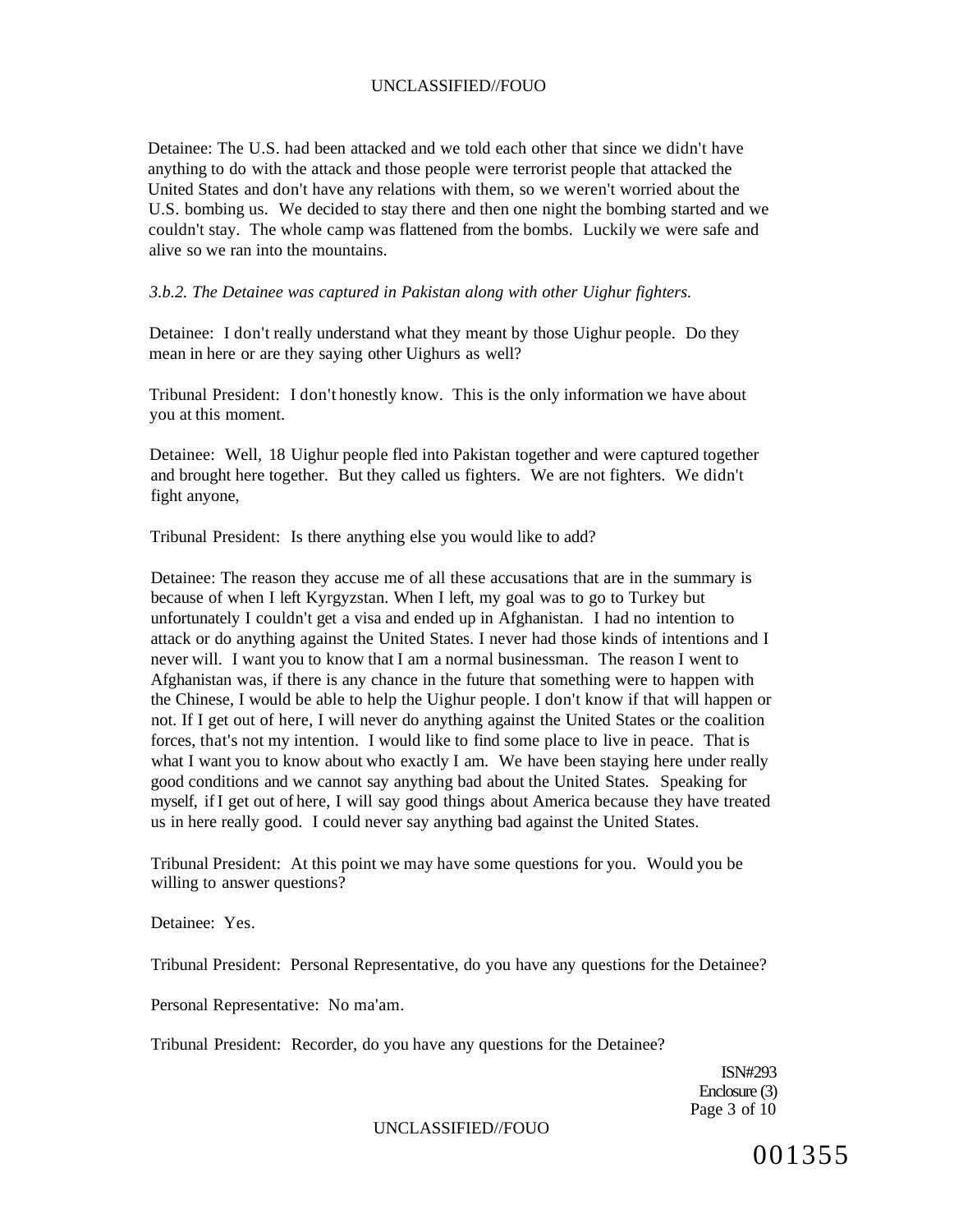Recorder: No ma'am.

Tribunal President; Do any Tribunal Members have any questions for the Detainee?

#### Tribunal Members' questions

- Q. Are you a member of any political parties or groups?
- A. No, I have never been a member of any party or organization in my life.
- Q. Are you aware of any Uighurs fighting against the U.S. or coalition partners?
- A. No, I don't know.
- Q. Have you ever heard of a group known as ETIM, Eastern Turkistan Islamic Movement?
- A. No, I don't know anything about that. The camp in Tora Bora was only Uighur people. What I heard was, it was for people who wanted training to fight back against the Chinese, that's the reason why I went there. It was just temporary for me. Some people come and leave and it's their own choice if they want to stay longer and then they might offer them some kind of party membership or something. They didn't offer me any partnership or anything like that.
- Q. How did you find out about that training camp?
- A. When I arrived in Pakistan, I met another Uighur named Abdulla Salim (ph) who told me that since I couldn't get a visa, that I should go to Afghanistan and stay there until my paperwork was finished. He said that he would let me know when it was finished and could come back to get it and would be able to travel wherever I wanted.
- Q. Why did you want to go to Turkey?
- A. In Kyrgyzstan, the business wasn't really good and if you go to the market sometimes the Chinese would arrest us or fine us more for the business that we do. In Kyrgyzstan, we heard that: there was a famous Uighur factory making leather jackets. This person was coloring animal skins and he was really good, so we decided to go to Turkey and work in that factory. We heard they were paying good money and so we wanted to go to Turkey.

Tribunal Member: Thank you. I have no more questions.

Detainee: Let me explain some more about Kyrgyzstan. One time when I was in Kyrgyzstan, I had my passport in my jacket pocket and when I went home to change my

> ISN# 293 Enclosure (3) Page 4 of 10

#### UNCLASSIFIED//FOUO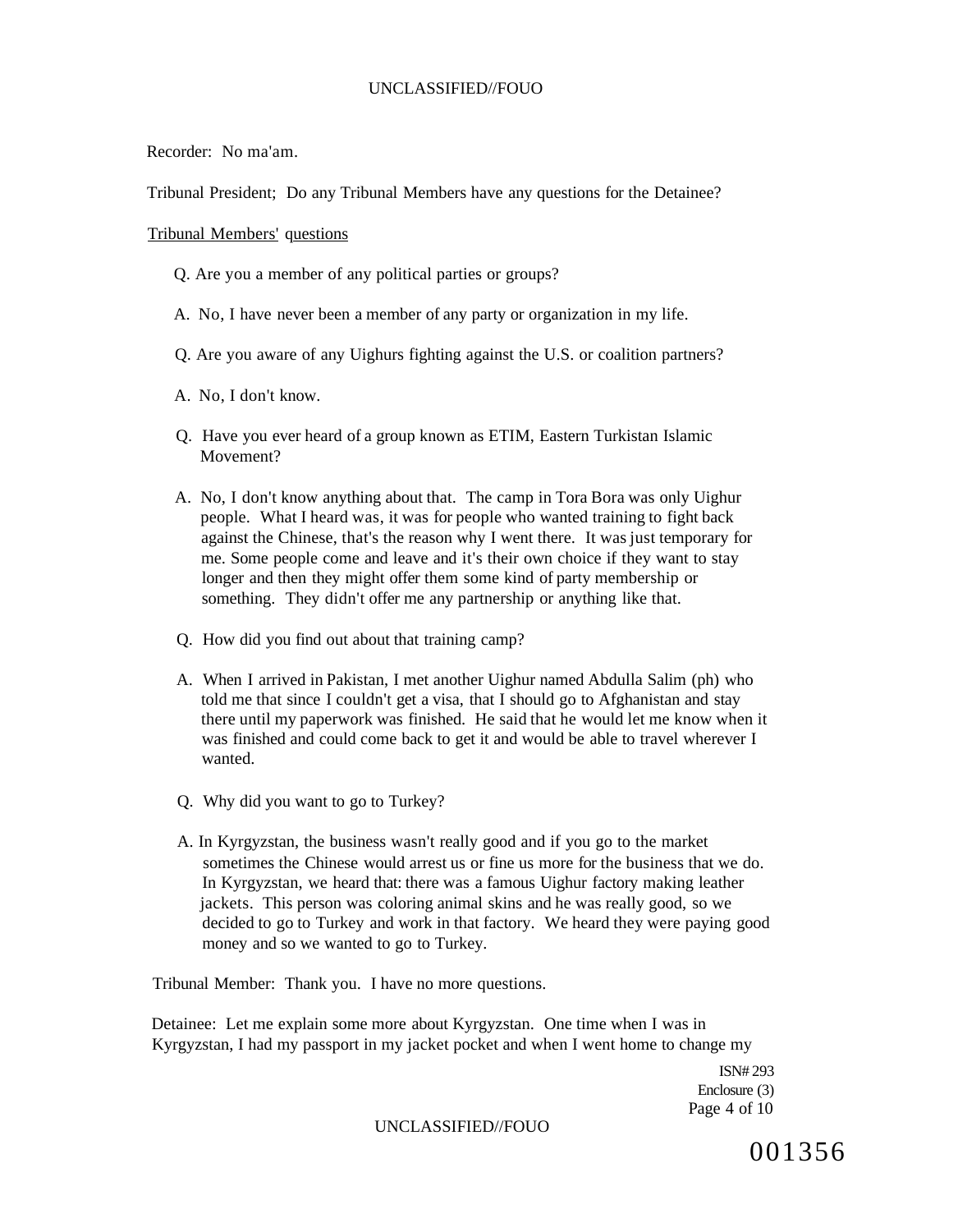jacket, I forgot to get my passport from the other jacket. I went to the store to buy some things and when I finished, the police stopped and searched me. They said that they were going to arrest me because I didn't have a passport. I told them that I had a passport but I left it in my hotel room. I told them that I could bring it to them or one of them could come with me so I can show it to you. They wouldn't listen me. Another Uighur person came and tried to help me but it didn't work. We were fined 500 Tyiyn. Most of the time, even when you have all of your legal documents with you and the police stop you, the police still ask you to give them money because their salaries are way too low and they make more money from people like us,

Tribunal Member: Thank you.

#### Tribunal President's questions

- Q. When you traveled on from Kyrgyzstan to Pakistan, did you have a passport to legally travel then?
- A. Yes. It was legal and I had all the documents.
- Q. And then going on to Afghanistan, likewise did you have a passport?
- A. We left (inaudible). We passed through the Afghanistan and Pakistan border and there is no person there to ask you for a passport or anything. You can pass the border like you're walking on the street. There are soldiers on both sides but nobody asks for paperwork.
- Q. Weren't you worried about getting back from Afghanistan into Pakistan without a passport?
- A. No, because when you going into Afghanistan without a passport you can go back to Pakistan without a passport. It's the same thing because nobody asks for a passport or visa.

Tribunal President: Okay. I want to thank you for participating in this Tribunal today.

Detainee: Also, I'd like to thank you.

Tribunal President: Do you have anything else you would like to tell the Tribunal at this time?

Detainee: We've been here for three years and we want you to look at our cases fairly. I do believe that America will determine our cases fairly but would like you to speed up the process,

Tribunal President: Personal Representative, do you have any evidence or does the Detainee have any previously approved witnesses to present to the Tribunal?

> ISN# 293 Enclosure (3) Page 5 of 10

#### UNCLASSIFIED//FOUO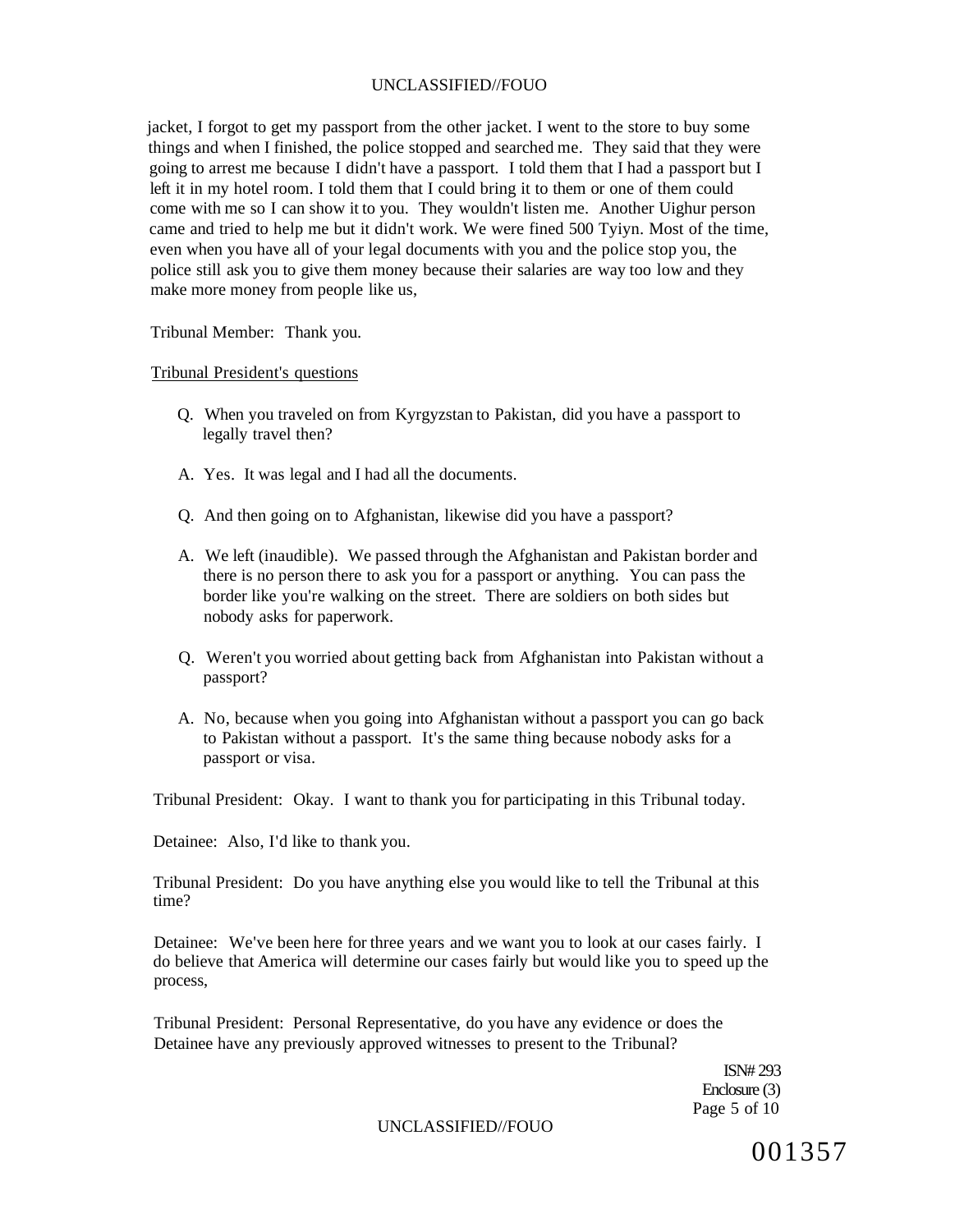Personal Representative: Madame president, I have no other evidence but I do have one witness.

*The Tribunal President explained to the Detainee how the Tribunal would be conducted with the witness.* 

*The Tribunal President called for brief recess to allow the witness to be brought into the Tribunal room.* 

*During the recess the Tribunal President directed the Tribunal to go back on the record to allow the Detainee to make an additional statement.* 

Tribunal President: You (the Detainee) have something to add?

Detainee: Earlier you smiled. As I've grown up, I've been unable to smile much. I don't want you to think that I am unhappy to be here in the Tribunal. I am happy but I cannot smile. My parents used to tell me all the time that I need to smile and not to look like I'm getting upset or anything.

Tribunal President: That's fine. We don't think that.

*The Tribunal went back into recess to allow the witness to be brought into the room.* 

*After a short recess the Tribunal is re-opened with the witness present* 

Tribunal President: This case is now reconvened with the witness in the room. Please state your name for the record.

Witness: Abu Bakr Qasim.

Tribunal President: You are here today to testify in the case for Adel Abdulhehim?

Witness: Yes.

Tribunal President: Are you willing to do so at this time and do so under oath?

Witness: Yes, I will testify for him.

Tribunal President: Recorder, please administer the oath.

Witness: I heard that oath and I would like to do my oath under a Uighur cultural oath.

Tribunal President: Yes, as long as you swear to tell the truth.

ISN# 293 Enclosure (3) Page 6 of 10

UNCLASSIFIED//FOUO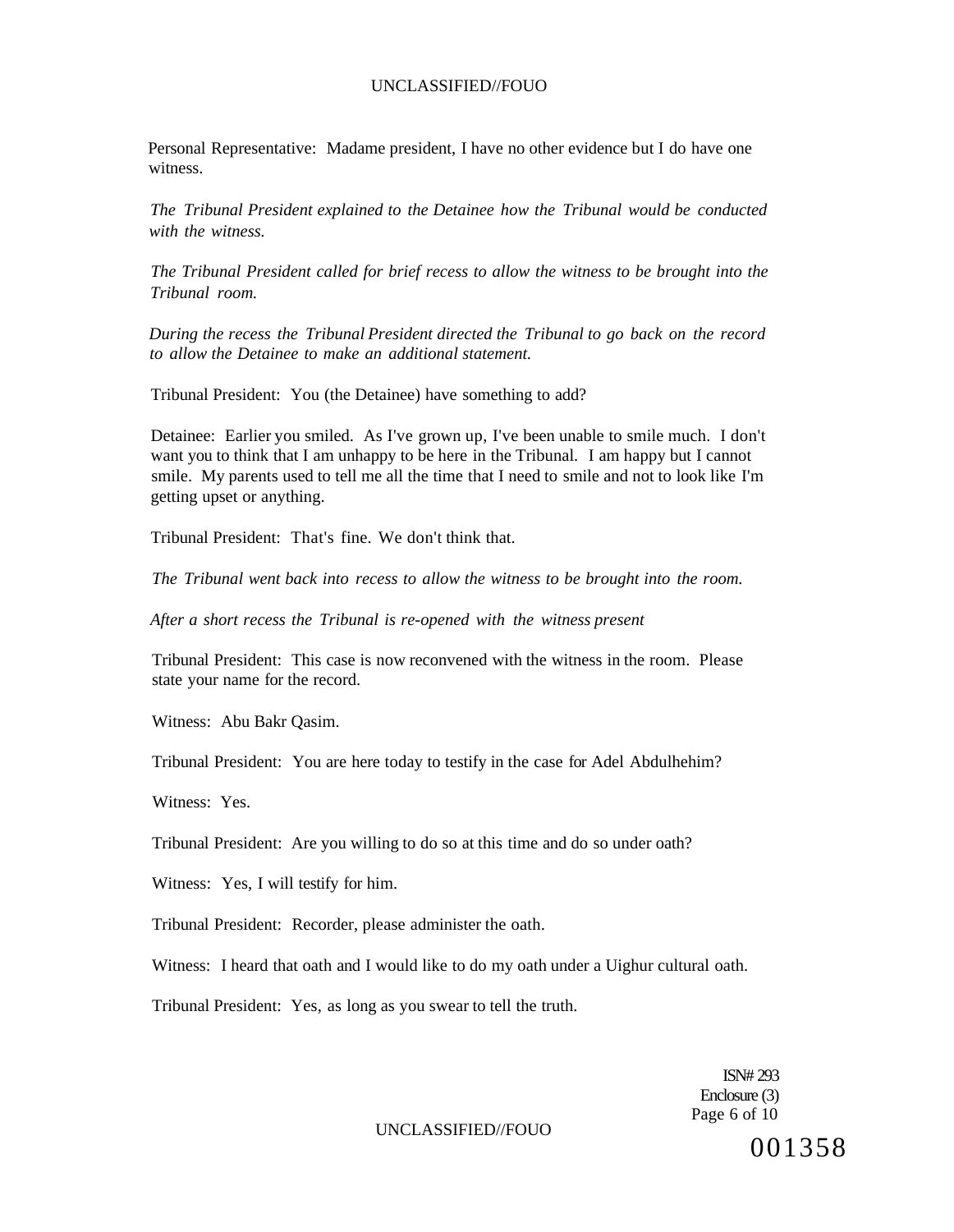Witness: We like to do oaths with the Quran. It makes it stronger. I will swear that this person did everything and I will tell it as accurately as I can. I promise I will tell the truth.

Tribunal President: You (Detainee) may go first. Do you have any questions for the witness?

Detainee: I have no questions.

Tribunal President: Personal Representative, do you have any questions for the witness?

### Personal Representative's questions to witness:

- Q. You (Witness) traveled with him (Detainee) from Kyrgyzstan to Pakistan to Afghanistan is that correct?
- A. Yes.
- Q. Do you know where your passport is right now?
- A. I don't know.
- Q. Did you take it to Afghanistan with you?
- A. The person in Afghanistan was trying to get all the paperwork for my visa to Iran. He said that he needed my passport to get all the information and needed to keep my passport. I was supposed to get back my passport when the paperwork was completed.

Personal Representative: Thank you, that's all I have.

Tribunal President: Recorder, do you have any questions for the Witness?

Recorder: No ma'am?

Tribunal President: Tribunal Members, do you have any questions for the Witness?

Tribunal Members' questions to witness:

- Q. Sir, how long have you known this gentlemen, indicating the Detainee in question?
- A. I went to Kyrgyzstan from my country in approximately 2000. We met in Kyrgyzstan at a Bazaar. We had about the same situation having left the country and trying to do business. We had the same business in common so we started doing business together in Kyrgyzstan.
- Q. Where did you intend to travel to from Kyrgyzstan?

ISN# 293 Enclosure (3) Page 7 of 10

## UNCLASSIFIED//FOUO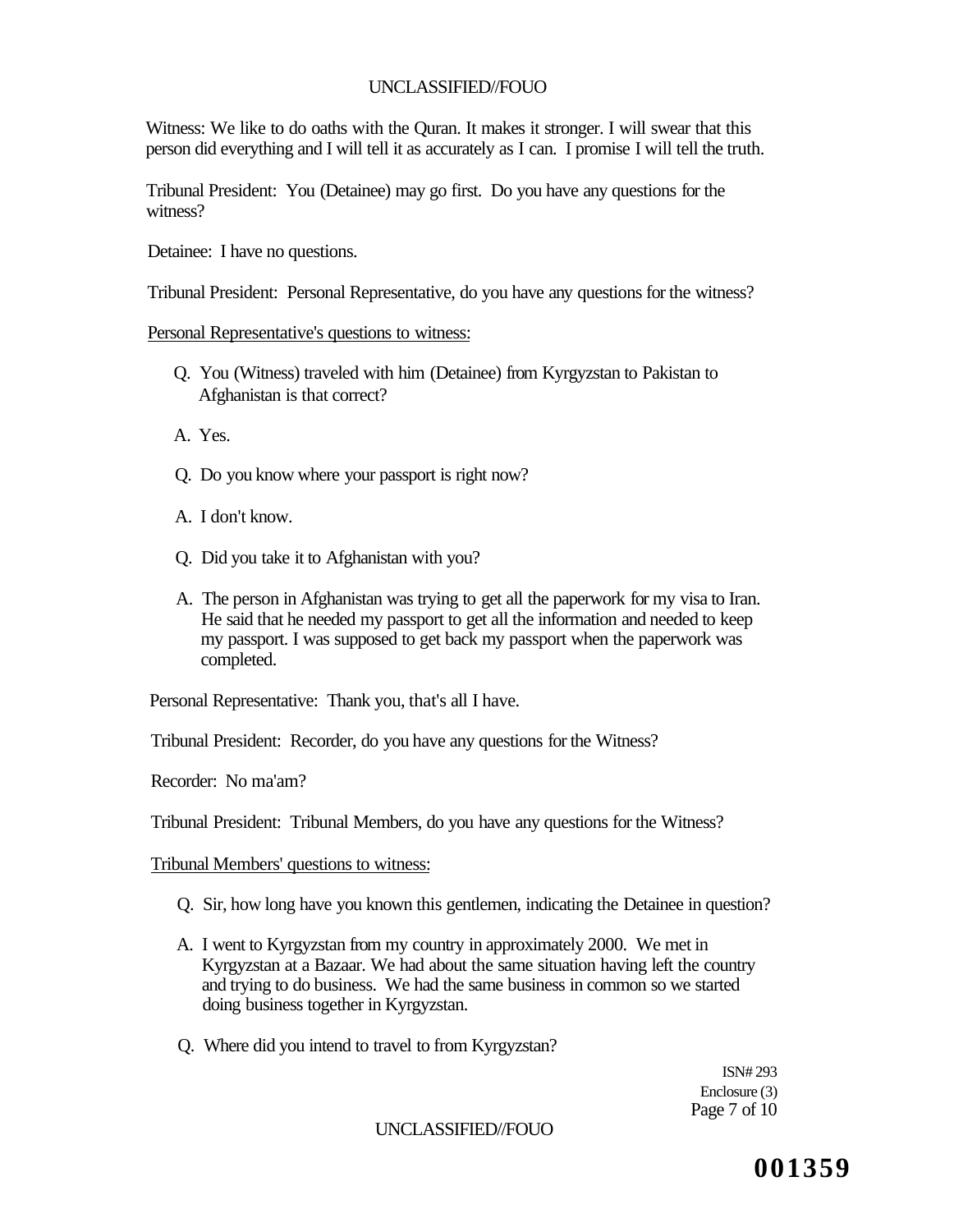- A. We were trying to go to Turkey to work for this manufacture. Because when I worked in my home country, I worked in manufacture as well and then this businessman from Turkey came. In Kyrgyzstan the business wasn't good. We couldn't go to the market to do business freely because the police give us a hard time and ask us for money from us. A couple of times they killed some people for not giving them money. We had a hard time doing business and wanted to go to Turkey. I told him (Detainee) and he agreed so we were going to travel together to Turkey.
- Q. As far as you know is he (Detainee) a member on any political parties or groups?
- A. We are Uighurs. We don't usually accept membership from any other party or organization because the Chinese government always accuse us of belonging to these groups and imprison many Uighurs. We've seen this and that's why we don't want to be members of any parties or anything like that. The Chinese will put you in prison for three or four years just for mentioning the name of Kyrgyzstan, so forget about being a member of some kind of party.
- Q. Have you ever heard of the Eastern Turkistan Islamic Party?
- A. When I was at home in my country, I heard of some Turkistan Uighur Liberation Party or some kind of organization's name but when I left my country, I did not see anyone from such an organization. I didn't see anyone.
- Q. You were trying to get a visa in Pakistan and from there were you trying to go through Iran or direct to Turkey?
- A. I mentioned in the past here that we didn't have enough money to try and purchase plane tickets. There is a bus service from Pakistan to Iran and from Iran to Turkey. We tried to get the bus because it was cheaper.

Tribunal Member: Okay, thank you very much. No more questions.

Tribunal President's questions to witness:

- Q. Did you go to the camp with the Detainee?
- A. Yes.
- Q. What did you learn at that camp?
- A. We stayed there approximately three months. The first two months we learned how to read the Quran and we did construction work building houses. The last month they trained us on rifles.

ISN# 293 Enclosure (3) Page 8 of 10

UNCLASSIFIED//FOUO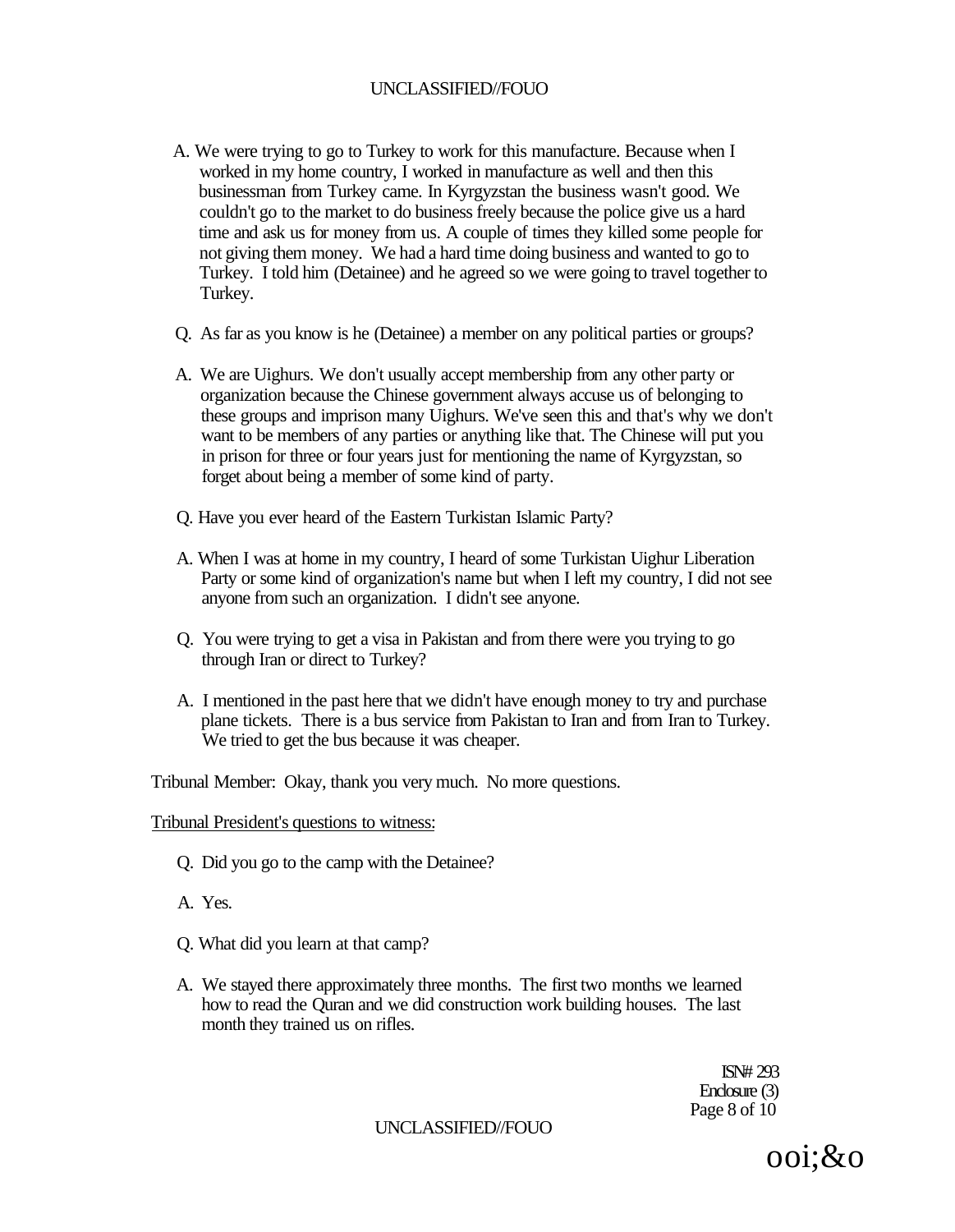- Q. Who ran this camp?
- A. When they introduced us, there was a person named Abdul Hag (ph). He was the person running the camp.
- Q. When you fled the camp and went into the mountains, what did you do there?
- A. We stayed in a cave in the mountains and we were hoping that some Uighur would come up from the city to take us somewhere else. We didn't know how to get anywhere else and we stayed there until we ran out of food. We were trying to save our lives in the cave.

Tribunal President: I'd like to thank you for participating in this Tribunal today. At this point we will take a brief recess while the witness is removed from the room.

*The Tribunal took a brief recess to allow the witness to be removed from the room.* 

#### *The Tribunal was re-opened with the witness absent.*

Tribunal President: The Tribunal is reconvened with the witness having been removed from the room. During the recess we realized we needed to verify one of the translation points. This is in reference to point number four in the Unclassified Summary of Evidence. At this point we are going to read the point again and if you could respond fairly slowly so that the translator can be sure to get what you say.

## *3.a. 4. The ETIMoperatedfacilities in the Tora Bora region of Afghanistan in which Uighur expatriates underwent small arms training. These camps were funded by Bin Laden and the Taliban.*

Detainee: When we arrived from Pakistan to Jalalabad, they told us about the place in the mountains and took us there on the second day but I did not know the place was called Tora Bora. When I arrived in that place for the first couple of months, I read the Quran and did other construction work for the housing. After that, we had some training on the Kalashnikov. That training was for us to fight the Chinese government and not to fight the U.S. government or coalition forces or other countries. We didn't want to go right back China after training to fight them. I was trying to go to Turkey to do my business. If something were to happen, then I would go back with other young Uighur men to fight the Chinese government. That is if it happened, but I'm hoping that my country will be liberated peacefully, that would be great. The camp in Tora Bora was close to a village. If you talk about the funding issue, I don't know if it was being funded by the Taliban or Bin Laden and also what I understand that Axsom Mesom (ph) was a businessman but my personal understanding was that it did not need financial support. Usually we eat in the morning, just tea and bread and some kind of food for lunch and rice without meat dinner. We got meat twice a week so I don't think they needed financial support from anywhere else. Also, some Uighur patriots would help financially because we were trying to fight back with them for their independence and so they support our mission as well. That is all.

> ISN# 293 Enclosure (3) Page 9 of 10

UNCLASSIFIED//FOUO

eoi3ui